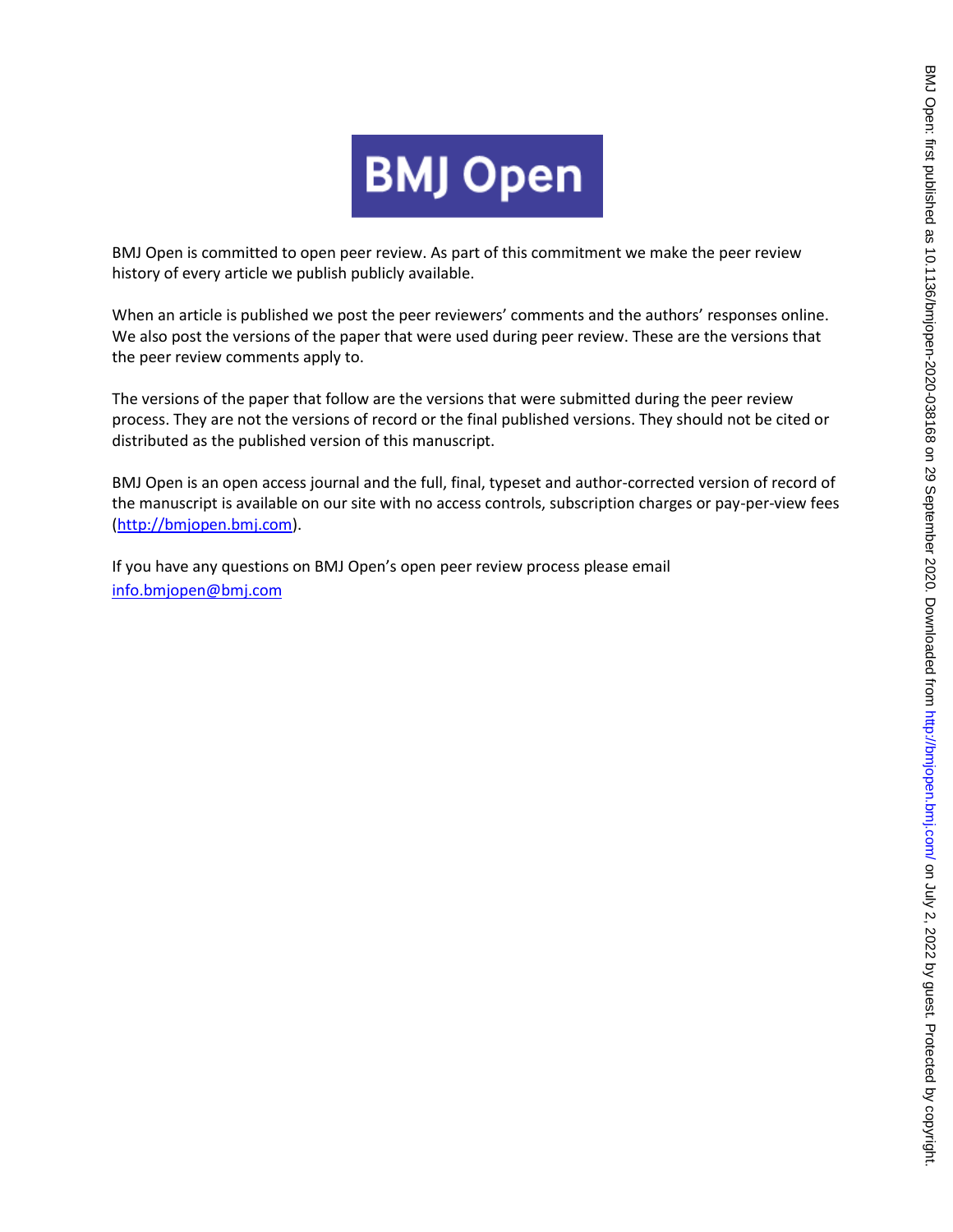#### **Conceptualizing cultural safety at an Indigenous-focused midwifery practice in Toronto, Canada: Qualitative interviews with Indigenous and non-Indigenous clients**

| Journal:                         | <b>BMJ</b> Open                                                                                                                                                                                                                                                                                                                                                                                                                                                                                            |
|----------------------------------|------------------------------------------------------------------------------------------------------------------------------------------------------------------------------------------------------------------------------------------------------------------------------------------------------------------------------------------------------------------------------------------------------------------------------------------------------------------------------------------------------------|
| Manuscript ID                    | bmjopen-2020-038168                                                                                                                                                                                                                                                                                                                                                                                                                                                                                        |
| Article Type:                    | Original research                                                                                                                                                                                                                                                                                                                                                                                                                                                                                          |
| Date Submitted by the<br>Author: | 04-Mar-2020                                                                                                                                                                                                                                                                                                                                                                                                                                                                                                |
| Complete List of Authors:        | Churchill, Mackenzie; St Michael's Hospital Centre for Urban Health<br>Solutions, Well Living House<br>Smylie, Janet; Saint Michael's Hospital, Centre for Research on Inner<br>City Health; University of Toronto, Dalla Lana School of Public Health<br>Wolfe, Sara; Seventh Generation Midwives Toronto,<br>Bourgeois, Cheryllee; Seventh Generation Midwives Toronto<br>Moeller, Helle; Lakehead University<br>Firestone, Michelle; St. Michaels Hospital, Centre for Research on Inner<br>City Health |
| Keywords:                        | PUBLIC HEALTH, QUALITATIVE RESEARCH, OBSTETRICS, MEDICAL<br>EDUCATION & TRAINING, MEDICAL ETHICS                                                                                                                                                                                                                                                                                                                                                                                                           |
|                                  |                                                                                                                                                                                                                                                                                                                                                                                                                                                                                                            |
|                                  | SCHOLARONE <sup>*</sup><br>Manuscripts                                                                                                                                                                                                                                                                                                                                                                                                                                                                     |

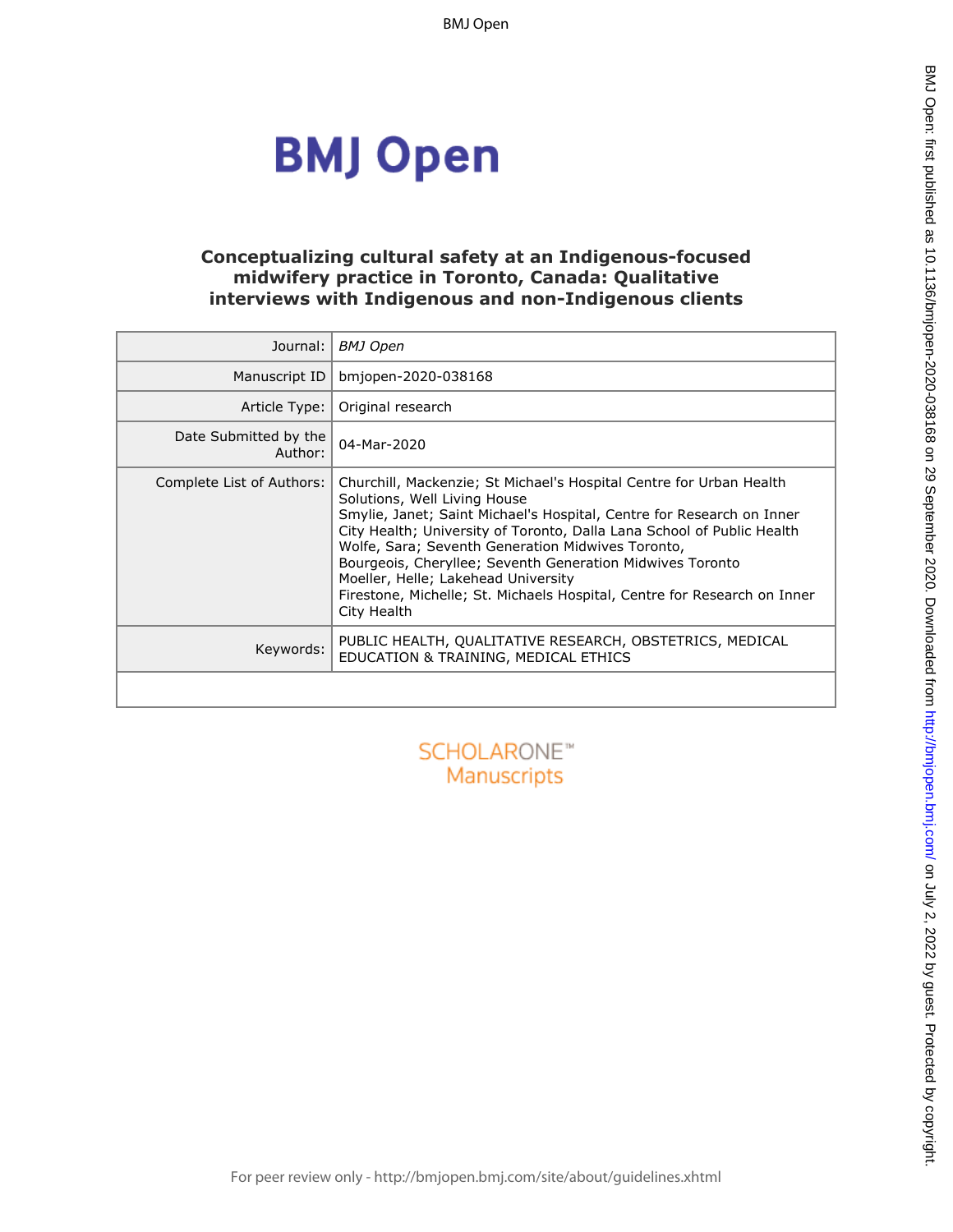

*I*, the Submitting Author has the right to grant and does grant on behalf of all authors of the Work (as defined *in the below author licence), an exclusive licence and/or a non-exclusive licence for contributions from authors who are: i) UK Crown employees; ii) where BMJ has agreed a CC-BY licence shall apply, and/or iii) in accordance with the terms applicable for US Federal Government officers or employees acting as part of their official duties; on a worldwide, perpetual, irrevocable, royalty-free basis to BMJ Publishing Group Ltd ("BMJ") its licensees and where the relevant Journal is co-owned by BMJ to the co-owners of the Journal, to publish the*  Work in this journal and any other BMJ products and to exploit all rights, as set out in our *[licence](https://authors.bmj.com/wp-content/uploads/2018/11/BMJ_Journals_Combined_Author_Licence_2018.pdf)*.

*The Submitting Author accepts and understands that any supply made under these terms is made by BMJ to the Submitting Author unless you are acting as an employee on behalf of your employer or a postgraduate student of an affiliated institution which is paying any applicable article publishing charge ("APC") for Open Access articles. Where the Submitting Author wishes to make the Work available on an Open Access basis (and intends to pay the relevant APC), the terms of reuse of such Open Access shall be governed by a Creative Commons licence – details of these licences and which Creative Commons licence will apply to this Work are set out in our licence referred to above.* 

*Other than as permitted in any relevant BMJ Author's Self Archiving Policies, I confirm this Work has not been accepted for publication elsewhere, is not being considered for publication elsewhere and does not duplicate material already published. I confirm all authors consent to publication of this Work and authorise the granting of this licence.*

For Prince

on July 2, 2022 by guest. Protected by copyright. <http://bmjopen.bmj.com/> BMJ Open: first published as 10.1136/bmjopen-2020-038168 on 29 September 2020. Downloaded from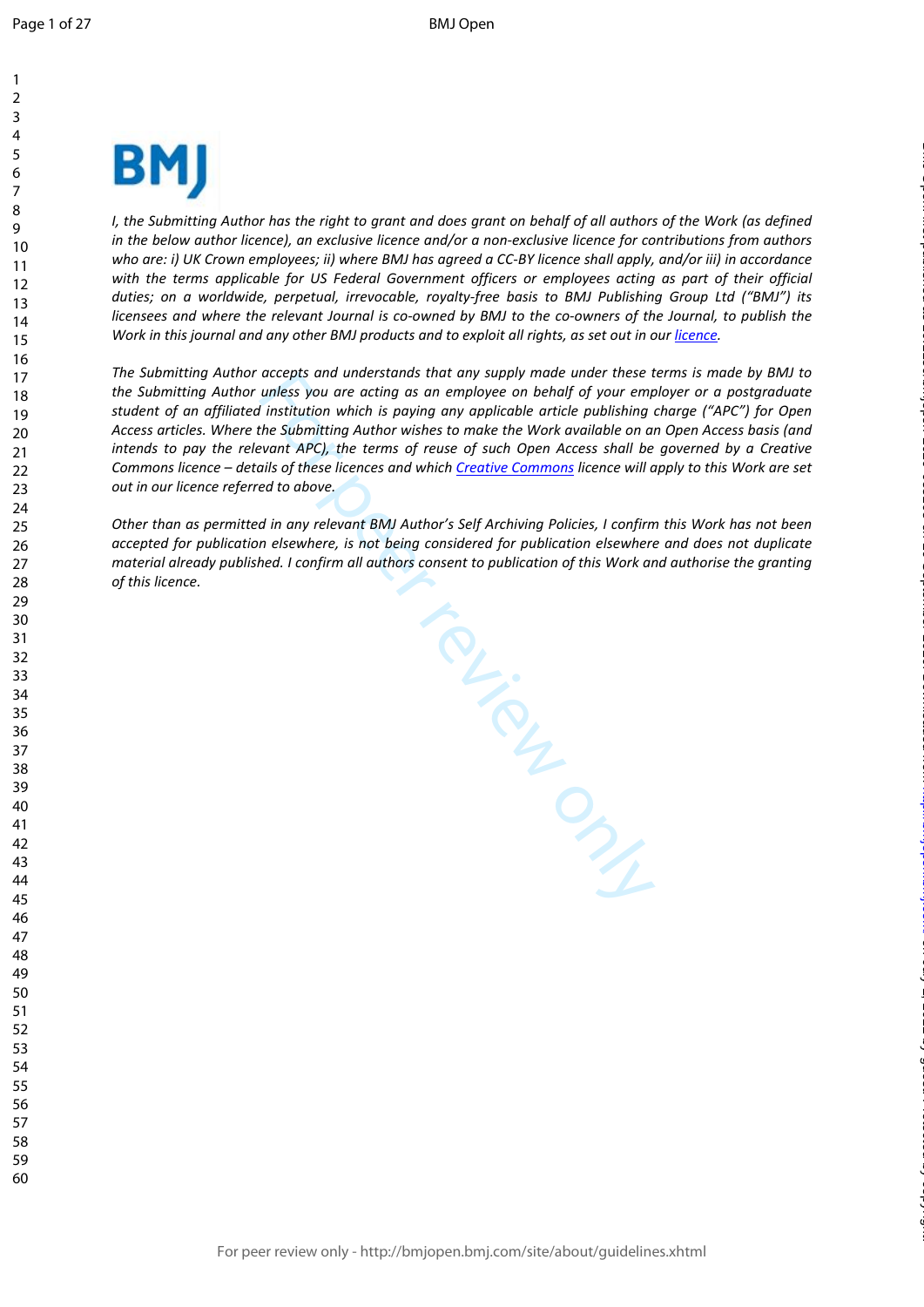#### **Title**

123456789

 $\mathbf{1}$  $\overline{2}$ 3  $\overline{4}$ 5 6  $\overline{7}$ 8 9

Conceptualizing cultural safety at an Indigenous -focused midwifery practice in Toronto, Canada: Qualitative interviews with Indigenous and non -Indigenous clients

#### **Authors**

#### **1. Mackenzie Churchill (principal author),** MPH

Institutional address: Well Living House, Centre for Urban Health Solutions, Li Ka Shing Knowledge Institute, St. Michael's Hospital, Toronto, ON, Canada Email: mackenzie.churchill@gmail.com

#### **2. Janet Smylie (principal author),** MD, MPH, FCFP

Solutions, Like Hospital, Toronto, ON, Canada<br>
Solutions, Like Hospital, Toronto, ON, Canada<br>
and Community Medicine, St. Michael's Hospital, Toronto, C<br>
and Community Medicine, St. Michael's Hospital, Toronto, C<br>
<u>utoront</u> Institutional addresses: Well Living House, Centre for Urban Health Solutions, Li Ka Shing Knowledge Institute, St. Michael's Hospital, Toronto, ON, Canada Department of Family and Community Medicine, St. Michael's Hospital, Toronto, ON, Canada Dalla Lana School of Public Health, University of Toronto, Toronto, ON, Canada Email: janet.smylie@utoronto.ca

#### **3. Sara Wolfe (principal author),** RM, MBA

Institutional address: Seventh Generation Midwives Toronto, Toronto, ON, Canada Email: swolfe@sgmt.ca

#### **4. Cheryllee Bourgeois,** RM

Institutional address: Seventh Generation Midwives Toronto, Toronto, ON, Canada Email: cbourgeois@sgmt.ca

#### **5. Helle Møller,** PhD

Institutional address: Department of Health Sciences, Lakehead University, Thunder Bay, ON, Canada Email: hmoeller@lakeheadu.ca

#### **6. Michelle Firestone,** PhD

Institutional addresses: Well Living House, Centre for Urban Health Solutions, Li Ka Shing Knowledge Institute, St. Michael's Hospital, Toronto, ON, Canada Department of Family and Community Medicine, St. Michael's Hospital, Toronto, ON, Canada Dalla Lana School of Public Health, University of Toronto, Toronto, ON, Canada Email: FirestoneM@smh.ca

#### **Corresponding Author**

Name: Mackenzie Churchill Postal address: Centre for Urban Health Solutions (C-UHS), St. Michael's Hospital, 30 Bond Street, Toronto, ON, M5B 1W8, Canada Telephone number: 416.662.0640 Fax number: 416.864.5485 E-mail address: mackenzie.churchill@gmail.com

**Funding:** This study was nested within a larger evaluation study that was supported by a grant from the Ontario Ministry of Health and Long -Term Care.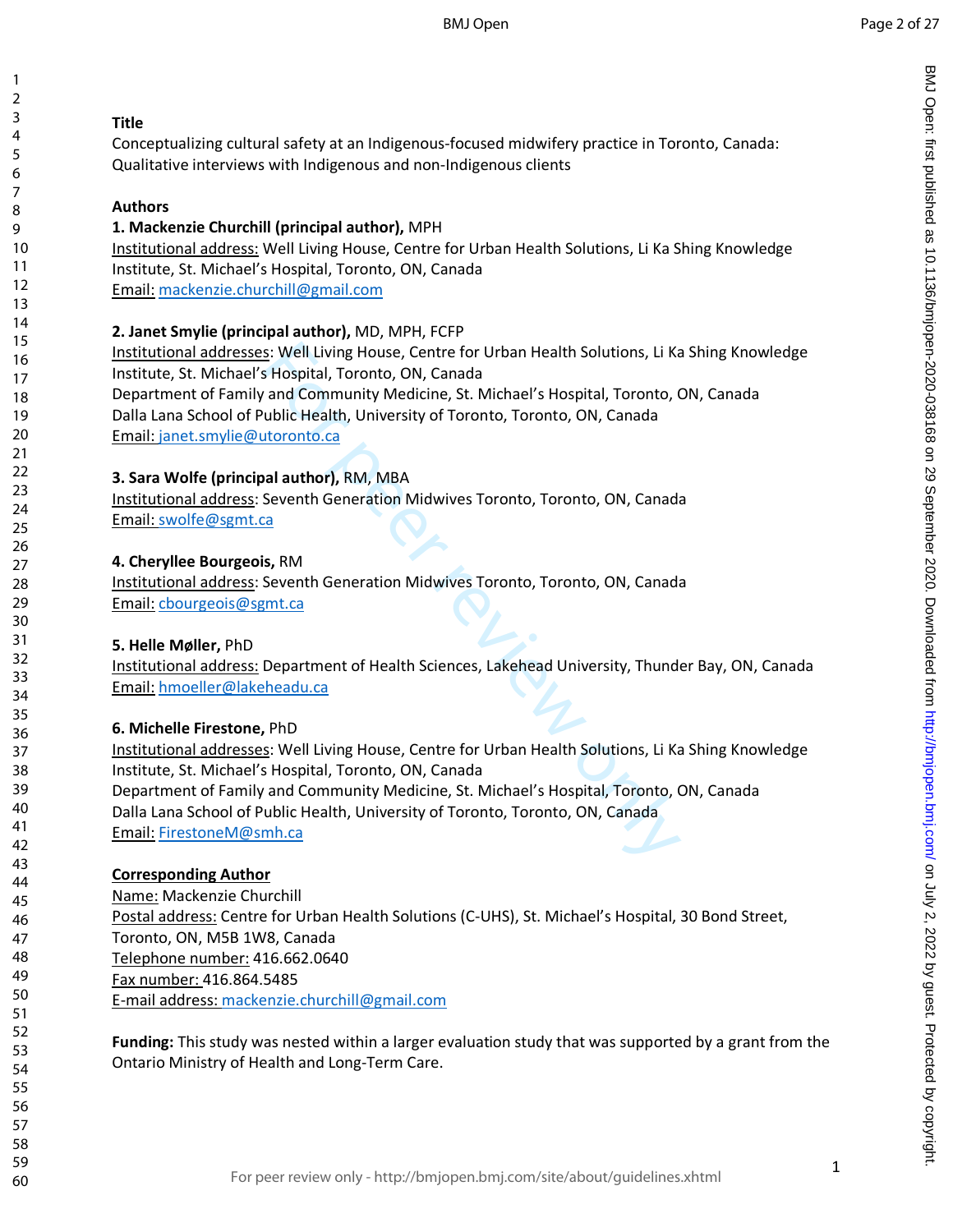**Disclaimer**: The funding agency had no role in the design, collection, analysis and interpretation of data, and the writing of the article/decision to submit for publication.

**Competing Interests:** None declared.

**Patient Consent**: Obtained.

**Ethics Approval:** This project has been reviewed and approved by the research ethics board of St. Michael's Hospital (REB no: 14-050).

Data Sharing Statement: As per the Research Agreement and the principles of OCAP®, the data that support the findings of this study (i.e. interviews) are owned by Seventh Generation Midwives Toronto. To protect participant privacy and confidentiality, the transcripts are not publicly available. The study interview guide is included in Appendix A.

of this study (i.e. interviews) are owned by Seventh Generatic<br>crivacy and confidentiality, the transcripts are not publicly a<br>uded in Appendix A.<br>c: The evaluation within which this study was nested was co-Generation Midw Author Contributions: The evaluation within which this study was nested was co-developed by midwives at Seventh Generation Midwives Toronto (Sara Wolfe, Cheryllee Bourgeois, Sadie Booth, Alanna Kibbe) in partnership with research staff at the Well Living House (Janet Smylie [Principal Investigator], Michelle Firestone, Conrad Prince, Marcie Snyder, Bernice Downey). The study was co -led by SW and CB in partnership with JS, MF, and CP. The interview guide was developed by SW, CB, JS, MF, and CP with minor comments from MC and HM. The interviews were conducted and transcribed by MC as a part of her Master's thesis. The transcripts were analyzed by MC, JS, and SS, with themes and linked quotes being confirmed on an iterative basis in partnership with SW and CB. MC, JS, and SW shared the role as primary author for this manuscript, receiving minor edits from CB, HM, and MF. All authors read and approved the final manuscript.

**Acknowledgements:** We honor and acknowledge the clients from SGMT who so generously shared their time and experiences with us to make this study possible. We would also like to thank the midwives at SGMT for their continued guidance and partnership; Shannon Simpson for assisting with the analysis; and Conrad Prince for supporting the study's design, operations, and management.

**Keywords:** Indigenous; Cultural competency; Midwifery; Health services research; Qualitative research

**Word count:** 6,953 words (2,377 are direct quotations from participants)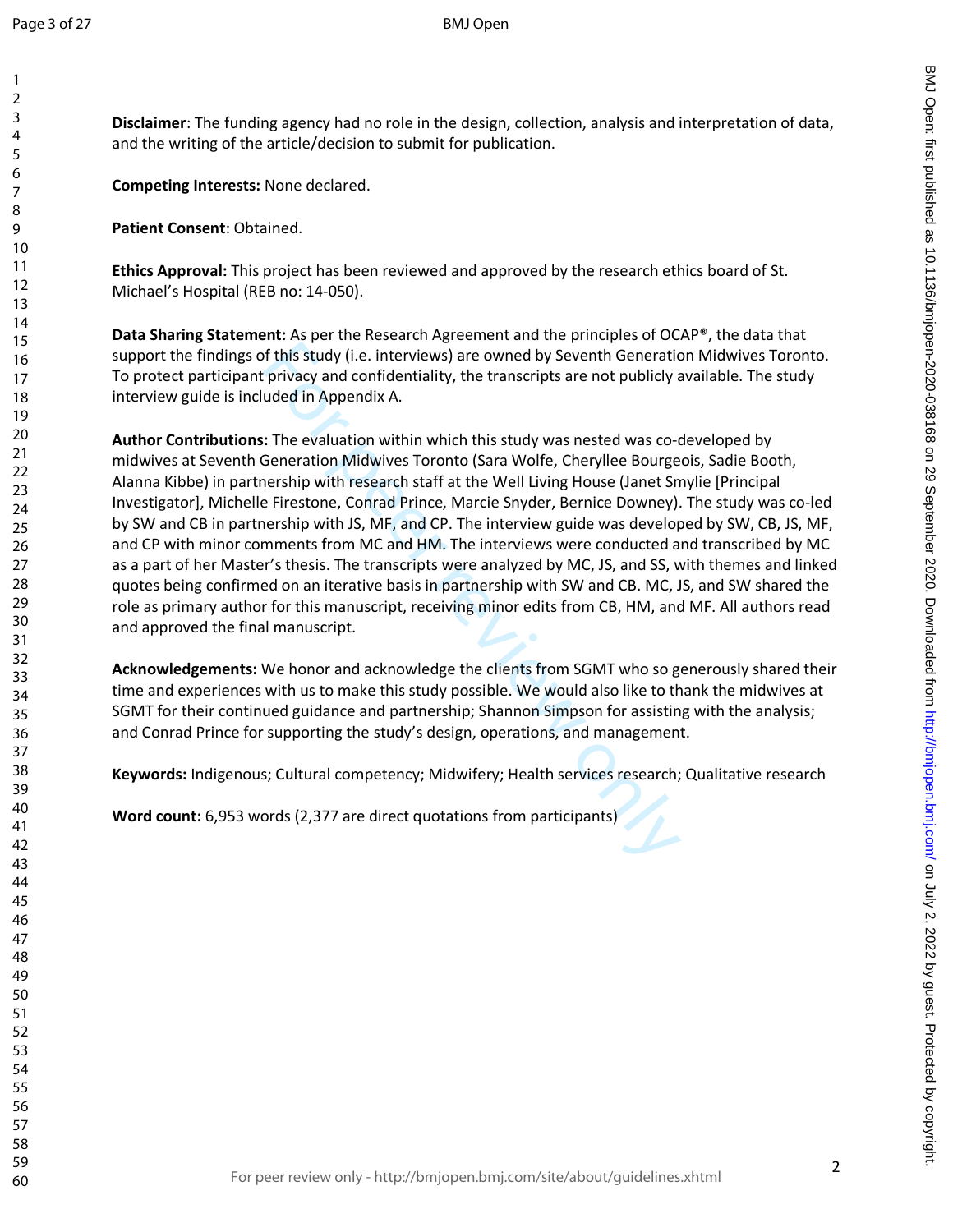#### **ABSTRACT**

123456789

**Objective:** Efforts to improve health care services for Indigenous peoples in Canada have become increasingly centered around cultural safety. There is a need to better understand what cultural safety means, and how it can be evaluated. This study explored how Indigenous and non -Indigenous clients of an Indigenous -focused midwifery practice in Toronto, Canada conceptualized and experienced culturally safe care.

**Design:** Interviews were conducted with former clients as a part of a larger Indigenous health service evaluation of the practice. The interviews were transcribed and analyzed thematically using an iterative, consensus -based approach and a critical, naturalistic, and decolonizing lens.

Setting: An Indigenous-focused midwifery practice in Toronto, Canada.

**Participants:** Saturation was reached after interviewing twenty former clients (n=9 Indigenous participants, n=11 non-Indigenous participants). Participants were recruited via purposive sampling.

is-focused midwifery practice in Toronto, Canada.<br>
on was reached after interviewing twenty former clients (n=5-<br>
n-Indigenous participants). Participants were recruited via pund that, while having room to grow, this parti Results: The study found that, while having room to grow, this particular Indigenous-focused midwifery practice is a leader in delivering culturally safe care. The study also found that the Indigenous participants conceptualized cultural safety in distinct ways that reflect cross -cutting Indigenous social constructs and understandings – providing further evidence of the survival of Indigenous values and approaches in urban centres. Parallels were also identified between the Indigenous and racialized non - Indigenous participants' conceptualizations of cultural safety, and between all participants with regards to the anti -oppressive benefits of cultural safety.

**Conclusion:** By highlighting the uniqueness of Indigenous cultural safety; demonstrating the survival of Indigenous values, approaches, and resurgent practices in urban spaces; and introducing the relevance of cultural safety to diverse non -Indigenous communities, this study has broad implications for providers, educators, and evaluators committed to ensuring cultural safety achieves its full potential.

#### **ARTICLE SUMMARY:**

- This study centres the experiences of Indigenous and non -Indigenous clients who received care from the first urban Indigenous -focused midwifery practice in Canada; this adds to the limited but growing field of midwifery and Indigenous midwifery research.
- This study is one of the few that evaluates cultural safety from the perspective of clients the only individuals who can truly define whether a service or experience was culturally safe.
- While we attempted to optimize diversity across our sample, participants tended to be older, more educated, and have more hospital births than the average client at the practice.
- There were no Inuit-identified participants among the Indigenous participants, and the majority of non -Indigenous participants were white/European, perhaps reflecting SGMT clientele.
- Focusing on a single midwifery practice with a unique approach, care must taken in interpreting the study's relevance across pregnancy, birth, and postpartum settings.

#### **INTRODUCTION**

Anti-Indigenous and anti-Black racism have been embedded within the Canadian health care system since its conception.<sup>1234</sup> One of the most widely cited and disturbing examples of anti-Indigenous racism in health care is the death of Brian Sinclair. In 2008, Mr. Sinclair, a Cree Man, died in a Winnipeg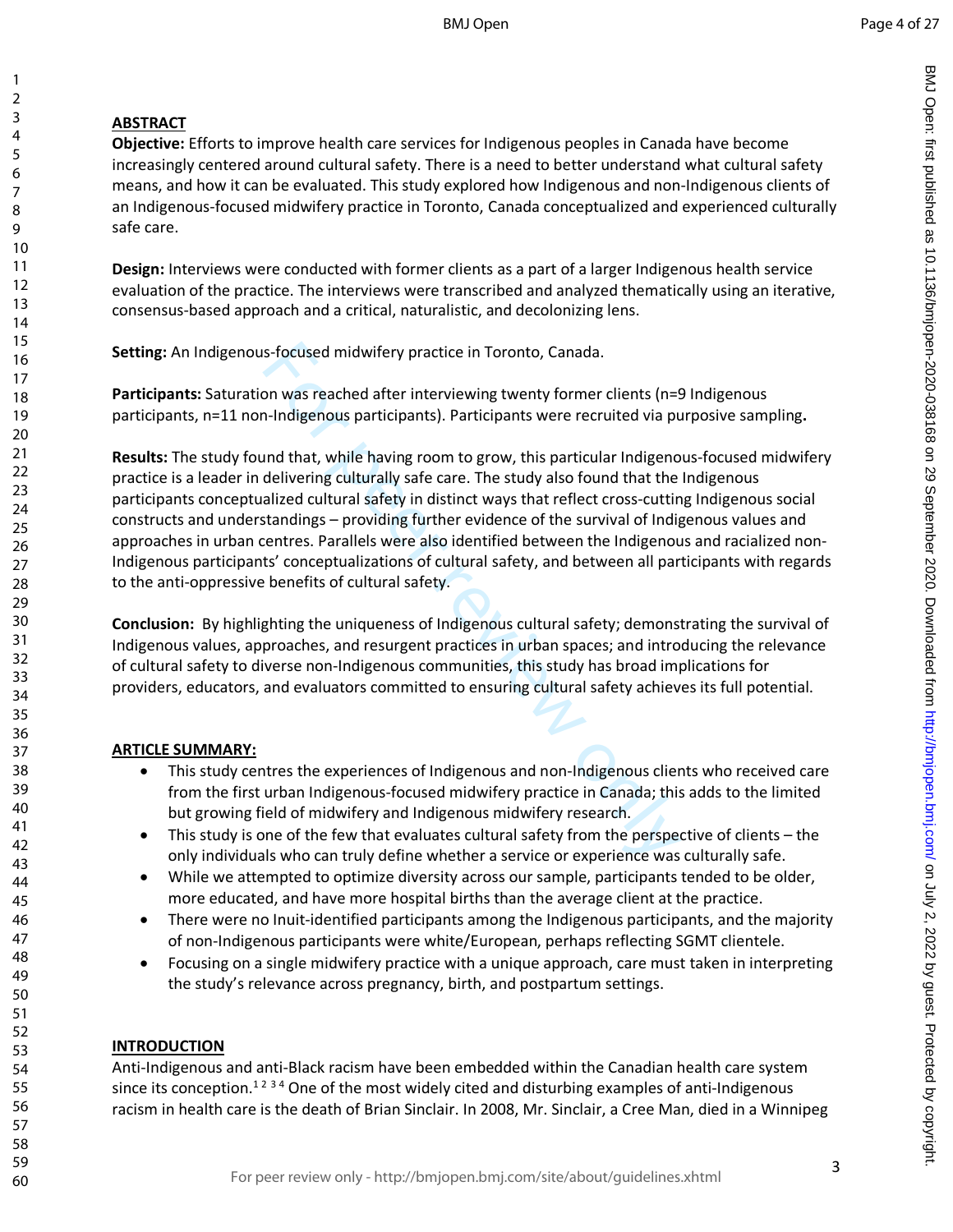#### BMJ Open

emergency department of complications from a treatable urinary tract infection following a 34 -hour wait during which he was ignored and not triaged.<sup>5</sup> Unfortunately, Mr. Sinclair's story is not unique. There is a substantial body of evidence documenting the poor treatment of First Nations,  $67$  Inuit,  $8$  and Métis <sup>9</sup> people within the health care system, and the harms that have resulted from being denied or made to wait for treatment, being misdiagnosed based on stereotypes, and/or avoiding treatment until it is critically necessary to protect themselves from discrimination and/or child apprehension.<sup>110-12</sup>

#### Cultural safety

Cultural safety is a concept that was developed by Māori nurses in the 1990s to interrupt the mistreatment of Māori patients in the New Zealand healthcare system.<sup>13</sup> It was designed to go beyond conventional cultural awareness/sensitivity approaches that have been criticized from promoting stereotyping, reducing culture to dress and food, obscuring the influence of structural power dynamics, and failing to improve Indigenous health outcomes.<sup>14-17</sup> Although cultural safety has since been adapted to a wide range of contexts, its core tenets remain. Cultural safety rejects the view that culture is "static," understanding it as fluid, complex, and embedded within sociopolitical and historical landscapes; begins with providers engaging in critical self -reflection; and can only be defined by those who receive a service.<sup>13</sup>

g culture to dress and food, obscuring the influence of struct<br>
Indigenous health outcomes.<sup>14-17</sup> Although cultural safety hat<br>
texts, its core tenets remain. Cultural safety rejects the view<br>
thexts, its core tenets rema Understanding cultural safety begins with an understanding of culturally "unsafe" care – that is, "any actions [or omissions] that demean, diminish, or disempower the cultural identity and well-being of the individual."18 p5 Culturally unsafe care is enabled by systems of racism, colonialism, and sexism that, in Canada, gave/give rise to the Indian Act, residential schools, Métis land appropriations, the forced relocation and settlement of Inuit communities, and the Sixties and Millennial Scoops.<sup>1 19 20</sup> Culturally safe care, then, is inherently anti-colonial and anti-racist; it has the potential to transform how healthcare is delivered to Indigenous and non -Indigenous peoples. Although the literature on cultural safety is limited, emerging work establishes its role in healthcare professional education<sup>21</sup> and improving healthcare services in Canada and beyond.<sup>22-24</sup>

#### Indigenous and non -Indigenous midwifery in Canada

Indigenous midwives have been supporting the health and well -being of Indigenous families since time immemorial. Surviving attempted erasure and delegitimization, Indigenous and non -Indigenous midwives have recently re-emerged in mainstream Canadian contexts.<sup>25</sup> Today, in Ontario, Registered Midwives are primary care providers who care for pregnant people during pregnancy, labour, and up to six weeks post-partum.<sup>26</sup> Indigenous midwives are Indigenous-identified midwives who are either Registered Midwives or practicing under the Aboriginal Exemption Clause.<sup>25</sup> Indigenous midwives are unique, in that they bring a specific approach, knowledge base, and set of skills to their practice that enables them to support parents and families during the birth year and early life in a culturally safe way.

Although all midwives practicing in what is now known as Ontario are committed to cultural safety<sup>27 28</sup> little has been published about this type of work. The literature is largely based in Australia, centering the perspectives of providers rather than recipients,<sup>29-31</sup> or focus on rural, remote, and/or northern settings  $3233$ . As the number of Indigenous people living in urban centres continues to grow  $34$ , so too does the need for culturally safe care for pregnant and parenting people in cities. Seventh Generation Midwives Toronto [SGMT] is an Indigenous -focused midwifery practice in Toronto, Canada that strives to meet this need.<sup>35</sup> Toronto is one of the largest and most ethnically diverse cities in Canada.<sup>36</sup> It has the largest population of Indigenous people in Ontario, with recently confirmed estimates of at least 70,000 people.<sup>37</sup> Accordingly, SGMT welcomes both Indigenous and non-Indigenous clients into their practice. As an Indigenous -*focused* practice, SGMT reserves spaces for Indigenous clients with low- and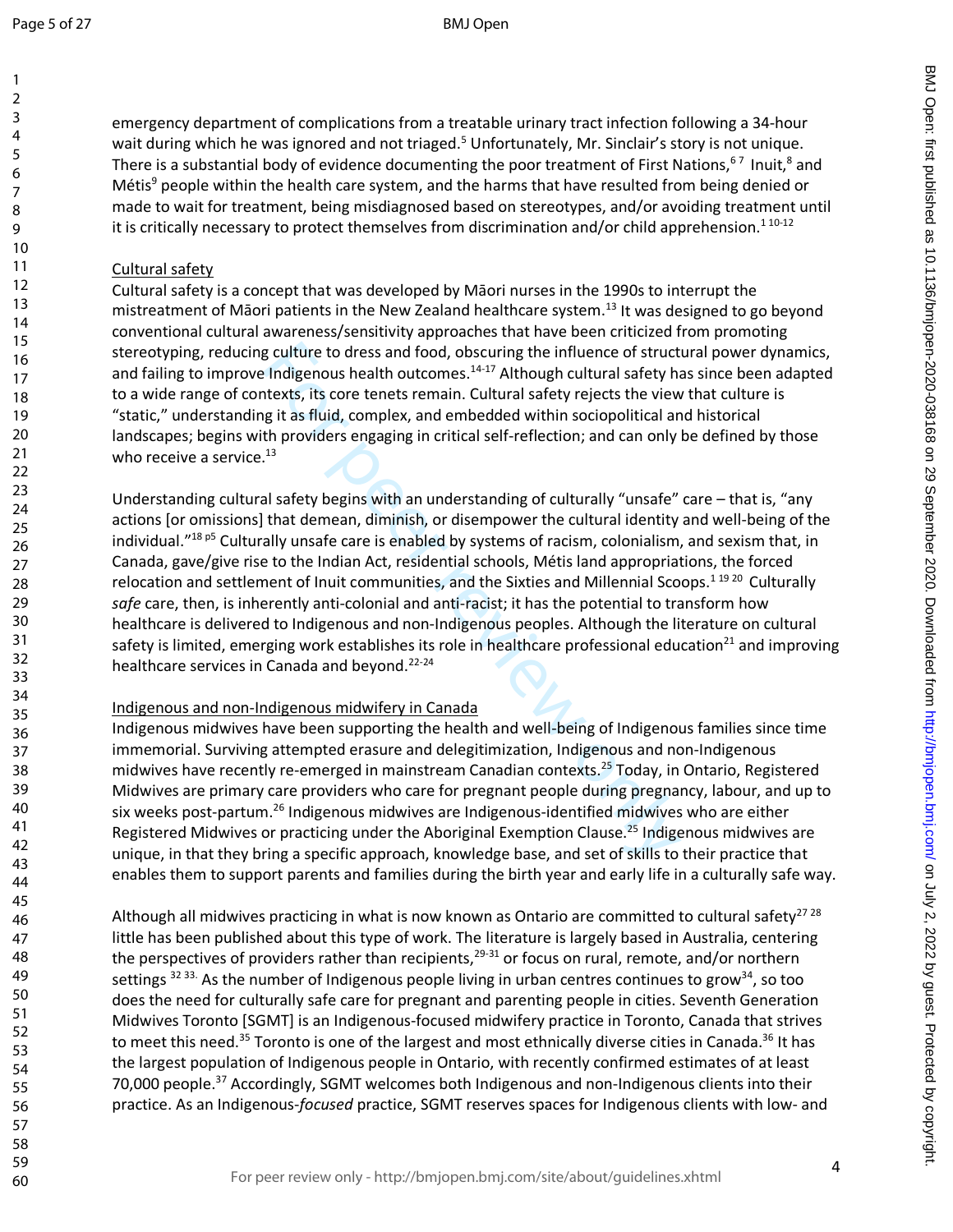high -risk pregnancies; supports Indigenous student -midwives; creates opportunities for Indigenous clients to include Indigenous teachings, practices, and protocols in their care; and supports all families to reflect on the importance of culture and tradition in their birth year experience.<sup>35 38</sup>

In this study, we conducted interviews with twenty former clients of SGMT as a part of a larger evaluation of the practice to determine how Indigenous and non -Indigenous clients at SGMT conceptualize cultural safety, and the extent to which their experiences at SGMT aligned with these conceptualizations.

#### **METHODS**

123456789

 $\mathbf{1}$  $\overline{2}$ 3  $\overline{4}$ 5 6  $\overline{7}$ 8 9

#### Study Overview & Approach

This study was initiated as a part of a multi-phased Indigenous health service evaluation of SGMT, informed by Indigenous, utilization-focused, and realist methodologies.<sup>39-41</sup> The evaluation was co-led by Indigenous midwives at SGMT (SW, CB) and researchers at the Well Living House, based at St. Michael's Hospital in Toronto (JS, MF). The ultimate aim of the evaluation was to learn how, why, and for whom SGMT was working in order to develop a culturally relevant performance measurement system for the practice.

de as a part of a multi-phased Indigenous health service evalus, utilization-focused, and realist methodologies.<sup>39-41</sup> The evaluat SGMT (SW, CB) and researchers at the Well Living House, S, MF). The ultimate aim of the ev The evaluation design and implementation drew on the Well Living House's established methods and protocols for conducting rigorous, ethical, and high-quality Indigenous health research<sup>42-45</sup> and existing best practices for Indigenous health research. $46$  These methods prioritize the balancing of tangible community benefits with research excellence, strong and reciprocal relationships, capacity building, Indigenous leadership, and Indigenous governance and management of Indigenous information.<sup>47</sup> This particular evaluation built on over ten years of pre -existing Indigenous community, clinical, and research collaboration between the community and academic leads (SW, CB, JS). A project -specific data sharing, research, and publication agreement between the Well Living House and SGMT delineated agreed-upon roles and responsibilities regarding study conduct, governance, data sharing, and SGMT data ownership. SGMT midwives were actively involved throughout the research process, co -leading the identification of key evaluation questions, the development of a logic model to guide the evaluation (available upon request), and subsequently the development of evaluation tools, training of data collectors, recruitment of study participants, and vetting of outputs. The final evaluation drew on three data sources: perinatal outcome data, pre/post client questionnaires, and interviews with midwives and former clients (i.e., the focus of this study).

#### Participant Recruitment & Data Collection

Potential participants were identified via purposive sampling<sup>48</sup> to best represent the diversity of needs, choices, identities, and experiences observed at SGMT. Clients were eligible to participate if they were ≥ 18 years old and gave birth in a period of 2014. The SGMT receptionist made first contact with potential participants. With permission, the interviewer (MC) contacted potential participants who had expressed interest to review study information, answer questions, and invite them to meet to discuss the study. During the initial meeting, MC provided potential participants with comprehensive study information, answered their questions, and obtained informed consent.

Interviews were conducted in-person by MC between October 2014 and March 2015. Interviews varied in length from twenty minutes to one hour and took place in quiet, private locations of the participants' choice (coffee shops, homes, SGMT office). The interviews were digitally recorded with participant consent. One participant requested that their interview be transcribed via laptop. Participants were asked whether they wished to review their transcripts prior to analysis to enhance the accuracy, validity,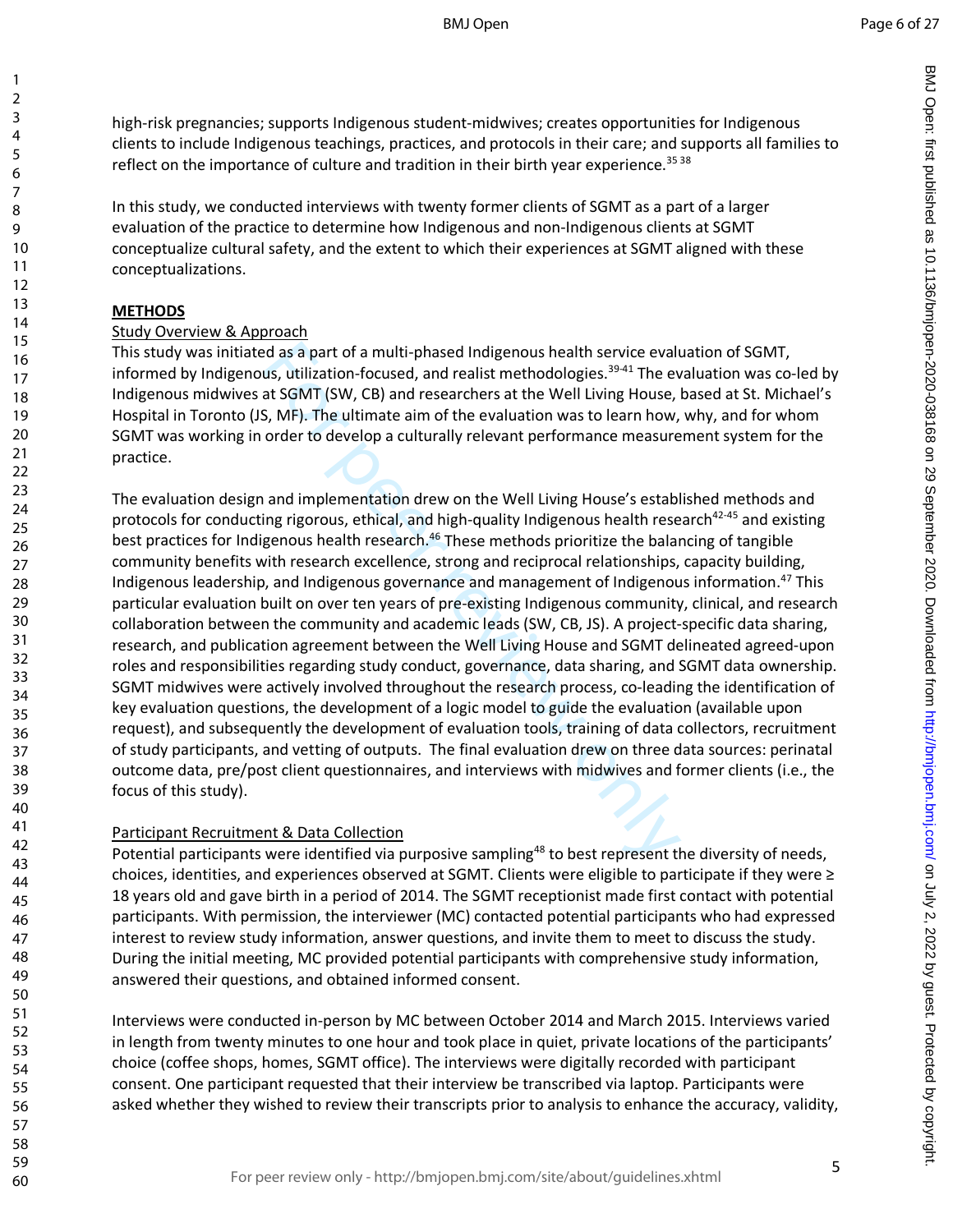#### BMJ Open

and credibility of the study<sup>49</sup> and four requested this review. Participants were given a small gift and monetary compensation (\$20) to acknowledge their contributions and cover any costs related to participation.

Questions focused on past experiences with perinatal care; specific needs during pregnancy, birth, and the post -partum period; experiences receiving care from SGMT; culturally safe care; and the role(s)/importance of identity and knowledge sharing. Cultural safety was explained to participants as "what makes you feel comfortable, respected, and able to be yourself." The interview guide is presented in Appendix A**.** The research team members from SGMT (SW, CB) and Well Living House (JS, MC) agreed that saturation had been reached after nine Indigenous participant interviews and eleven non - Indigenous participant interviews (N=20), as no new themes or ideas were emerging.<sup>50</sup>

#### Data Analysis

The recordings were transcribed verbatim by MC and verified by a second Well Living House researcher. Transcripts were analyzed thematically using an established consensus-based, iterative method<sup>44</sup> that involved both academic and community-situated peer researchers and applied a critical, naturalistic, and decolonizing interpretive lens. The aim of our methodological approach was to centre Indigenous perspectives and to understand and represent the gathered information in a way that was as true to the lived experiences of the Indigenous and non -Indigenous participants as possible .

ranscribed verbatim by MC and verified by a second Well Livyzed thematically using an established consensus-based, iteric and community-situated peer researchers and applied a c<br>pretive lens. The aim of our methodological Analysis began with a mixed academic -community team completing an in -depth review and preliminary theme -based coding of the transcripts. The team consisted of MC, a White settler researcher who at the time was completing a Master of Public Health; JS, a well -known Métis family physician and applied public health researcher; and SS, a First Nations woman who was invited to contribute based on her lived experience as a former SGMT client and experience in qualitative analysis. Each team member was tasked with independently identifying the major themes in the transcript along with key quotations that illustrated this them. After this preliminary independent thematic coding, the team met to reach consensus on major themes and develop a codebook with exemplar quotations. MC then conducted an in-depth analysis of the transcripts using a crystallization-immersion process<sup>51</sup> to further develop the coding. The resultant analysis was iteratively refined in a series of meetings with JS and SS and then presented to community research partners SW and CB for final review and approval.

#### **RESULTS**

The demographic information of participants is presented in Table 1. Seven major themes emerged from analysis. The themes were organized into three domains: relationships and communication, sharing knowledge and practice, and culturally safe space. The themes are presented below, supported by quotations from the Indigenous and non -Indigenous participants. The Indigenous/ethnic identity of each quoted participant is coded following each quotation below using "I" for Indigenous and "N" for non -Indigenous, followed by a participant number and specific ancestry/ethnicity.

#### **Relationships and Communication**

#### Respect and support for choices

When describing cultural safety, many participants (n=13) emphasized the importance of feeling respected and supported in their choices:

'Culturally appropriate care would be something that is respectful of any practices that I would have that I would want to do, not judgmental about choices that I'm making, giving me informed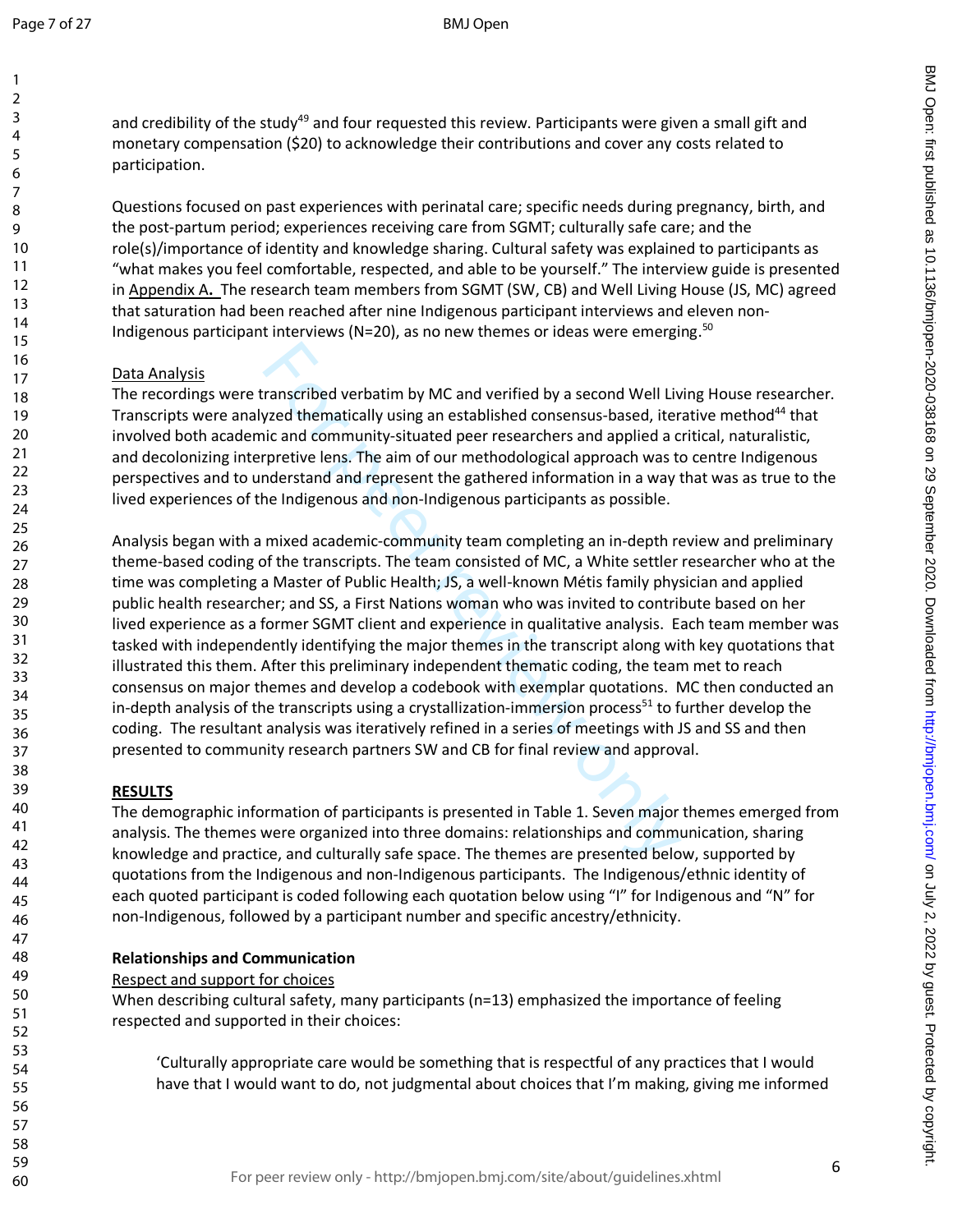or information about a choice I made that they may not necessarily follow their model of care […] but respecting my choices regardless.' (I5, Métis)

"Choice" was broadly defined to include life choices, choices about pregnancy and birthing, and choices about client involvement in decision-making. Respect and support for choices, then, was made possible when the midwives withheld judgment, honoured the participant's decisions, and/or advocated on their client's behalf:

'When I first met [my primary midwife], I was feeling insecure and she made me feel really confident, like what I was doing, you know, choosing to be a single mom. She really helped me feel like it was a good choice instead of something to be afraid of.' (N13, White/European)

'[My midwife was] warm, easy to talk to, she didn't judge me for anything I said. She just... she understood, you know. She didn't, like even though, yes, she had to remind me "it's better to breastfeed," she never pushed the idea on me, you know what I mean?' (I4, First Nations)

ras] warm, easy to talk to, she didn't judge me for anything I<br>u know. She didn't, like even though, yes, she had to remind<br>e never pushed the idea on me, you know what I mean?' (I4,<br>was able to like be in my corner and be '[My midwife] was able to like be in my corner and be like "no, she doesn't actually have to do this. […] There's nothing indicating that she needs to be in this position." So because of that, she kind of gave me the strength to continue to be my own advocate even when she wasn't in the [hospital] room*.'* (I7, First Nations)

One participant felt that her midwives could have been more supportive of their preference for a midwife -led approach:

'Just saying, "you can do it or you don't have to do it," to me, is not what I'm looking for. I still want to have the choice, but I'd like someone to explain the risks, the benefits, what most people do, why most people do what they do.' (N11, White/European)

Personalized, continuous relationships

123456789

Cultural safety was also conceptualized as having personalized, continuous relationships with midwives. Participants from both groups described these relationships as being treated like a human and peer rather than a number, not feeling rushed, and receiving individualized emotional and mental health support.

'You can feel when somebody actually cares, as opposed to making it a clinical situation. […] I mean sometimes we would just chit-chat and it was nice, you know?' (N14, Caribbean and European)

'Once I was in the room with the midwives... all the attention was on me. Just taking the time to ask any questions or, you know, not make me feel like I was being asked to get in and out as quickly as possible. […] I felt like I would be able to build a good relationship with the midwives there.' (I8, Métis)

'It was very important to have a little bit of the emotional support that just, kind of, buoys you when you're pregnant and feeling awful and overwhelmed. […] That's not something I have at home, so it was good to know that I had somebody to provide that, as well as that sort of physical and medical backup.' (N19, White/European)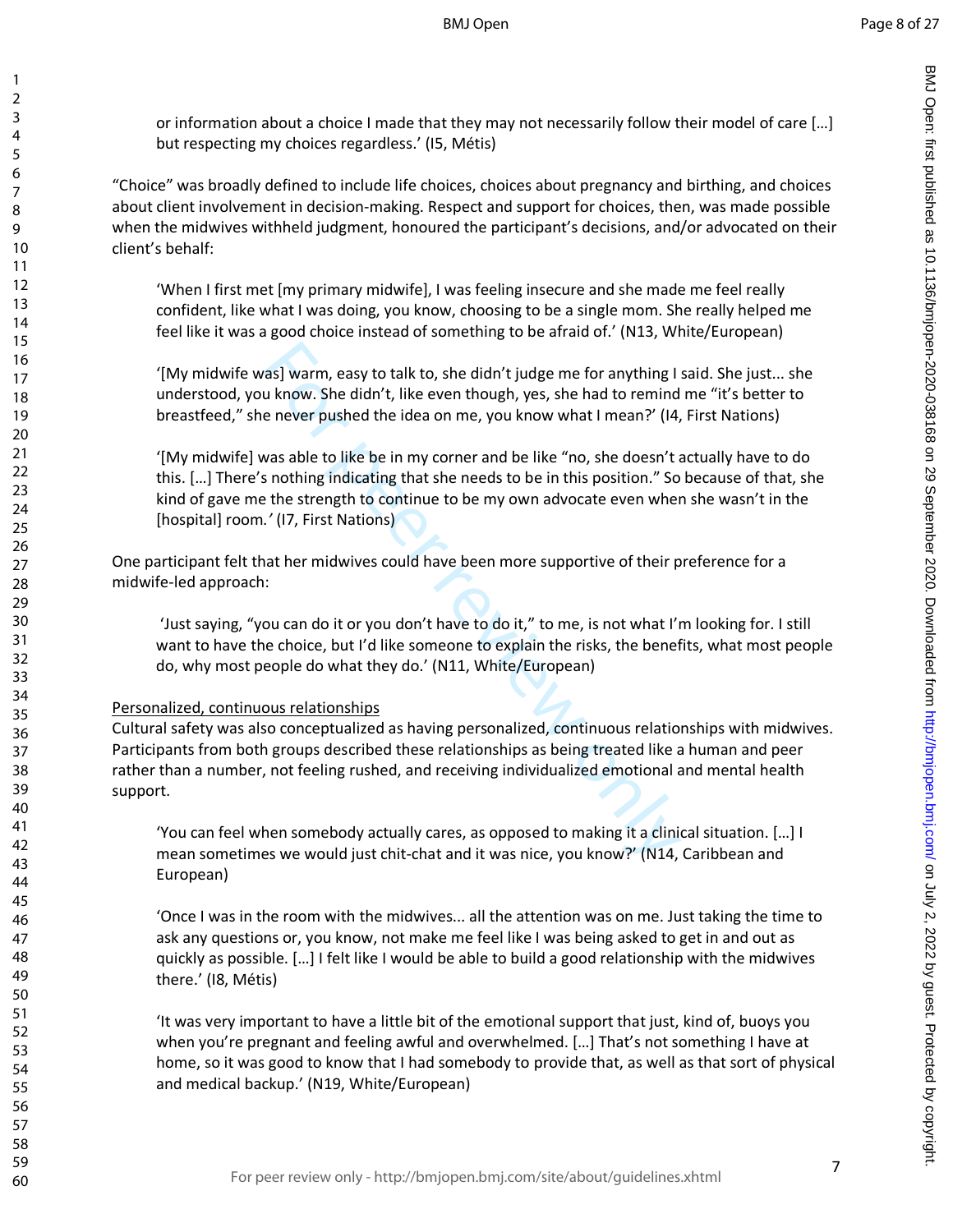BMJ Open

y and going through the journey of giving birth, cuz it's a ver<br>'. (I6, First Nations)<br>about bringing this new person into the world and welcomin<br>terhood.' (N20, Black/Caribbean)<br>Iso evident when some of the Indigenous par However, for most of the Indigenous participants and one of the racialized non -Indigenous participants, these relationships were more specifically conceptualized as two -way, kin -based relationships built on shared understandings and experiences. 'I would like to imagine my childbirth experience to be, to feel like I'm amongst sisters and not with a medical professional. And with my sisters I know their story, and so I feel like I would like to know my midwives' story a little bit more.' […] I think that's important and it develops trust and well, really, a sense of community.' (I1, First Nations) 'It's nice when [the midwives] would share where they're from. [My midwife] said what reserve she's from […] and she shared her stories. It made me feel more comfortable in talking to her and sharing my story and going through the journey of giving birth, cuz it's a very personal, highly personal, thing.' (I6, First Nations) 'It was literally about bringing this new person into the world and welcoming her in this, kind of, almost like a sisterhood.' (N20, Black/Caribbean) This sub -theme was also evident when some of the Indigenous participants explained why it was so important to have an Indigenous -identified midwife. 'The ideal is the Aboriginal midwife, just being Aboriginal herself. She understands what it means to be an Aboriginal woman because she's lived that life. […] She would know and understand and we'd have that connection. We'd understand each other.' (I6, First Nations) 'Throughout the pregnancy, the student was awesome because she was, for one, she was Aboriginal so she gets it. Secondly, she just had a calming effect on me. And so, I liked that. And she, she didn't make anybody feel lesser or higher than her. She was at the same level and that's what I loved about that.' (I9, First Nations) Only one Indigenous participant (IP8, Métis) felt that her non -Indigenous midwife "practiced culture care as much as my Aboriginal one […] She might have been more sensitive because she wasn't [Indigenous]." For some of the Indigenous participants, personalized and continuous relationships also meant the midwives facilitating the intergenerational transmission of knowledge and participation in care, and practicing beyond the scope set by the Ontario midwifery model of care or standards of practice. 'My daughter was there for my birth, so that was a big thing for me too. I was kind of hesitated about if she should come or if she couldn't come, but the midwives, were like, you know, "it's fine, she can come.' (I3, First Nations) 'I think for my mom, who isn't in touch with her Aboriginal culture, I think it was really nice for her to live through it through me. […] She came to one of my appointments with me and she made me a moss bag, so you know? Just really celebrating her culture where she felt safe to do it.' (I8, Métis) '[When] I was at [the children's hospital], my midwife actually gave me money to buy food because they don't feed people, they don't feed grown ups [there].' (I4, First Nations)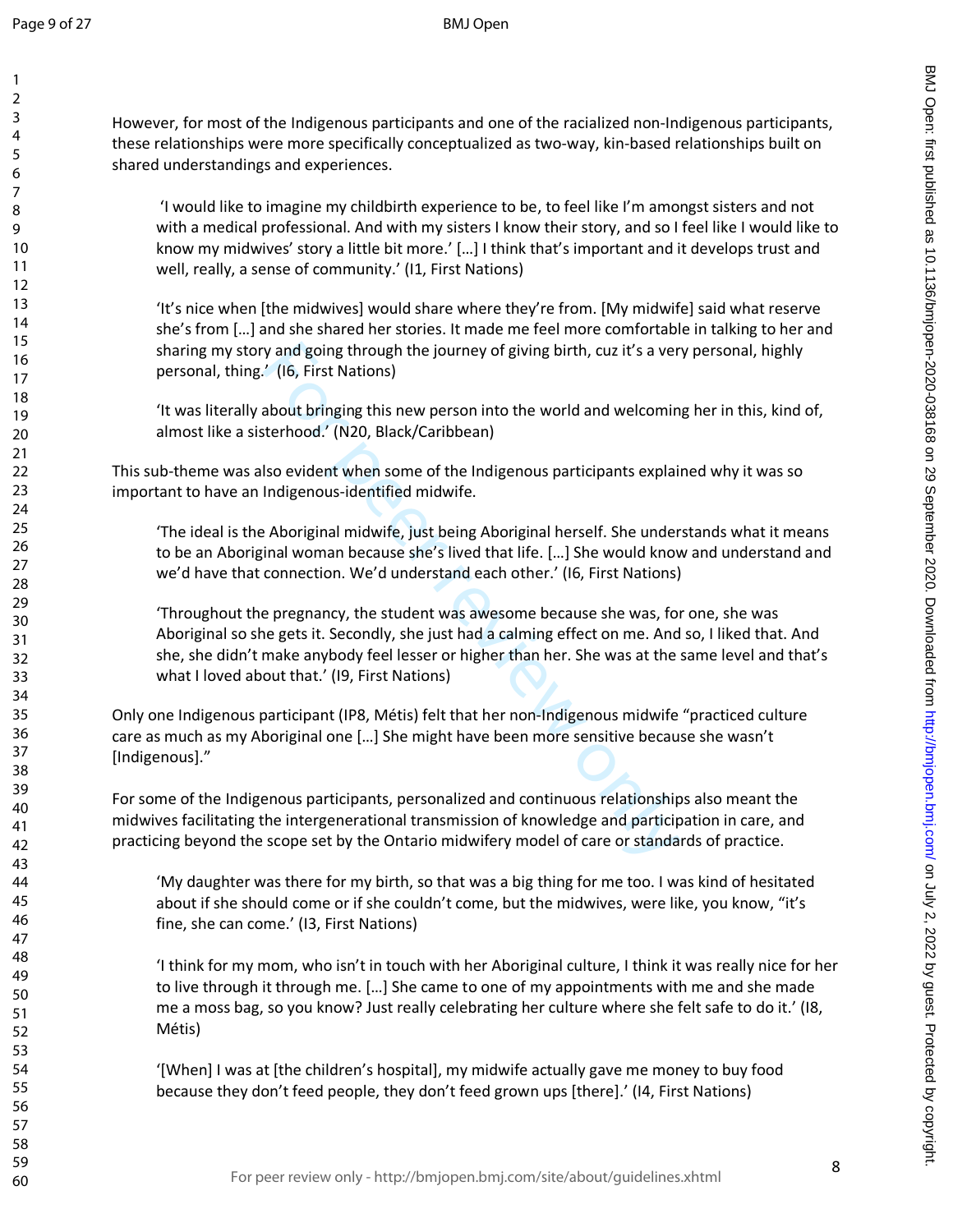'There are ceremonies that you have for couples too, right? Like in parenting. I would've loved to have learned a little bit about that kind of stuff [at the practice].' (I9, First Nations)

For the non -Indigenous participants, personalized relationships were described in more client -centered terms; several participants spoke to the importance of the midwives "getting to know the patient and making sure that they're sort of doing everything they can to have a healthy pregnancy and maintain their own health emotionally and physically" (N16, White/European). Continuity of care was also understood as such, with participants identifying having the same midwife/group of midwives, being visited at home, and receiving comprehensive post-partum care as vital to feeling supported, respected, and able to be themselves.

'I think in terms of labour and delivery, I think having the actual person you developed a relationship with is hugely important. […] That made a huge difference, I think, in my comfort in that experience, 'cause they know you, they know how to keep you calm, and yeah, you feel better.' (N11, White/European)

is of labour and delivery, I think having the actual person you<br>
th is hugely important. [...] That made a huge difference, I this<br>
', 'cause they know you, they know how to keep you calm, an<br>
', 'cause they know you, they 'To have somebody tell you, "nope, everything's fine, everything's perfect, she's perfect; nope, she's progressing as she should be; no, this jaundice this nothing to worry about it's only a little bit." All of those things, it's just constant reassurance and it just allows you to just focus on what you should be focusing on, which is a newborn, getting a bit of sleep, all that kind of stuff.' (N12, White/European)

'It was great because they could come to the house and I had [my first child], she's quite [laughs]… she's not a handful, but especially after you've just given birth, they would come to the house and check up on the baby and they… seemed to really take time with the baby too and she wasn't just a number, like they actually cared about how she was doing.' (N10, White/European)

#### The influence of past negative experiences

123456789

Fourteen participants, nine of whom were Indigenous and one of whom was non-Indigenous and racialized, drew on their past negative experiences with hospital -based health care providers and systems to explain what cultural safety was *not.*

 'I have a background of having doctors not listen to me. Or not respect my opinion. And so there was a fear that if I had to make some decisions […] that my options weren't gonna be considered. [...] So that's what I mean by [not wanting to be in a] medical setting where everything's standardized – your individual concerns aren't really heard.' (I8, Métis)

'I had a rather bad experience with the obstetrician we started with - like I didn't feel she was taking our concerns serious. [...] [After I asked my] third question, she was like literally cutting me off, and she wasn't even sitting down for the appointment. She was just like standing in the doorway the whole time! So that's when I said to my [partner], "we need to find midwifery care!"' (N17, White/European)

#### **Sharing Knowledge and Practice**

Learning about the logistics of pregnancy, birth, and the post -partum period All twenty participants made a connection between their comfort and being informed about the "logistics" (I9, First Nations) of the childbearing year/early life. Some participants reiterated the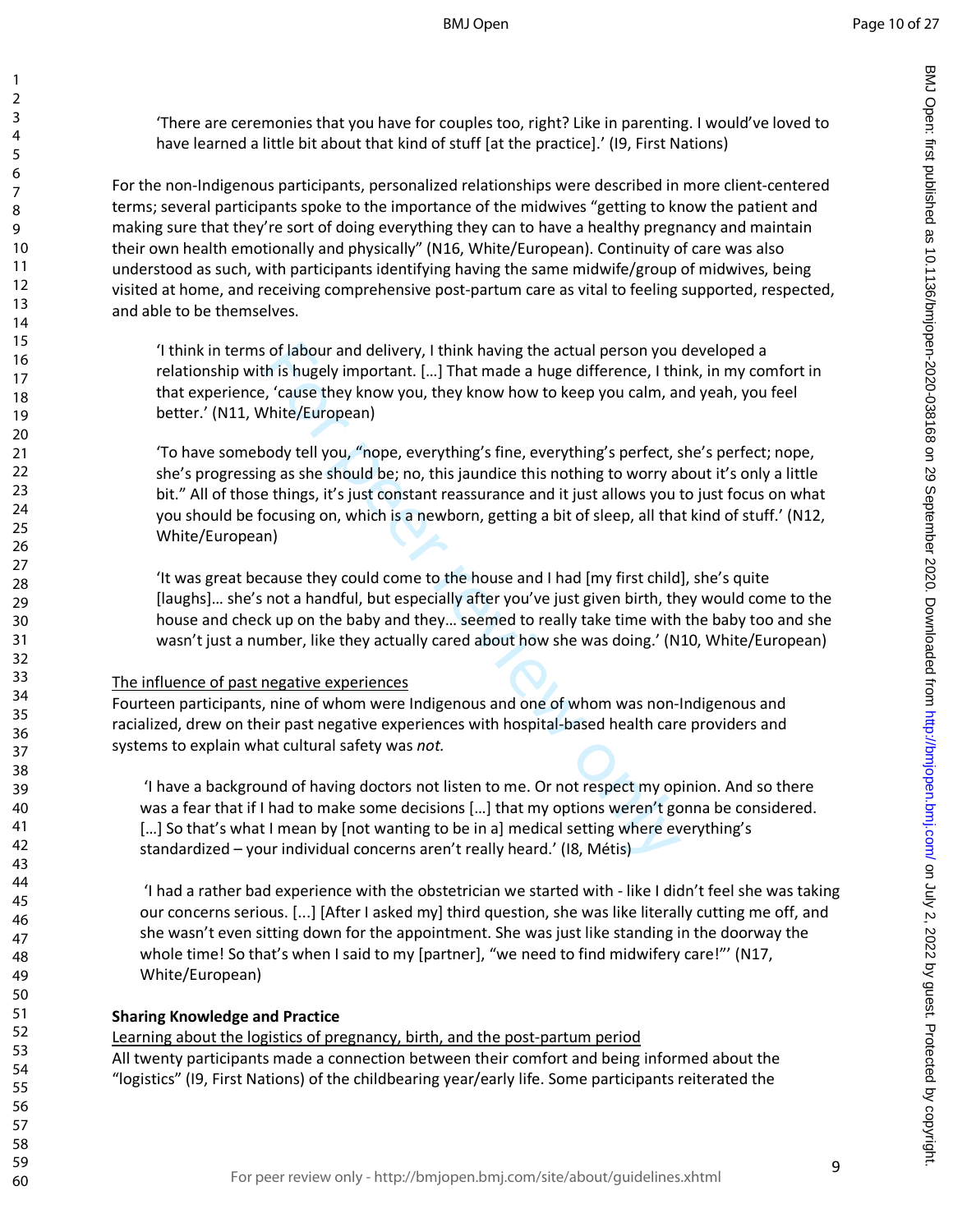be to me.' (I7, First Nations)<br>
e and protocols did not only encompass more formal teachin<br>
veryday practices and protocols such as including family mer<br>
food and drink:<br>
t would make me feel more culturally rooted would b importance of being informed in ways that are understandable and accessible to families of all genders, sexualities, situations, and literacy needs. Having access to Indigenous knowledge and protocols All of the Indigenous participants and three of the non -Indigenous participants conceptualized cultural safety as being able to access Indigenous knowledge, teachings, ceremony, and protocols ("Indigenous knowledge and protocols") during the perinatal period. For one Indigenous participant, cultural safety was about access and: 'Treating cultural things as "normal," so it's not a novelty thing that like I was seeing a healer and he was giving me teas to drink. […] Like [the midwives] just took it at value that, like, a traditional person gave those to me.' (I7, First Nations) Indigenous knowledge and protocols did not only encompass more formal teachings, medicines, and ceremony, but also, everyday practices and protocols such as including family members, learning via storytelling, and sharing food and drink: 'Something that would make me feel more culturally rooted would be the chance to either accept or offer food or drinks. Not just water, but like if there was, I don't know, like a tea station or something. Something that makes me feel like I'm going to my granny's house, you know? Or to my auntie's house, or you know? Like where you're just a cup of tea.' (I1, First Nations)

Eight of the Indigenous participants sought care from SGMT to access Indigenous knowledge and protocols. All of the Indigenous participants who were given the opportunity to include Indigenous knowledge and protocols in their midwifery care reported benefits:

'You know how long it takes for your chest to go down [after labour]? It took me two days with that tecta [tea], so it was very helpful.' (I4, First Nations)

'[My primary midwife] smudged with some tobacco that she got and that was quite sacred to her. So that was really special that we really got to smudge before her birth. […] It calmed me down because I wasn't ready for [my baby] to be born; she was too early.' (I2, First Nations)

'We could smudge when I was in labour, right? That was a big thing for me. Doing that meant a lot and especially giving my daughter a cedar bath when she was born, that meant a lot to me too, right? So it's impacted me a lot, my culture, in the last few years. And I'm happy to be giving my children that now because I understand it more and I know a little more about my culture, and now they can pass it on.' (I3, First Nations)

Six Indigenous participants felt that there was room for their midwives to better initiate conversations about Indigenous knowledge and protocols. Some participants did not know what to ask for, or how to ask for it.

'I remember that experience being told about the cedar bath […] I really have no clue how to do the ceremony. And so I think the assumption was, "no, just do a cedar bath, you know? Put cedar in a bath." So I think some things have to be spelled out so people feel comfortable doing it, cuz if it's not… you feel like you're misrepresenting the cultural practice and you're not passing it on properly.' (I8, Métis)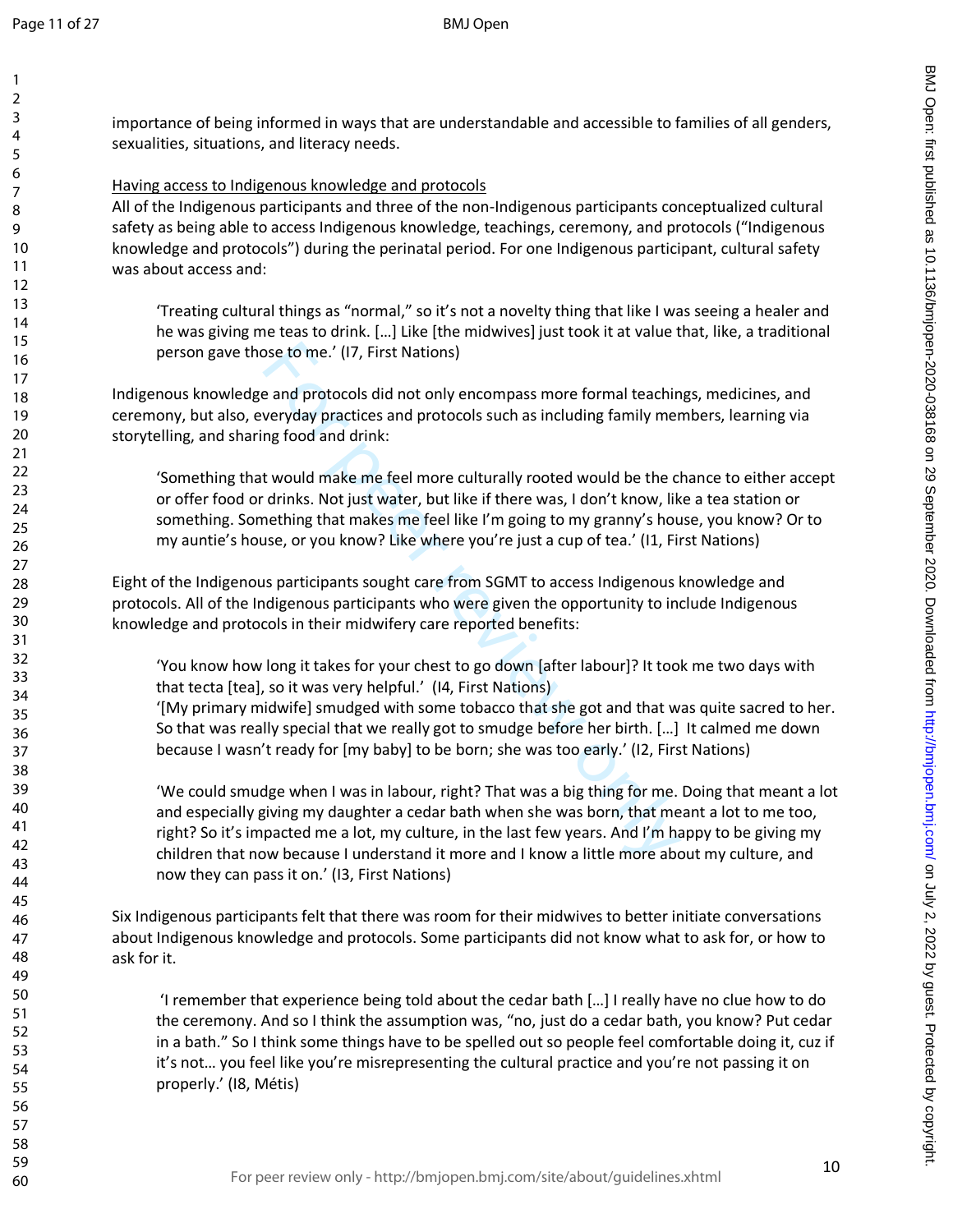'My midwife just took it upon herself to say, "hey do you wanna smudge?" and we're like "yeah, that's great, like we didn't even know that was an option" because of, you know, you're in a hospital. […] She did it on her own and she asked me in the birthing room if it was something I wanted to do and… then she told me the story of the tobacco and how she got it and it was pretty special. So it made me feel quite, quite special about that.' (I3, First Nations)

The importance of the midwives asking/inviting became clear after one Indigenous participant was *not*  asked, which made the participant feel "that I'm not Aboriginal, right? That I'm not Métis" (I5, Métis). She went on to share that she was hoping for "an experience where I would learn a little bit more. My grandparents passed away when I was fairly young and we moved to a very White community, which sort of segregated any teachings that I would've experienced from them." (I5, Métis)

All of the Indigenous participants wished that they had access to more Indigenous knowledge and protocols. Some Indigenous participants spoke to the challenges of this task, such as the impacts of colonial suppression:

'In the community that I was brought up in, we haven't really shared childbirth, traditional knowledge about childbirth. And so it's not something that my sisters and I carry with us today that we can share amongst others. So if they have anything that they could share related to traditional knowledge and childbirth, I would love to hear about it because I feel like it's something that's been lost' (I1, First Nations).

participants wished that they had access to more Indigenous<br>enous participants spoke to the challenges of this task, such<br>enous participants spoke to the challenges of this task, such<br>uit childbirth. And so it's not someth Three of the non -Indigenous participants were interested in accessing Indigenous knowledge and protocols at SGMT. Two of these participants had children whose biological fathers were Indigenous. One participant, who used an Indigenous sperm donor, felt that the cultural and spiritual aspects of her care "didn't get as developed as I would have liked" (N13, White/European). Another participant, who had a previous relationship with her child's father, was offered a smudge during labour but ran out of time. She was grateful for the sage because "it was like a little memento from the experience and everything and I think also, even though I'm not with [their] dad, that knowing that would've also gave him some level of peace [...] 'cause he couldn't be here" (N20, Black/Caribbean). The third participant, after experiencing a perinatal loss, had her child honoured at a ceremony attended by her Indigenous midwife. She felt that this ceremony was key to her healing because afterwards, "it was just like I knew that some of the things I'd been feeling subconsciously but couldn't quite vocalize had been met" (N17, White/European).

#### **Culturally Safe Spaces**

#### Practice as home

123456789

Cultural safety was also conceptualized as being in a physical space that made participants feel "at home." Even though most participants (n=18) described this space as "less clinical" and more "homey," the ideals fell on a continuum ranging from the Toronto Birth Centre to their own home settings.

'I think the home environment would be my ideal place. […] I think the true privacy, that it really is your space. You know, no matter what you do to a hospital room or to a birthing centre room it never really becomes "your" space, but this [home] is always going to be your space. And it's just, you know, you can labour in any position you want, there's no… medical equipment just hanging in the corners waiting for you.' (I2, First Nations)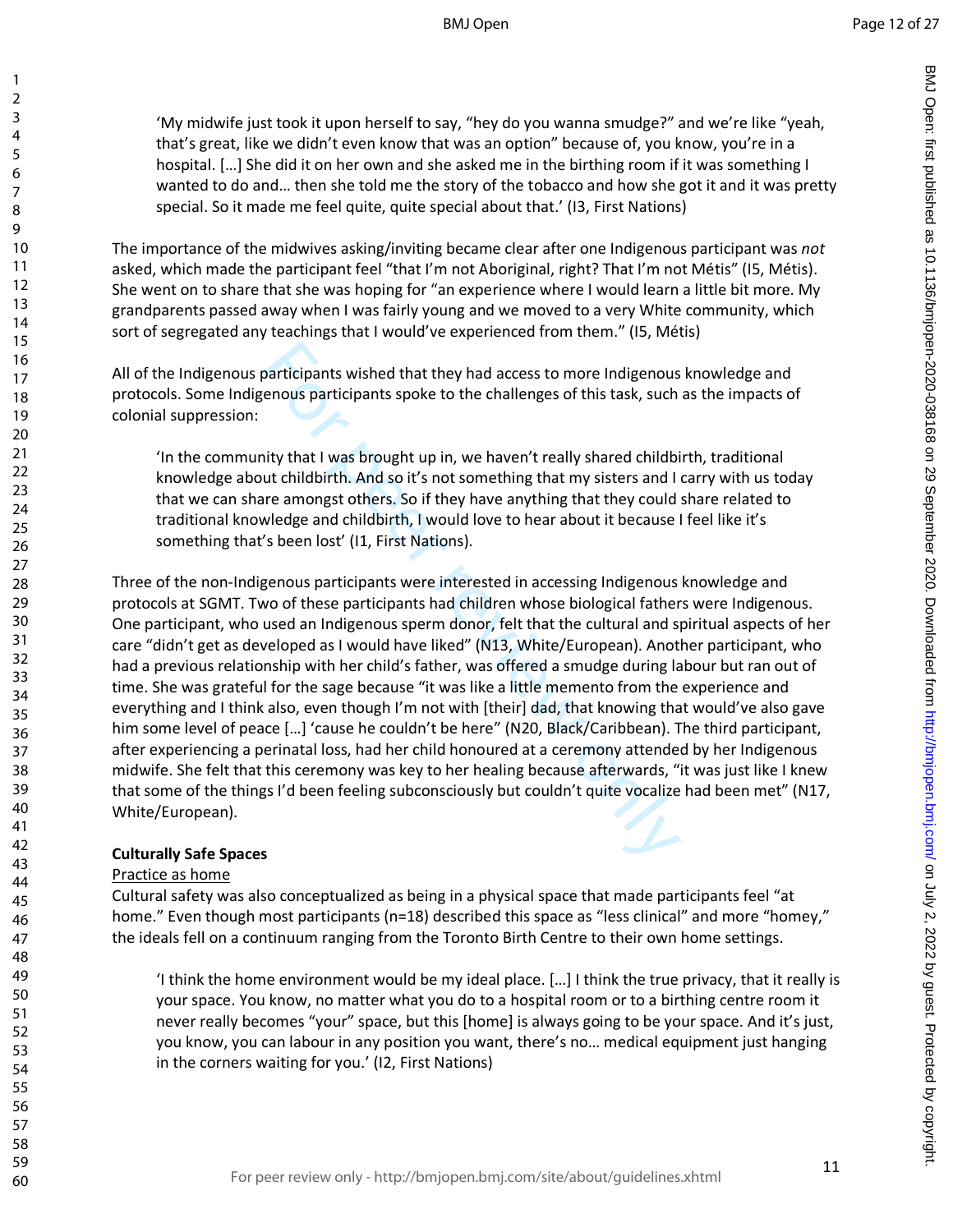#### BMJ Open

| One of the non-Indigenous participants felt more at home in a "more medicalized space" (N11,<br>White/European), whereas one of the Indigenous participants recalled the reserve where she grew up. |
|-----------------------------------------------------------------------------------------------------------------------------------------------------------------------------------------------------|
|                                                                                                                                                                                                     |
| The nature, the bush, the trees, freshwater; that is the ideal space I'd like to bring and raise my                                                                                                 |
| child into. [] It's just what I know, where I grew up, what I experienced. It makes me happy,                                                                                                       |
| relaxed, calm.' (I6, First Nations)                                                                                                                                                                 |
| Family and community relationships shaping spaces                                                                                                                                                   |
| For many of the Indigenous participants and one of the racialized non-Indigenous participants,                                                                                                      |
| conceptualizations of culturally safe space were inseparable from relationships:                                                                                                                    |
| 'It's almost like [primary midwife] came in and the energy changed in the [hospital] room again,                                                                                                    |
| and it was like calm, 'cuz I trusted her.' (I7, First Nations)                                                                                                                                      |
| '[Cultural safety is] pretty much what [the midwives] did, which was like give me enough space. So                                                                                                  |
| like, for example, I had a crap ton of visitors, right? And my visitors [laughs] are, you know,                                                                                                     |
| sometimes like very Caribbean and like wanna bring you food and tunes and stuff. [] It made all                                                                                                     |
| the difference in the world when, you know, my friends came and got me to laugh, and I just                                                                                                         |
| basically just was able to relax and, like you said, be myself and like quit freaking out. [] Just the                                                                                              |
| fact that the space was given for me to be myself. Nobody made a big deal and said, "oh, you can                                                                                                    |
| only have this many people in the room.' (N20, Black/Caribbean)                                                                                                                                     |
| The role of SGMT in the broader community also arose in discussions about culturally safe spaces. For                                                                                               |
| one of the Indigenous participants, being and feeling connected to community was essential:                                                                                                         |
| 'In the summer I went to a pow wow and while I was there, I saw my midwife and her family. And                                                                                                      |
| then I didn't realize, but the [practice receptionist] was actually dancing and he was in regalia, and                                                                                              |
| I didn't recognize him. When I came into the clinic just after the pow wow, he was telling me how                                                                                                   |
| he saw me there. So that makes me feel like, you know, being able to go to these Aboriginal                                                                                                         |
| events in the city and to see people who I know makes me feel more connected for sure.' (I1, First                                                                                                  |
| Nations)                                                                                                                                                                                            |
| SGMT also had varied but generally positive impacts on the non-Indigenous participants' attitudes                                                                                                   |
| towards Indigenous peoples. This mainly occurred through passive exposure and was met with varying                                                                                                  |
| degrees of reflexivity:                                                                                                                                                                             |
| '[My experience at the practice] has sort of has piqued my interest [in the Indigenous community]                                                                                                   |
| at a low level.' (N18, Chinese/European)                                                                                                                                                            |
| '[My experience at the practice] made me read about [Indigenous communities] and get curious                                                                                                        |
| about it more. It's opened my mind towards this community more than before.' (N15, Middle                                                                                                           |
| Eastern)                                                                                                                                                                                            |
| 'I absolutely have an interest [in engaging with the Indigenous community], but I also feel quite                                                                                                   |
| the opposite of entitled. In fact, like I shouldn't be given the privilege to know what other people                                                                                                |
| do, especially Aboriginal people [laughs] given our history, the history of the country, the current                                                                                                |
| state of the country.' (N19, White/European)                                                                                                                                                        |
|                                                                                                                                                                                                     |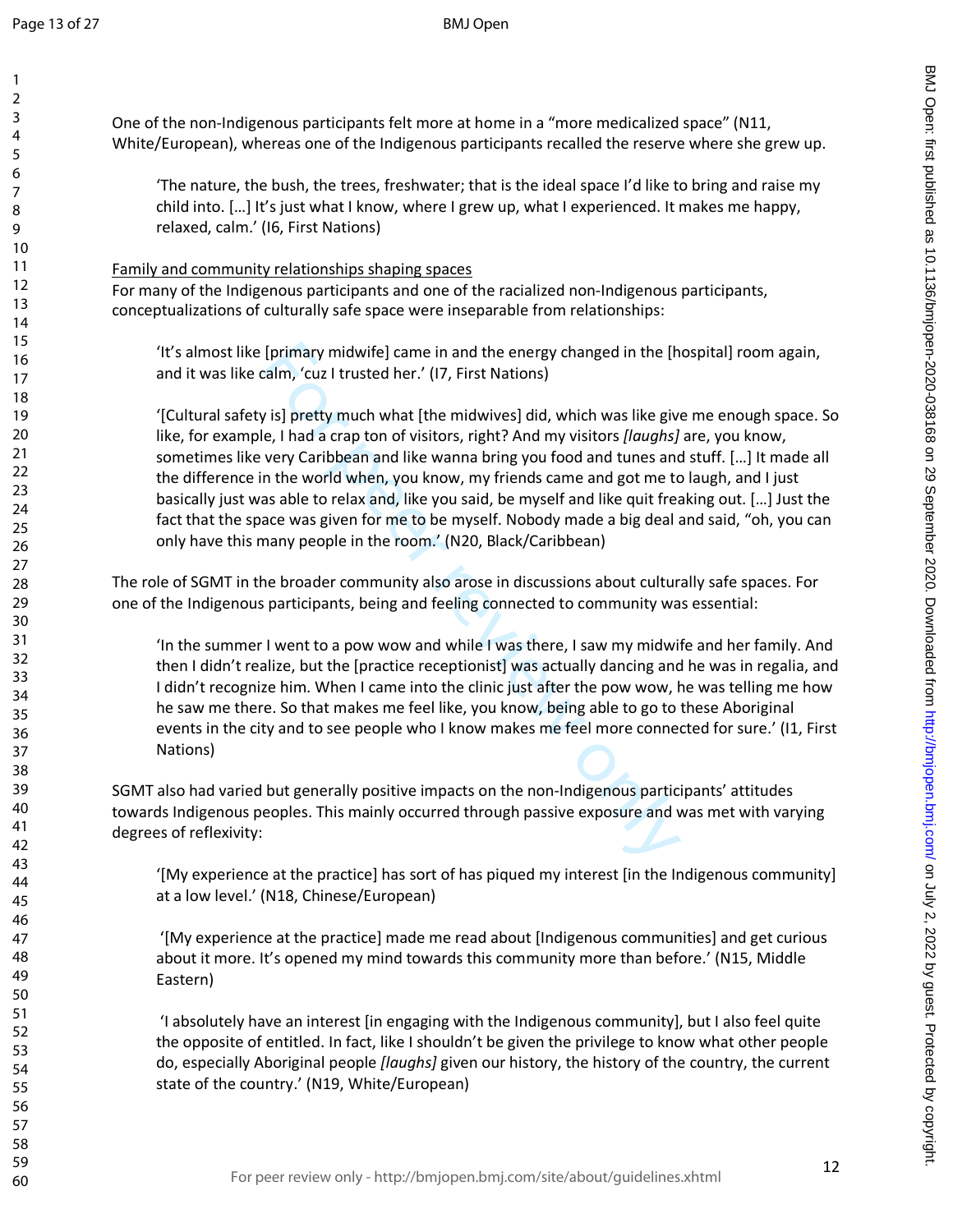#### **DISCUSSION**

123456789

In this study, we found that while SGMT has room to grow, the practice is leader in delivering culturally safe care in their community. We also found that Indigenous participants conceptualize cultural safety in distinct ways that reflect cross-cutting Indigenous social constructs and understandings of the interwoven nature of relationships, spaces, knowledge, and practice.<sup>53-55</sup> This provides further evidence that Indigenous values and approaches to health, wellbeing, and society persist in urban spaces, despite the colonial imposition of Western biomedicine.<sup>37-91112</sup> In this discussion, we will explore Indigenous cultural safety and its connections to cultural expression, cultural continuity, and Indigenous resurgence. We will also explore the parallels between the Indigenous and racialized non -Indigenous participants' conceptualizations, and between all participants in terms of the anti -oppressive benefits of cultural safety.

on Indigenous perspectives that understand "culture" as intonships, representing "the interconnected social totality of the momic, political, spiritual, and social."<sup>4,p65</sup> Cultural expression remonial knowledge and protoc This discussion draws on Indigenous perspectives that understand "culture" as integral to social structuring and relationships, representing "the interconnected social totality of the distinct mode of life encompassing the economic, political, spiritual, and social."<sup>4 p65</sup> Cultural expression and continuity, then, are as much about ceremonial knowledge and protocols as they are about values, ethics of relation, knowledge systems, and social and political structure. Additionally, while we use the collective terms "Indigenous" and "Indigenous -specific," the diversity and richness of First Nations, Inuit, and Métis cultural heritage and expression as Indigenous peoples from many nations and backgrounds coming together in a large urban centre should not be underestimated. Support for self -determined and relationship -based cultural expression, cultural respect, and sharing across these diversities is a core premise of SGMT's practice,<sup>52</sup> and cultural safety in Toronto more generally.

#### Indigenous conceptualizations of cultural safety

Although the Indigenous participants were from different communities, there were several elements of cultural safety that emerged as "Indigenous-specific," or nearly so. For example, expressing a shared desire for *two-way, kin-based relationships*, the Indigenous participants described their ideals and their experiences at SGMT as being "amongst sisters" who "get it," creating feelings of trust, connection, and confidence in the care they receive. This sense that family is the "foundational relationship for pursuing any economic, political, social, or cultural activities and alliances"<sup>57 p433</sup> resonates with Indigenous social constructs such as Cree and Métis conceptualizations of *wahkootowin*. Métis elder and scholar Maria Campbell explains wahkootowin, or the "kinship or the state of being related" (Ermine as cited in 58 p5], as follows:

"Today it is translated to mean kinship, relationship, and family as in human family. But at one time, from our place it meant the whole of creation. And our teachings taught us that all of creation is related and inter-connected to all things within it. Wahkootowin meant honouring and respecting those relationships. [It was] our stories, songs, ceremonies, and dances that taught us from birth to death our responsibilities and reciprocal obligations to each other. Human to human, human to plants, human to animals, to the water and especially to the earth. And in turn all of creation had responsibilities and reciprocal obligations to us." (as cited in 58 p6)

The Indigenous participants' desire to connect with their midwives as family for the process of childbearing may be interpreted as an expression of wahkootowin, and/or the diverse yet resonant ways in which familial or kinship relationships remain foundational to social order across Indigenous societies.

For some Indigenous peoples, there is the notion that if we relocate ourselves within the networks of kinship such as wahkootowin, we can heal the ruptures of multi -generational family disruption, abuse,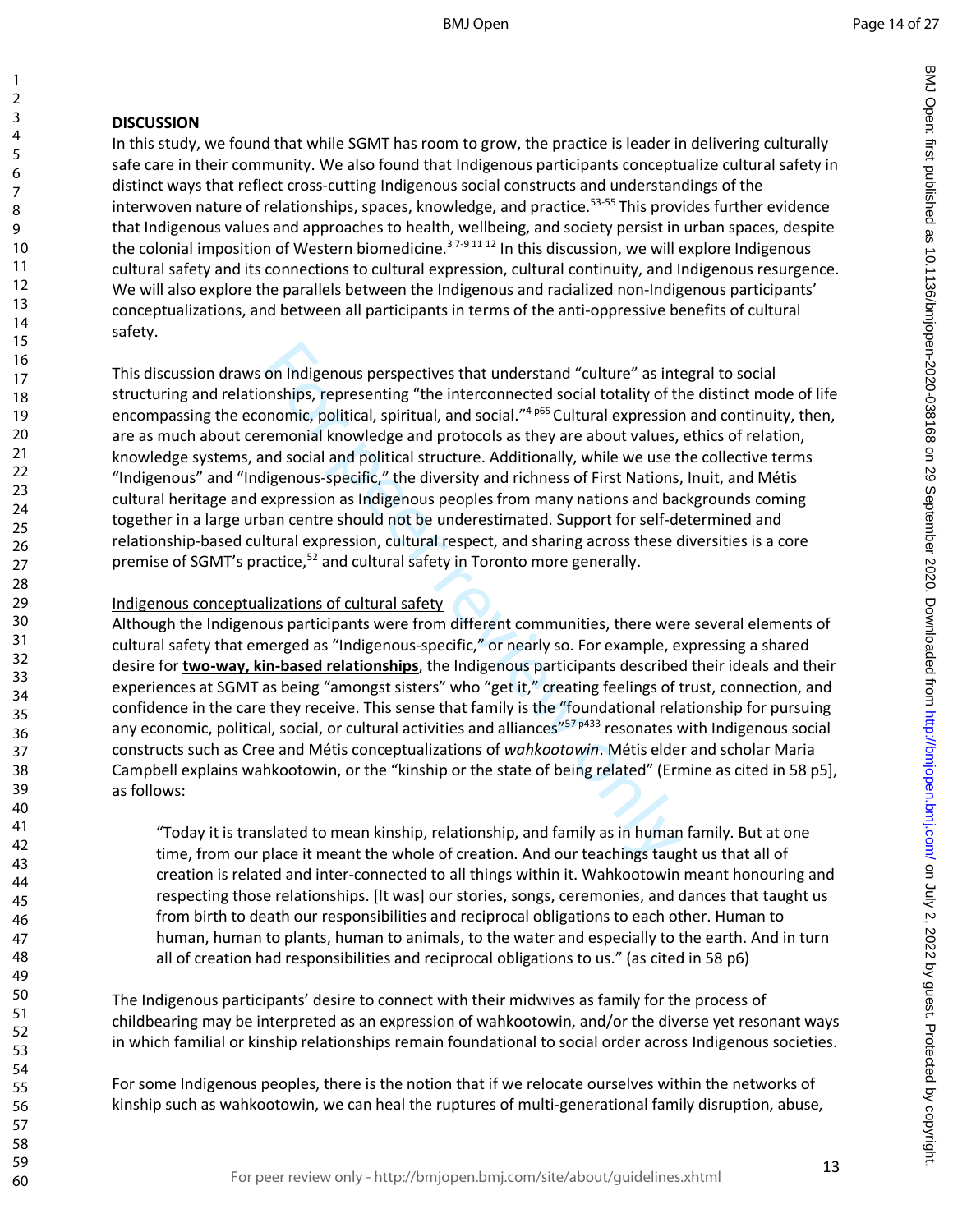and forced displacement. However, kinship must be structured in contexts that are rooted in Indigenous knowledge and practice, and aligned with the diverse and specific personal, family, and community histories, experiences, and identities present. It is unsurprising, then, that the Indigenous participants valued **access to Indigenous knowledge, protocols, and/or ceremonies** in ways that respected autonomy of expression so highly when discussing cultural safety. It was also unsurprising that the Indigenous participants looked to their Indigenous midwives to receive this knowledge, given the rich cross -nation traditions of Indigenous midwives being vehicles for intergenerational knowledge transmission. This signals that these roles and expectations of Indigenous midwives are alive and well, and that the passing/receiving of knowledge to/from future and past generations are just as critical as ever. Cultural safety, then, is strongly linked to cultural continuity.<sup>5960</sup>

transfer of knowledge that is needed to promote culturally in cities like Toronto. The Indigenous participants identified seponded<sup>256162</sup> yet still need to be addressed: filling gaps in colonial suppression; overcoming r The intergenerational transfer of knowledge that is needed to promote culturally continuous and safe care can be daunting in cities like Toronto. The Indigenous participants identified several challenges that have been previously reported<sup>1 25 61 62</sup> yet still need to be addressed: filling gaps in midwife and client knowledge created by colonial suppression; overcoming racist, institutional barriers in hospitals; navigated the forced politics of Indigenous identity; midwives lacking support/infrastructure to share knowledge and protocol in a good way; and the challenge of balancing sharing with protecting Indigenous knowledge and protocols from misrepresentation and appropriation. These challenges highlight the importance of Indigenous midwives being supported to engage in, expand upon, and identify the resources required to fulfill their knowledge -brokering roles.

The **intertwining of cultural safety and physical spaces** reflects the grounding of Indigenous ontologies and epistemologies within local ecosystems.<sup>63 64</sup> Relationships, responsibilities, Indigenous knowledge systems, and landscapes are foundationally interconnected across the diversities of Indigenous societies. Wahkootowin, for example, is inclusive of relationships with specific landscapes, waterways, plants, and animals, because these are considered kin. For many Indigenous peoples, these relationships and attached responsibilities are comparable in significance to those with our closest human relatives.

There is also a strong tradition of mobility among many Indigenous peoples that dates back to pre colonial times.<sup>365</sup> Colonization brought new forms of mobility through forced relocations and the interruptions and undermining of traditional economics and food supplies. Still, the ability to build relationships with and adapt to new geographies is well documented.<sup>66</sup> Maria Campbell tells a story about how her grandmother, who was a traditional midwife, buried placentas from the babies she had delivered in a specific place to strengthen community ties to place at a time when there was high pressures of mobility due to European settlement. This story mirrors writings on the mutual constitution of land and body through Indigenous birthing practices, protocols, and language.<sup>36768</sup>

This ability to build relationships with place and strengthen kinship networks have not been lost with urban Indigenous migrations and the urbanization of traditional Indigenous landscapes. The establishment of urban Indigenous friendship centres,<sup>69</sup> the assertion of traditional Indigenous land use in cities,<sup>7071</sup> and the growth of vibrant city-based health, social, and education spaces such as SGMT are contemporary examples of how this ability to build relationships with physical spaces in ways that are mutually synergistic with the growth and strengthening of human relationships and the continuity of Indigenous knowledge and practice is thriving.

The survival of Indigenous values and approaches speaks more broadly to the notion of **Indigenous resurgence**. Indigenous resurgence involves "recreating the cultural and political flourishment of the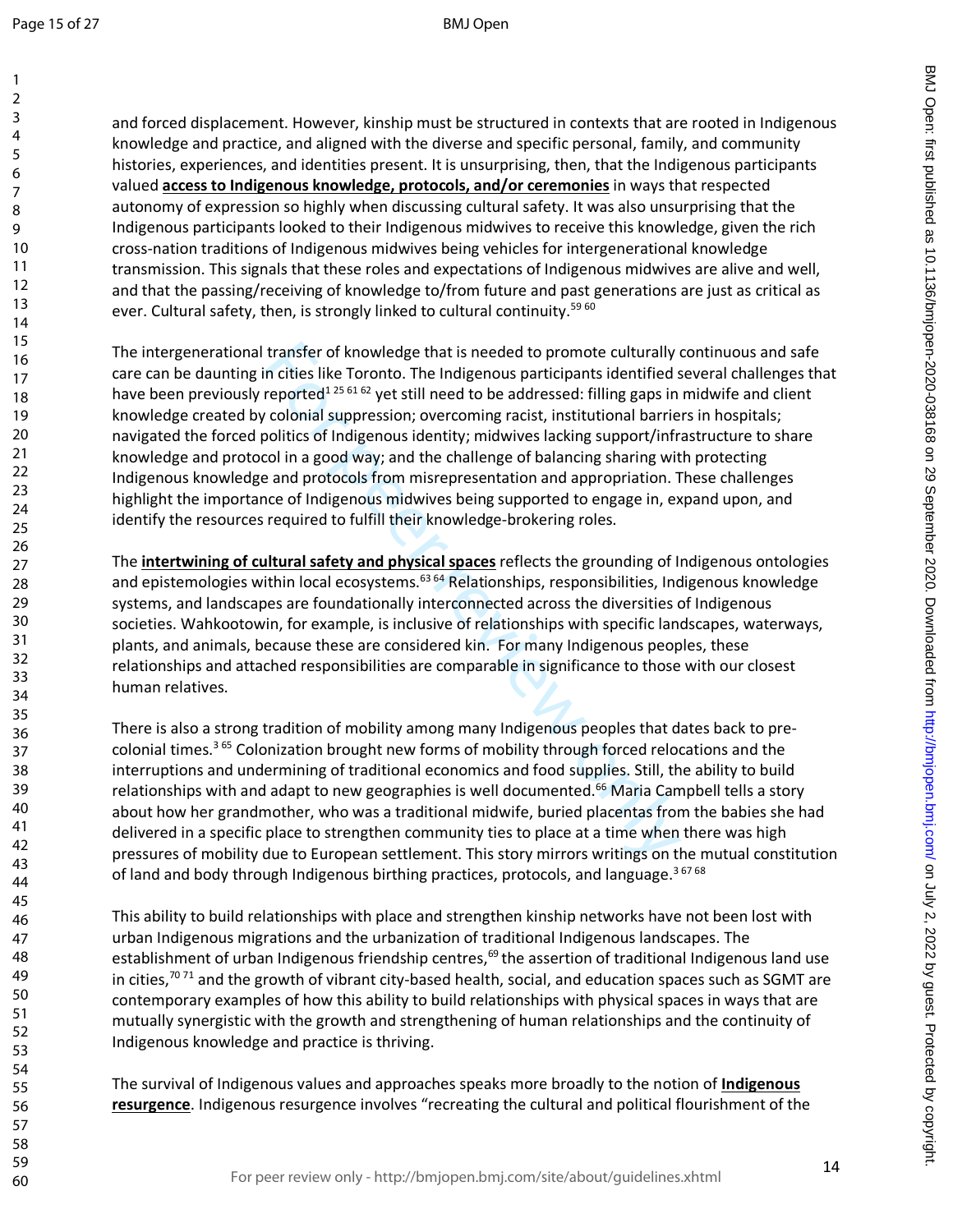past to support the well-being of our contemporary citizens."<sup>67 p51</sup> It requires a reclaiming of "the very best practices of our traditional cultures, knowledge systems, and lifeways"<sup>67 p17-18</sup> but it is not about achieving cultural revitalization in a Western liberal sense.<sup>4</sup> Rather, it is about building stronger societies and it begins with the family.<sup>577276</sup> In this study, culturally safe Indigenous midwifery care emerges as a form of Indigenous resurgence because it supports this reclamation and recreation process, and is concerned with the creation and nurturing of Indigenous life.<sup>73</sup> When health care services assert the inherent value of Indigenous infants, parents, families, communities and ways of life, and ground Indigenous peoples in their own culture and teachings, they are actively rejecting the dispossession of Indigenous peoples<sup>4</sup> and supporting the possibility of new, non-colonial political and social realities through birthing and family building.<sup>74</sup> We have shown in this study that this has many benefits for clients (e.g., reconnecting with families, communities and cultural identities; positive physical, mental, emotional, and spiritual health outcomes), yet recognize that, as with all resurgent practices, the full benefits of culturally safe Indigenous midwifery care will not be realized until many generations from now (Campbell as cited in 67 ).

#### Relevance of cultural safety to non -Indigenous peoples

123456789

In this study, we also noted commonalities between how the Indigenous participants and a few of the racialized non -Indigenous participants (i.e., specifically, the two participants who self -identified as Black) conceptualized cultural safety. Although the sample size was small, the common experiences of racism in the health care system and understandings of cultural safety in relational, kin -based, and community specific terms are worth highlighting. Relationships between Black and Indigenous communities have existed for generations;<sup>3</sup> perhaps there have been/continue to be roles for Indigenous and Black midwives in strengthening solidarities and building cultural safety outside the confines of white colonial configurations . 75

ial health outcomes), yet recognize that, as with all resurgen<br>safe Indigenous midwifery care will not be realized until man<br>d in 67).<br>Safety to non-Indigenous peoples<br>noted commonalities between how the Indigenous partici As for the additional non-Indigenous participants (the majority of whom self-identified as white/European), cultural safety was conceptualized as fitting more broadly anti -oppressive approaches to care. For example, the majority of the non-Indigenous participants felt less comfortable with the mainstream, hospital-based model of perinatal care and for that reason sought out midwifery care. Cultural safety was conceptualized as standing in juxtaposition to the highly medicalized, neoliberal, patriarchal, and heteronormative model of perinatal care that has come to dominate Canadian institutions.<sup>257677</sup> Examples include: not being judged; not feeling rushed; being treated like a person and peer, rather than a passive, powerless recipient of care; being respected and supported in their choices, rather than losing control and their ability to choose especially during labour; receiving individualized, holistic, and client-centered support; and feeling more "at home" in a physically comfortable space (which was generally, but not always, understood as more homey and less clinical). Interestingly, many of these elements align with the Ontario<sup>26</sup> and Canadian<sup>27</sup> models of midwifery care. While it is certainly possible for other health care providers to deliver culturally safe care, other providers may be more constrained by the structures and systems in which they operate than midwives. Midwives thus has a unique opportunity to ensure that cultural safety becomes a core component of their clinical practices.

That said, where the Canadian and Ontarian midwifery models fall short is in articulating the distinctiveness of cultural safety for Indigenous and racialized clients and the specific roles of Indigenous midwives. These gaps raise questions about whose needs are being represented within existing models and whose are not – reiterating the importance of increasing the number of Indigenous and racialized midwives in practice and enhancing cultural safety training and accountability for everyone in health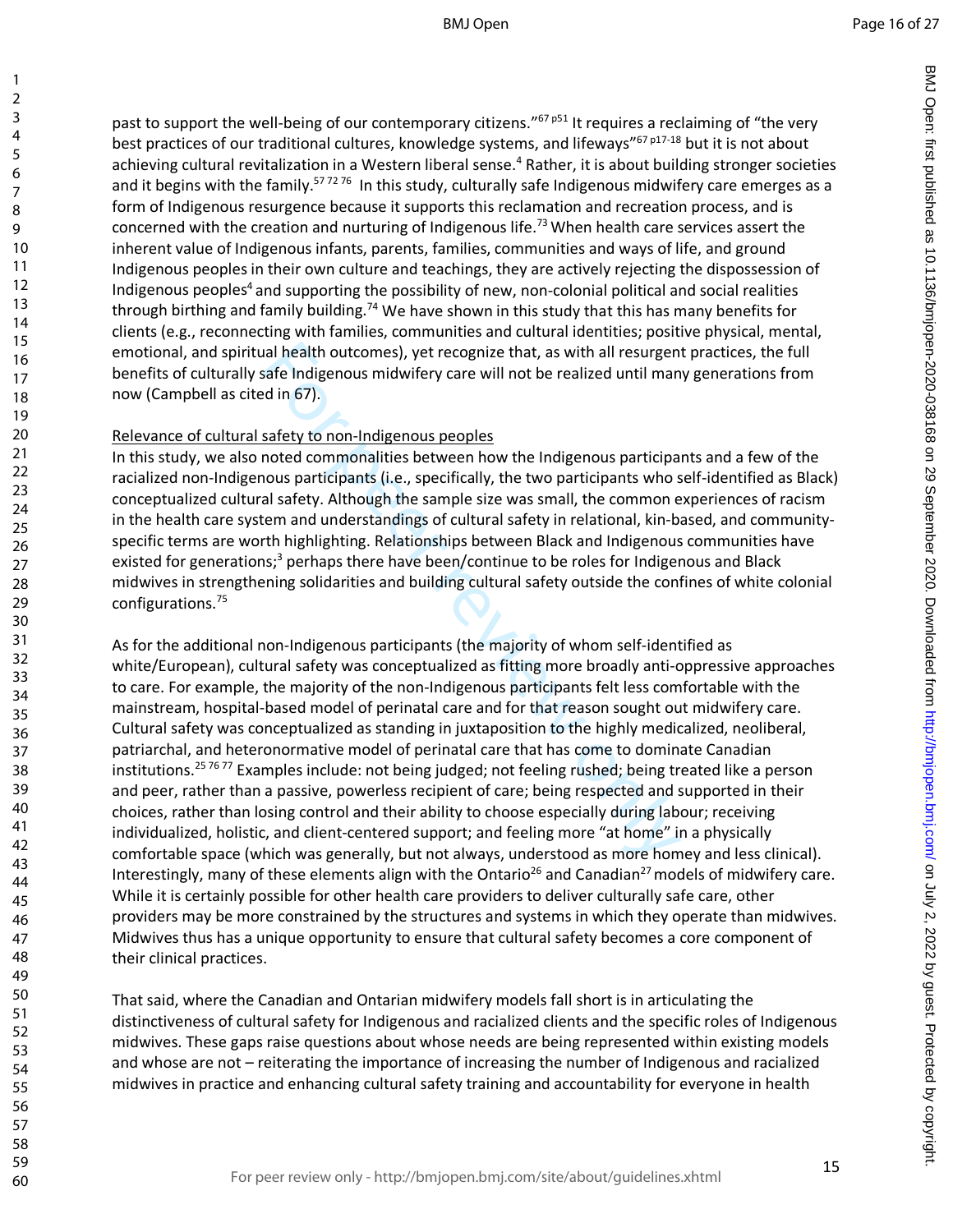care organizations. As more collaborative interprofessional perinatal care models emerge, we hope to see environments that are more conducive to cultural safety for staff, clients, and their families.

#### **LIMITATIONS**

This study involved a single midwifery practice with a unique focus; additional research is needed to better understand the relevance of these findings across different midwifery practice contexts. Furthermore, while we attempted to optimize diversity across our sample, participants tended to be older, more educated, and have more hospital births than the average SGMT client. Non -Indigenous participants were also more commonly white. This may be the result of older, more educated, white women being more likely to volunteer for the study and to choose or require hospital births or midwifery care compared to clients who were younger, had less education, and/or who were racialized. We also did not have any Inuit participants, which may be reflective of the small number of Inuit clients at SGMT.

#### **CONCLUSION**

By highlighting the uniqueness of Indigenous cultural safety; demonstrating the survival of Indigenous values, approaches, and resurgent practices in urban spaces; and introducing the relevance of cultural safety to diverse non-Indigenous communities, this study is rich in insight for providers, educators, and evaluators, who are committed to ensuring cultural safety reaches its full potential in health care. Offering a glimpse into the futures that can be made possible by culturally safe Indigenous midwifery care, we hope this study catalyzes the expansion of Indigenous midwifery in urban spaces and beyond; the pursuit of additional research on evaluating and holding people accountable for cultural safety in diverse settings; the provision of adequate support for Indigenous midwives to meet the needs of their communities; and the acceptance of cultural safety as a foundational component of clinical excellence.

**MADONA**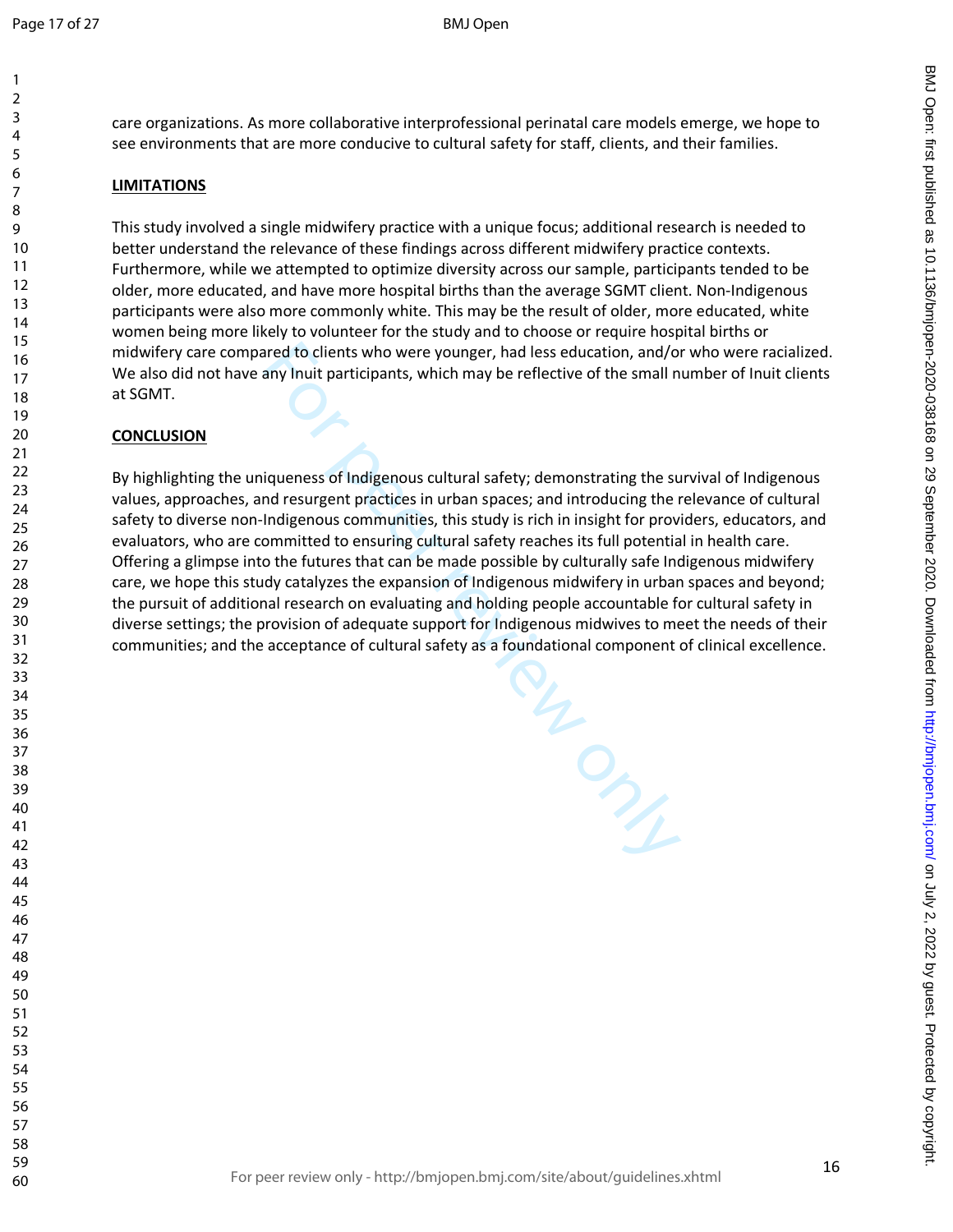#### **REFERENCES**

123456789

- 1. Allan B, Smylie J. First Peoples, second class treatment: The role of racism in the health and well being of Indigenous peoples in Canada. Toronto: Well Living House, St. Michael's Hospital; 2015.
- 2. Nestel S. Colour coded health care: the impact of race and racism on Canadians' health. Toronto: Wellesley Institute; 2012.
- 3. Simpson L. As we have always done. Minneapolis: University of Minnesota; 2017.
- 4. Coulthard G. Red skins, white masks: rejecting the colonial politics of recognition. Minneapolis: University of Minnesota; 2014.
- 5. Brian Sinclair Working Group. Out of Sight: interim report of the Brian Sinclair Working Group. Winnipeg: Brian Sinclair Working Group; 2017.
- 6. Browne A, Smye V, Rodney P, Tang S, Mussell B, O'Neil J. Access to primary care from the perspective of Aboriginal patients at an urban emergency department. Qual Health Res. 2011 *;*21:333 -48.
- V, Rodney P, Tang S, Mussell B, O'Neil J. Access to primary ca<br>original patients at an urban emergency department. Qual H<br>ing K, Markwick N, Morrison T, Lagimodiere L, Kerr T, Weste.<br>"They treated me like crap and I know i 7. Goodman A, Fleming K, Markwick N, Morrison T, Lagimodiere L, Kerr T, Western Aboriginal Harm Reduction Society. "They treated me like crap and I know it was because I was Native": The healthcare experiences of Aboriginal peoples living in Vancouver's inner city. Soc Sci Med. 2017;178:87 -94.
- 8. Hanrahan MC. Identifying the needs of Innu and Inuit patients in urban health settings in Newfoundland and Labrador. Can J Public Health. 2002;93:149 -52.
- 9. Wesche SD. Métis women at risk: health and service provision in urban British Columbia. Pimatisiwin. 2013;11:187 -96.
- 10. Denison J, Varcoe C, Browne AJ. Aboriginal women's experiences of accessing health care when state apprehension of children is being threatened. J Adv Nurs *.* 2014;70:1105 -16.
- 11. Kurtz DLM, Nyberg JC, Van Den Tillaart S, Mills B, Okanagan Urban Aboriginal Health Research Collective. Silencing of voice: An act of structural violence – Urban Aboriginal women speak out about their experiences with health care. J Aboriginal Health . 2008;4:53 -63.
- 12. O'Driscoll T, Kelly L, Payne L, St. Pierre -Hansen N, Cromarty H, Minty B, et al. Delivering home away from home: the perinatal experiences of First Nations women in northwestern Ontario. Can J Rural Med. 2011;16:126 -30.
- 13. Rasmden I. Cultural safety and nursing education in Aotearoa and Te Waipounamu [Doctoral dissertation]. Victoria: Victoria University of Wellington; 2002.
- 14. Brascoupé S, Waters C (2009). Cultural safety: Exploring the applicability of the concept of cultural safety to Aboriginal health and community wellness. J Aboriginal Health. 2009;5:6 -41.
- 15. Browne AJ, Varcoe C, Smye V, Reimer-Kirkham S, Lynam MJ, Wong S. Cultural safety and the challenges of translating critically oriented knowledge in practice. Nurs Philos. 2009;10:167 -79.
- 16. Browne AJ, Varcoe C. Critical cultural perspectives and health care involving Aboriginal peoples. Contemp Nurse. 2006;22:155 -67.
- 17. Diffey L, Lavallee B. Is cultural safety enough? Confronting racism to address inequities in Indigenous health. OEFD News. 2016;2:2 -5.
- 18. Wood PJ, Schwass M. Cultural safety: A framework for changing attitudes. Nurs Prax NZ. 1993;8:4- 15.
- 19. Greenwood M, de Leeuw S, Lindsay NM, Reading C. Determinants of Indigenous peoples' health in Canada: beyond the social. Toronto: Canadian Scholar's Press; 2015.
- 20. Tester FJ, Kulchyski P. Tammarniit (Mistakes): Inuit relocations in the Eastern Arctic 1939 -63*.*  Vancouver: UBC Press; 1994.
- 21. Ward C, Branch C, Fridkin A. What is Indigenous cultural safety and why should I care about it? Visions. 2016;11:29.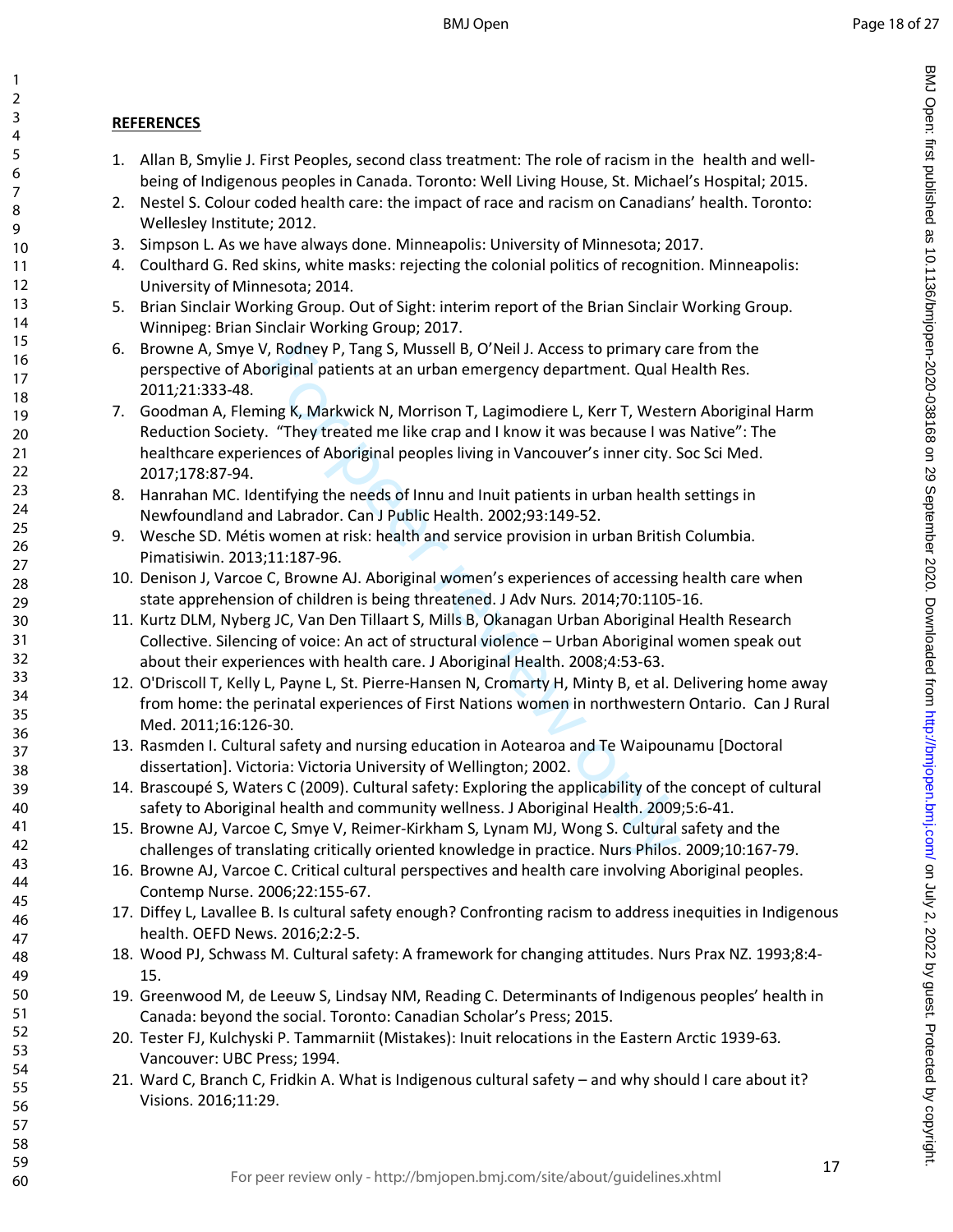| $\mathbf{1}$   |                                                                                        |
|----------------|----------------------------------------------------------------------------------------|
| $\overline{2}$ |                                                                                        |
| $\mathsf{3}$   | 22. Anderson J, Perry J, Blue C, Browne A, Henderson A, Khan KB, et al. "Rewriting     |
| 4<br>5         | the postcolonial and postnational feminist project toward new epistemologies           |
| 6              | Sci. 2003;26:196-214.                                                                  |
| $\overline{7}$ | 23. Higginbottom GM, Safipour J, Yohani S, O'Brien B, Mumtaz Z, Paton P, et al. Ar     |
| 8              | investigation of the maternity healthcare experience of immigrants in rural an         |
| 9              | Canada. BMC Pregnancy Childbirth. 2016; doi:10.1186/s12884-015-0773-z.                 |
| 10             | 24. Riggs E, Muyeen S, Brown S, Dawson W, Pestchel P, Tardiff W, et al. Cultural sa    |
| 11             | refugee background women attending group pregnancy care: an Australian qu              |
| 12             | 2017;44:145-52.                                                                        |
| 13             | 25. Bourgeault I, Benoit C, Davis-Floyd R. Aboriginal midwifery in Canada: merging     |
| 14             | and modern science. Quebec City: McGill-Queens University Press; 2004.                 |
| 15             |                                                                                        |
| 16             | 26. Association of Ontario Midwives. What is a midwife? 2018. https://www.onta         |
| 17             | midwife. Accessed 22 Oct 2018.                                                         |
| 18             | 27. Canadian Association of Midwives. Position statement: Canadian midwifery m         |
| 19             | Montreal: Canadian Association of Midwives; 2015.                                      |
| 20             | 28. National Aboriginal Council of Midwives. The landscape of midwifery care for $\mu$ |
| 21             | communities in Canada. 2016. https://canadianmidwives.org/wp-                          |
| 22             | content/uploads/2017/03/NACM LandscapeReport 2016 REV July18 LOW.                      |
| 23             | October 2018.                                                                          |
| 24<br>25       | 29. Brown AE, Middleton PF, Fereday JA, Pincombe JI. Cultural safety and midwife       |
| 26             | women - a phenomenological study. Women Birth. 2016;29:196-202.                        |
| 27             | 30. Kruske S, Kildea S, Barclay L. Cultural safety and maternity care for Aboriginal a |
| 28             | Islander Australians. Women Birth. 2006;19:73-7.                                       |
| 29             | 31. Phiri J, Dietsch E, Bonner A. Cultural safety and its importance for Australian m  |
| 30             | Collegian. 2010;17:105-11.                                                             |
| 31             | 32. Olson R, Couchie C. Returning birth: The politics of midwifery implementation      |
| 32             | reserves in Canada. Midwifery. 2013;29:981-7.                                          |
| 33             |                                                                                        |
| 34             | 33. Van Wagner V, Epoo B, Nastapoka J, Harney E. Reclaiming birth, health, and co      |
| 35             | in the Inuit villages of Nunavik, Canada. J Midwifery Womens Health. 2007;52:          |
| 36             | 34. Statistics Canada. Aboriginal peoples in Canada: Key results from the 2016 Cer     |
| 37             | https://www150.statcan.gc.ca/n1/daily-quotidien/171025/dq171025a-eng.ht                |
| 38             | 2018.                                                                                  |
| 39             | 35. Seventh Generation Midwives Toronto. About. 2018. http://www.sgmt.ca/abo           |
| 40             | 2018.                                                                                  |
| 41             | 36. Statistics Canada. Immigration and ethnocultural diversity in Canada. 2018.        |
| 42<br>43       | https://www12.statcan.gc.ca/nhs-enm/2011/as-sa/99-010-x/99-010-x201100                 |
| 44             | 22 Oct 2018.                                                                           |
| 45             | 37. Rotondi MA, O'Campo P, O'Brien K, Firestone M, Wolfe SH, Bourgeois C, Smyli        |
| 46             | Counts Toronto: Using respondent-driven sampling to unmask census underco              |
| 47             | Indigenous population in Toronto, Canada. BMJ Open. 2017;7:e018936. doi: 1             |
| 48             | 2017-018936                                                                            |
| 49             | 38. National Aboriginal Council of Midwives. Aboriginal midwifery practices in Car     |
| 50             | http://aboriginalmidwives.ca/aboriginal-midwifery/practices-in-Canada. Acces           |
| 51             |                                                                                        |
| 52             | 39. Kishk Anaquot Health Research. Community guide to evaluating Aboriginal He         |
| 53             | activity. Ottawa: Aboriginal Healing Foundation; 2001.                                 |
| 54             | 40. Patton MQ. Utilization-focused evaluation. 4 <sup>th</sup> ed. London: SAGE; 2008. |
| 55             |                                                                                        |
| 56             |                                                                                        |
| 57             |                                                                                        |
| 58             |                                                                                        |
| 59<br>60       | For peer review only - http://bmjopen.bmj.com/site/about/guidelines                    |
|                |                                                                                        |

| 22. Anderson J, Perry J, Blue C, Browne A, Henderson A, Khan KB, et al. "Rewriting" cultural safety within<br>the postcolonial and postnational feminist project toward new epistemologies of healing. Adv Nurs<br>Sci. 2003;26:196-214. |
|------------------------------------------------------------------------------------------------------------------------------------------------------------------------------------------------------------------------------------------|
| 23. Higginbottom GM, Safipour J, Yohani S, O'Brien B, Mumtaz Z, Paton P, et al. An ethnographic                                                                                                                                          |
|                                                                                                                                                                                                                                          |
| investigation of the maternity healthcare experience of immigrants in rural and urban Alberta,                                                                                                                                           |
| Canada. BMC Pregnancy Childbirth. 2016; doi:10.1186/s12884-015-0773-z.                                                                                                                                                                   |
| 24. Riggs E, Muyeen S, Brown S, Dawson W, Pestchel P, Tardiff W, et al. Cultural safety and belonging for                                                                                                                                |
| refugee background women attending group pregnancy care: an Australian qualitative study. Birth.                                                                                                                                         |
| 2017;44:145-52.                                                                                                                                                                                                                          |
| 25. Bourgeault I, Benoit C, Davis-Floyd R. Aboriginal midwifery in Canada: merging traditional practices                                                                                                                                 |
| and modern science. Quebec City: McGill-Queens University Press; 2004.                                                                                                                                                                   |
| 26 Accoriation of Ontario Midwives, What is a midwife 2.2019 https://www.ontariomidwives.ca/what                                                                                                                                         |

26. Association of Ontario Midwives. What is a midwife? 2018. https://www.ontariomidwives.ca/what-

- 'osition statement: Canadian midwifery model of care. 1idwives; 2015.
- ives. The landscape of midwifery care for Aboriginal communities in Canada. 2016. https://canadianmidwives.org/wpcontent/uploads/2017/03/NACM\_LandscapeReport\_2016\_REV\_July18\_LOW.pdf. Accessed 22
- , Pincombe JI. Cultural safety and midwifery care for Aboriginal women – a phenomenological study. Women Birth. 2016;29:196 -202.
- safety and maternity care for Aboriginal and Torres Strait Islander Australians. Women Birth. 2006;19:73 -7.
- safety and its importance for Australian midwifery practice.
- The politics of midwifery implementation of First Nations reserves in Canada. Midwifery. 2013;29:981 -7.
- Harney E. Reclaiming birth, health, and community: midwifery in the Inuit villages of Nunavik, Canada. J Midwifery Womens Health. 2007;52:384 -91.
- If in Canada: Key results from the 2016 Census. 2017. https://www150.statcan.gc.ca/n1/daily -quotidien/171025/dq171025a-eng.htm. Accessed 22 Oct
- to. About. 2018. http://www.sgmt.ca/about/. Accessed 22 Oct
- thnocultural diversity in Canada. 2018. -enm/2011/as-sa/99-010-x/99-010-x2011001-eng.cfm. Accessed
- Firestone M, Wolfe SH, Bourgeois C, Smylie JK. Our Health riven sampling to unmask census undercounts of an urban Indigenous population in Toronto, Canada. BMJ Open. 2017;7:e018936. doi: 10.1135/bmjopen -
- ives. Aboriginal midwifery practices in Canada. 2012. http://aboriginalmidwives.ca/aboriginal -midwifery/practices-in-Canada. Accessed 22 Oct 2018.
- 139. Inforty analysish analysish August Ananation. Comunity guide to evaluation Foundation; 2001.
- ation. 4<sup>th</sup> ed. London: SAGE; 2008.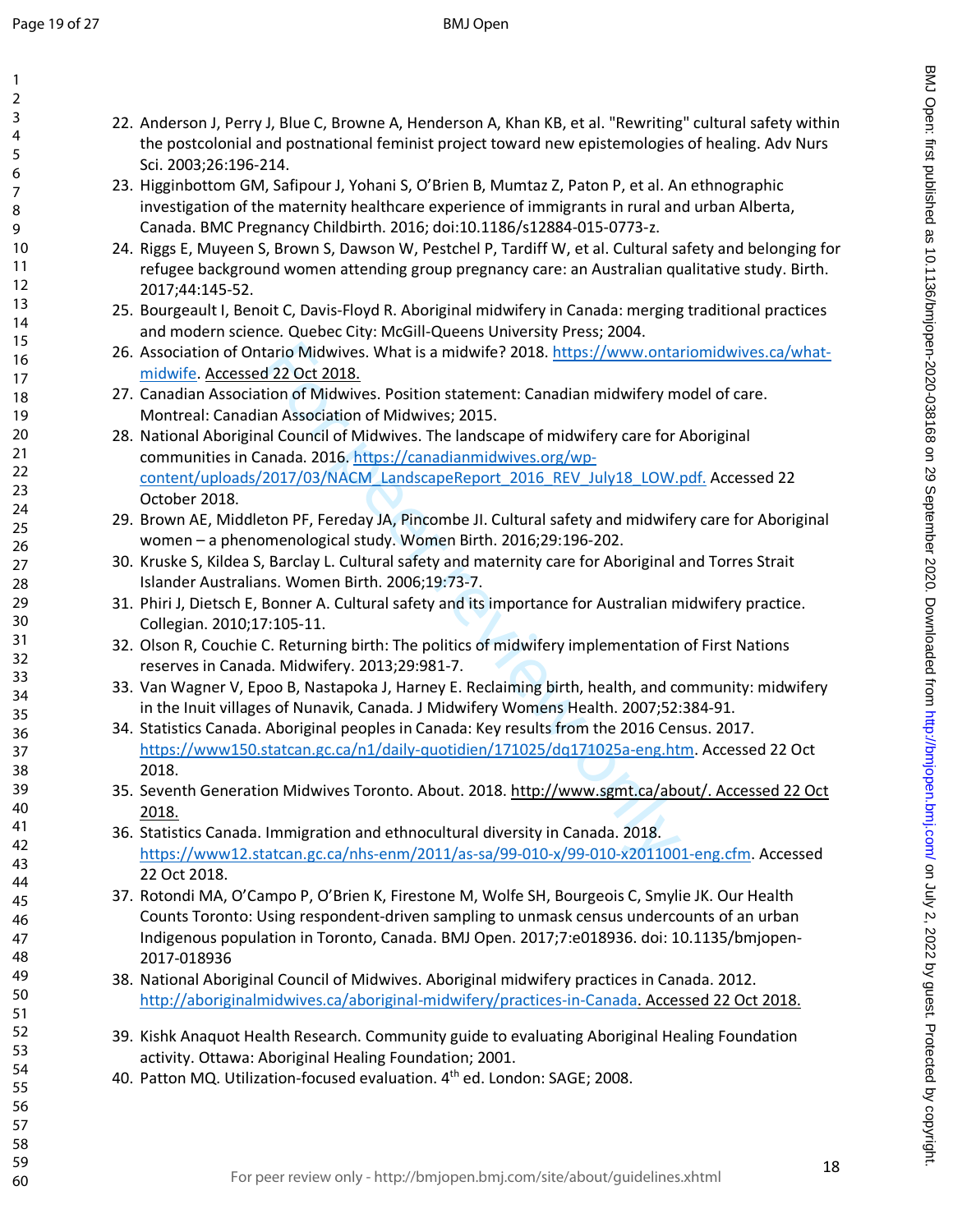41. Pawson R, Tilley N. Realist evaluation. London: British Cabinet Office; 2004. http://www.communitymatters.com.au/RE\_chapter.pdf. Accessed 22 Oct 2018.

123456789

- 42. Firestone M, Smylie J, Maracle S, Spiller M., O'Campo P. Unmasking health determinants and health outcomes for urban First Nations using respondent -driven sampling. BMJ Open. 2014;4:e004978. doi: 10.1136/bmjopen -2014 -004978
- 43. Smylie J. Knowledge translation and Indigenous communities: a decolonizing perspective. In: Banister EM, Leadbeater BJ, Marshall E, editors. Knowledge translation in context: Indigenous, policy, and community settings. Toronto: University of Toronto Press; 2011. p. 181 -200.
- 44. Smylie J, Kaplan -Myrth N, McShane K, Métis Nation of Ontario -Ottawa Council Pikwakanagan First Nation Tungasuvvingat Inuit Family Resource Centre. Indigenous knowledge translation: Baseline findings in a qualitative study of the pathways of health knowledge in three Indigenous communities in Canada. Health Promot Pract. 2009;10:436 –46.
- 45. Smylie J, O'Brien K, Xavier CG, Anderson M, McKnight C, Downey B, De dwa da dehs nye>s Aboriginal Health Centre. Primary care intervention to address cardiovascular disease medication health literacy among Indigenous peoples: Canadian results of a pre -post -design study. Can J Public Health. 2018;109(1):117 -27.
- tative study of the pathways of health knowledge in three In<br>Promot Pract. 2009;10:436–46.<br>K, Xavier CG, Anderson M, McKnight C, Downey B, De dwa da<br>Centre. Primary care intervention to address cardiovascular<br>Centre. Prima 46. Canadian Institutes of Health Research, Natural Sciences and Engineering Research Council of Canada, Social Sciences and Humanities Research Council of Canada. Chapter 9: Research involving the First Nations, Inuit and Métis peoples of Canada. In: Tri -Council Policy Statement: Ethical conduct for research involving humans. Ottawa: Her Majesty the Queen in Right of Canada; 2010. p. 105 –34.
- 47. Smylie J, Firestone M. Back to the basics: Identifying and addressing underlying challenges in achieving high quality and relevant health statistics for Indigenous populations in Canada. Stat J IAOS. 2015;31(1):67 -87.
- 48. Tongco DC. Purposive sampling as a tool for informant selection. Ethnobot Research App. 2007;5:147 –58.
- 49. Carlson JA. Avoiding traps in member checking. Qual Rep. 2010;15:1102 -13.
- 50. Green J, Thorogood N. In-depth interviews. In: Green J, Thorogood N, editors. Qualitative methods for health research. London: SAGE; 2014. p. 95 -125.
- 51. Crabtree BF, Miller WL. The dance of interpretation. In: Crabtree BF, Miller WL, editors. Doing qualitative research*.* Thousand Oaks, CA: SAGE; 1999. p. 127 -43.
- 52. Seventh Generation Midwives Toronto. SGMT statement on Indigenous identity. Toronto: Seventh Generation Midwives Toronto; 2017.
- 53. Anderson K. Life stages and Native women: memory, teachings and story medicine. Winnipeg: University of Manitoba Press; 2011.
- 54. Little Bear L. Jagged worldviews colliding. In: M. Battiste, editor. Reclaiming Indigenous voice and vision*.* Vancouver: University of British Columbia Press; 2000. p. 77 -85.
- 55. Macdougall B. Land, family and identity: contextualizing Métis health and well -being. Prince George: National Collaborating Centre for Aboriginal Health; 2017.
- 56. Browne A, Smye V, Rodney P, Tang S, Mussell B, O'Neil J. Access to primary care from the perspective of Aboriginal patients at an urban emergency department. Qual Health Res. 2011 *;*21:333 -48.
- 57. Macdougall B. Wahkootowin: family and cultural identity in Northwestern Saskatchewan Métis. Can Hist Rev. 2006;87:431 -62.
- 58. Flaminio AL. *Gladue* through *wahkotowin*: social history through Cree kinship lens in correction and parole [Master's thesis]. Saskatoon: University of Saskatchewan; 2013.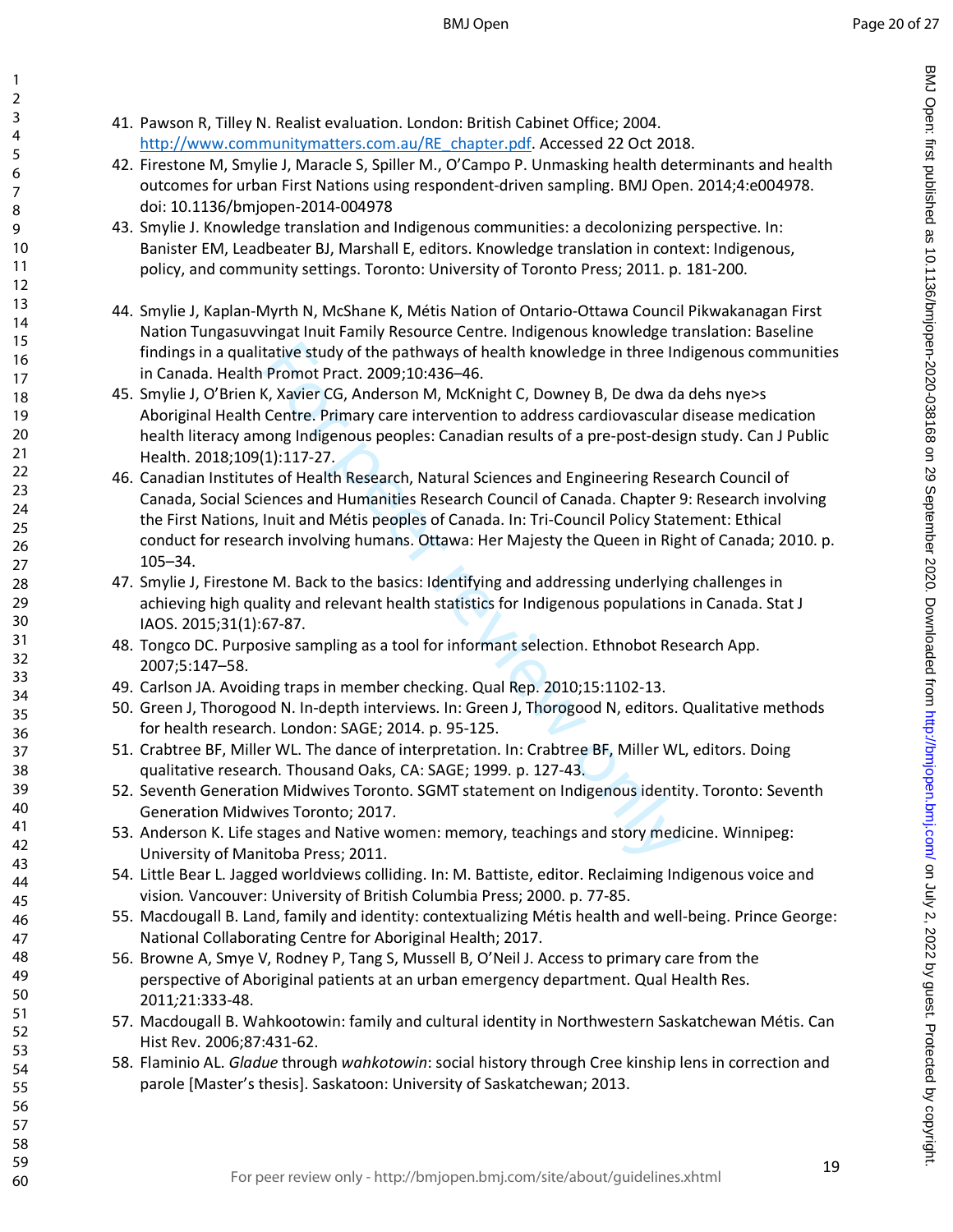#### BMJ Open

| GG, Dion Stout M, Guimond E, editors. Restoring the balance: First Nations women, community, and<br>culture. Winnipeg University of Manitoba Press; 2009. p. 149-74.                                                                                                                                  |
|-------------------------------------------------------------------------------------------------------------------------------------------------------------------------------------------------------------------------------------------------------------------------------------------------------|
| 60. Auger M. Cultural continuity as a determinant of Indigenous peoples' health: a metasynthesis of<br>qualitative research in Canada and the United States. Int Indig Pol J. 2016;<br>doi:10.18584/iipj.2016.7.4.3.                                                                                  |
| 61. Lawrence B. "Real" Indians and others: mixed-blood urban Native people and the rebuilding of<br>Indigenous nations. Vancouver: UBC Press; 2004.                                                                                                                                                   |
| 62. Richardson C. Métis identity creation and tactical responses to opression and racism. Variegations<br>Journal. 2006;2:56-71.                                                                                                                                                                      |
| 63. Basso K. Wisdom sits in places: landscape and language among the Western Apache. Albuquerque:<br>University of New Mexico Press; 1996.                                                                                                                                                            |
| 64. Henderson JY. Ayukpachi: empowering Aboriginal thought. In: Battiste M, editor. Reclaiming<br>Indigenous voice and vision. Vancouver: UBC Press; 2000. p. 248-78.                                                                                                                                 |
| 65. De Costa R. Cosmology, mobility and exchange: Indigenous diplomacies before the nation-state. Can<br>Foreign Pol. 2007;13:13-28.                                                                                                                                                                  |
| 66. Ontario Federation of Indigenous Friendship Centres. Walking through the door of a Friendship<br>Centre: towards a new understanding of 'service delivery' in urban Indigenous communities.<br>Toronto: Ontario Federation of Indigenous Friendship Centres; 2015.                                |
| 67. Simpson L. Dancing on our turtle's back: stories of Nishnaabeg re-creation, resurgence, and a new<br>emergence. Winnipeg: Arbeiter Ring Publishing; 2011.                                                                                                                                         |
| 68. Simmonds NB. Tū te turuturu nō Hine-te-iwaiwa: mana wahine geographies of birth in Aotearoa<br>New Zealand [Doctoral dissertation]. Hamilton: University of Waikato; 2014.                                                                                                                        |
| 69. National Association of Friendship Centres. History. 2017. https://nafc.ca/en/who-we-are/history/.<br>Accessed 22 Oct 2018.                                                                                                                                                                       |
| 70. Native Canadian Centre of Toronto. First Story Toronto app and bus tour. 2018.<br>http://ncct.on.ca/first-story-toronto-app-bus-tour/. Accessed 22 Oct 2018.                                                                                                                                      |
| 71. Ogimaa Mikana Project. Ogimaa Mikana: Reclaiming/renaming. 2017.<br>http://ogimaamikana.tumblr.com/. Accessed 22 Oct 2018.                                                                                                                                                                        |
| 72. Corntassel J. Re-envisioning resurgence: Indigenous pathways to decolonization and sustainable<br>self-determination. Decolonization: Indigeneity, Education & Society. 2012;1:86-101.                                                                                                            |
| 73. Tabobondung R, Wolfe S, Smylie J, Blais G, Senese L. Indigenous midwifery as an expression of<br>sovereignty. In: Lavell-Harvard DM, Anderson K, editors. Mothers of the nations: Indigenous<br>mothering as global resistance, reclaiming and recovery. Bradford: Demeter Press; 2014. p. 71-88. |
| 74. Simpson A. The state is a man: Theresa Spence, Loretta Saunders and the gender of settler<br>sovereignty. Theory & Event. 2016; doi:muse.jhu.edu/article/633280.                                                                                                                                  |
| 75. Tuck E, Walcott R. A conversation between Eve Tuck and Rinaldo Walcott [Audio podcast]. The<br>Henceforward. 17 May 2017. http://www.thehenceforward.com/episodes/2017/5/17/episode-13-<br>a-conversation-between-dr-eve-tuck-dr-rinaldo-walcott. Accessed 22 Oct 2018.                           |
| 76. Parry DC. "We wanted a birth experience, not a medical experience": exploring Canadian women's<br>use of midwifery. Health Care Women Int. 2008;29:784-806.                                                                                                                                       |
| 77. Shaw JCA. The medicalization of birth and midwifery as resistance. Health Care Women Int.                                                                                                                                                                                                         |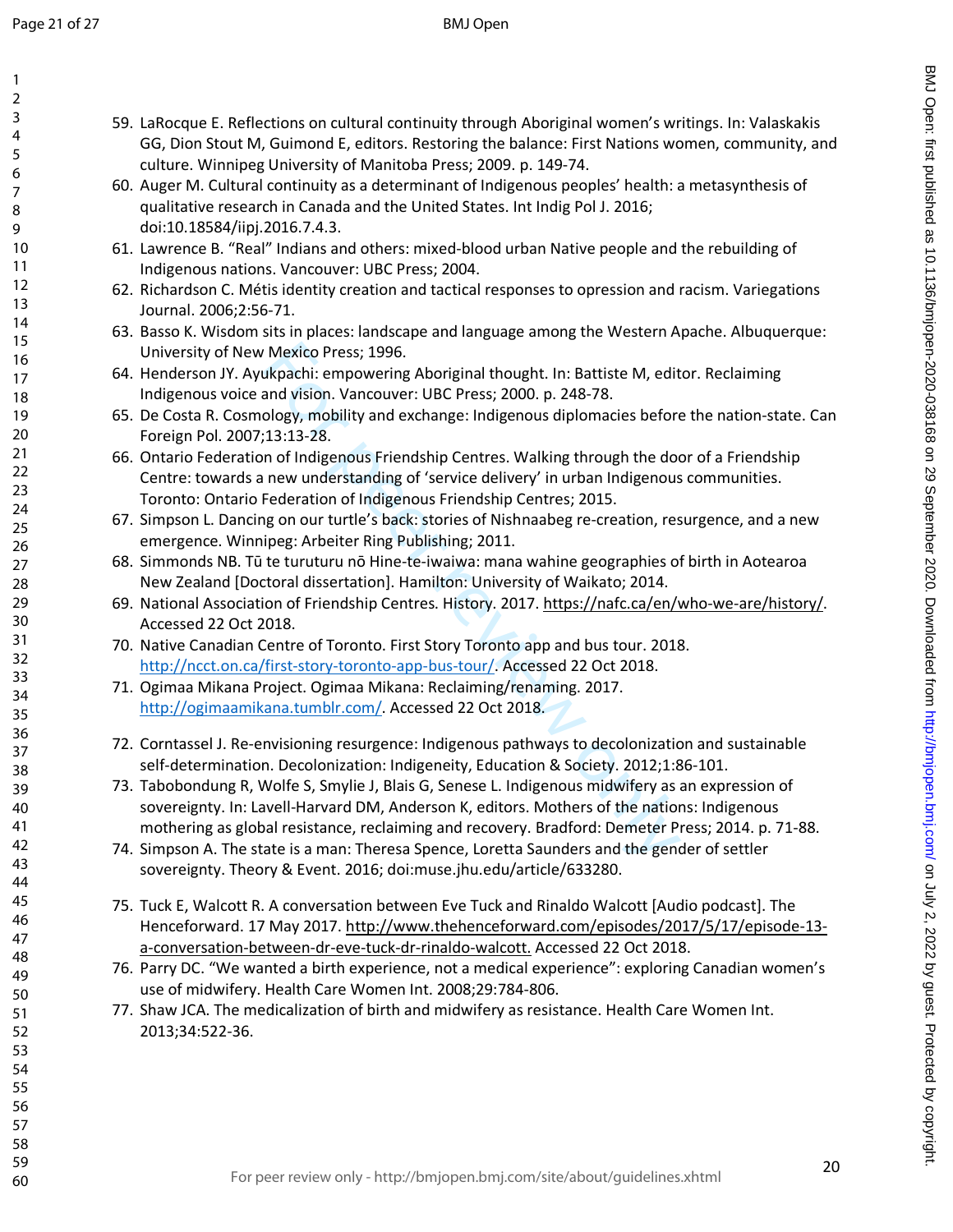| 1<br>$\overline{2}$<br>3<br>4                 |  |
|-----------------------------------------------|--|
| 5<br>6<br>7                                   |  |
| 8<br>9<br>10<br>11                            |  |
| 12<br>13<br>14                                |  |
| 15<br>$\frac{16}{2}$<br>$\overline{17}$<br>18 |  |
| 19<br>20<br>$\overline{21}$                   |  |
| $^{22}$<br>23<br>24<br>25                     |  |
| 26<br>27<br>28                                |  |
| 29<br>30<br>31<br>32                          |  |
| 33<br>34<br>35                                |  |
| 36<br>37<br>R۶<br>39                          |  |
| 40<br>41<br>42                                |  |
| 43<br>44<br>45<br>46                          |  |
| 47<br>48<br>49                                |  |
| 50<br>51<br>52<br>53                          |  |
| 54<br>55<br>56                                |  |
| 57<br>58<br>59                                |  |

 $\mathbf{1}$ 

**Table 1**. Demographic characteristics of participants (N=20).

| Characteristic                                      | <b>Indigenous participants</b> | Non-Indigenous<br>participants |  |
|-----------------------------------------------------|--------------------------------|--------------------------------|--|
| Age (avg)                                           | 33.8                           | 34.5                           |  |
| Education                                           |                                |                                |  |
| High school                                         | 2                              | 0                              |  |
| College                                             | $\overline{2}$                 | $\mathbf{1}$                   |  |
| University                                          | 3                              | 5                              |  |
| Graduate/Professional                               | $\overline{2}$                 | 5                              |  |
| Parity                                              |                                |                                |  |
| Primiparous                                         | 4                              | 8                              |  |
| Multiparous                                         | 5                              | $\overline{4}$                 |  |
| <b>Birth place</b>                                  |                                |                                |  |
| <b>Birth Centre</b>                                 | $\mathbf{1}$                   | $\mathbf 1$                    |  |
| Hospital                                            | 8                              | $\overline{7}$                 |  |
| Home                                                | $\mathbf 0$                    | 3                              |  |
| Indigenous/ethnic identity*                         |                                |                                |  |
|                                                     | <b>First Nations: 7</b>        | European/White: 7              |  |
|                                                     | Métis: 2                       | Racialized: 4                  |  |
|                                                     | $Inuit: 0$                     |                                |  |
|                                                     |                                |                                |  |
| * Loosely based on participant self-identification. |                                |                                |  |
|                                                     |                                |                                |  |
|                                                     |                                |                                |  |
|                                                     |                                |                                |  |

BMJ Open: first published as 10.11136/bmjopen-2020-038168 on 29 September 2020. Downloaded from http://bmjopen.bmj.com/ on July 2, 2022 by guest. Protected by copyright. on July 2, 2022 by guest. Protected by copyright. <http://bmjopen.bmj.com/> BMJ Open: first published as 10.1136/bmjopen-2020-038168 on 29 September 2020. Downloaded from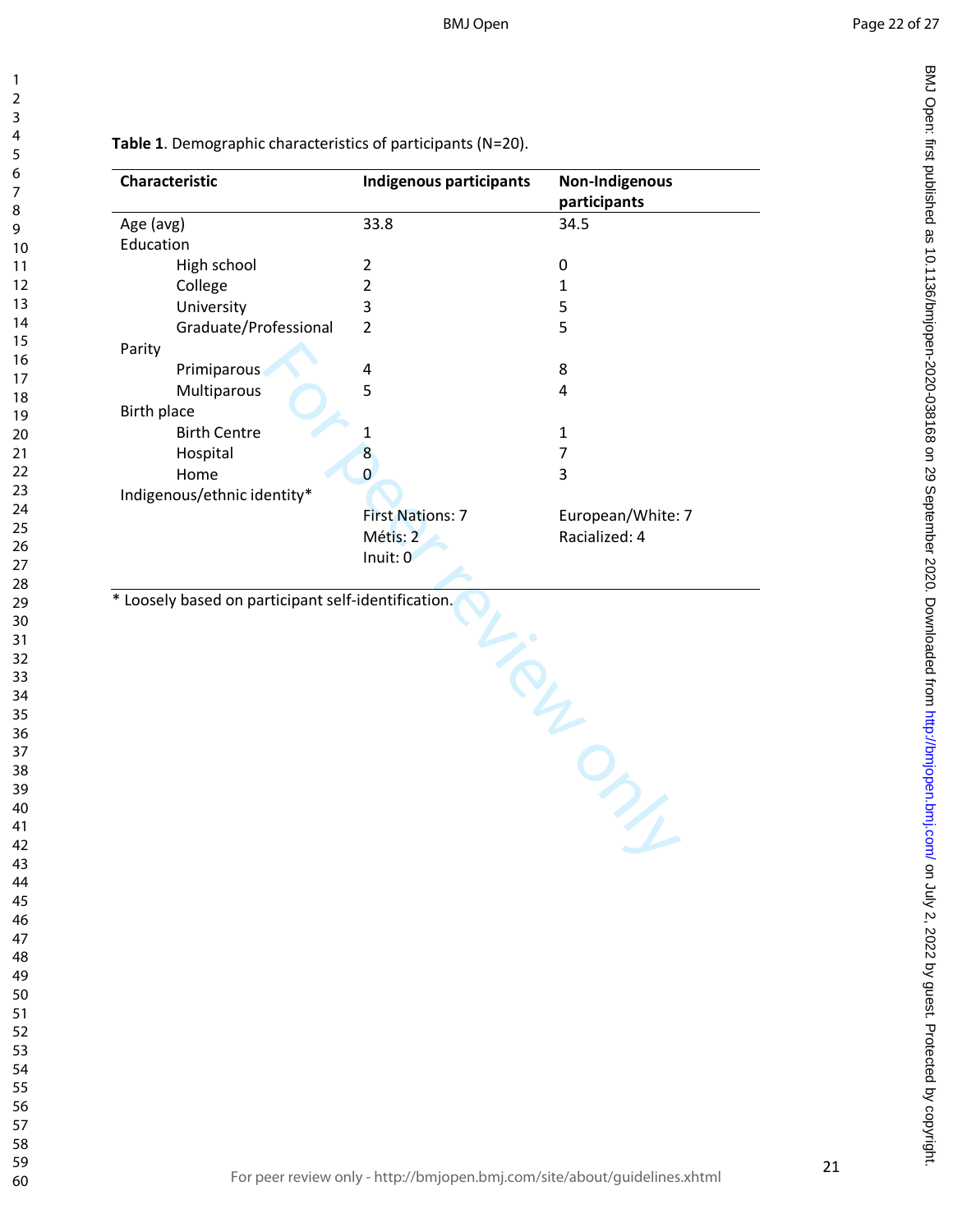| 1        |    |                                                                                                          |
|----------|----|----------------------------------------------------------------------------------------------------------|
| 2        |    |                                                                                                          |
| 3        |    | <b>Appendix A: SGMT Client Interview Guide</b>                                                           |
| 4<br>5   |    |                                                                                                          |
| 6        |    | For all participants:                                                                                    |
| 7        |    | First of all, I was hoping to learn a little bit more about yourself and your history of midwifery care. |
| 8        |    |                                                                                                          |
| 9        |    | 1. What number baby is this?                                                                             |
| 10       | 2. | Did you have a midwife for prior pregnancy/birth?                                                        |
| 11       | 3. | Did you have an SGMT midwife for prior pregnancy/birth?                                                  |
| 12       | 4. | How old are you?                                                                                         |
| 13<br>14 | 5. | How far did you get in school? (no high school, some high school, graduated high school, some            |
| 15       |    | college/university, graduated college/university)                                                        |
| 16       | 6. | Who lives with you?                                                                                      |
| 17       | 7. |                                                                                                          |
| 18       |    | These next questions focus on your health care experiences at SGMT.                                      |
| 19       |    |                                                                                                          |
| 20       |    | 1. Why did you choose SGMT for your care?                                                                |
| 21       | 2. | What kinds of support did you need during your pregnancy/birth/post-partum?                              |
| 22       | 3. | What specific things were you hoping SGMT would provide?                                                 |
| 23       | 4. | Were these needs met?                                                                                    |
| 24<br>25 | 5. | Were there prenatal, birthing and/or reproductive needs that were not met? Which ones?                   |
| 26       | 6. | Did you have an Indigenous midwife or an Indigenous student midwife as part of your care                 |
| 27       |    | team?                                                                                                    |
| 28       |    | These next questions focus on culturally safe care. Imagine a relationship with a caregiver in which you |
| 29       |    | feel comfortable, respected and able to be yourself.                                                     |
| 30       |    |                                                                                                          |
| 31       |    | 1. How would it look?                                                                                    |
| 32       | 2. | What are the things that the caregiver does to make you feel comfortable and respected and               |
| 33       |    | able to be yourself?                                                                                     |
| 34<br>35 |    | 3. What about the space where the care is being provided? How does it look?                              |
| 36       | 4. | What are the things in the space that make you feel comfortable and respected and able to be             |
| 37       |    | yourself?                                                                                                |
| 38       |    | 5. a) Think now about your care experience at SGMT; how did your care compare with what you              |
| 39       |    | have just described?                                                                                     |
| 40       |    | b) How did the physical space of SGMT impact your care experience?                                       |
| 41       |    |                                                                                                          |
| 42       |    | This final set of questions focus on identity.                                                           |
| 43<br>44 |    | For the Indigenous/Aboriginal participants:                                                              |
| 45       |    |                                                                                                          |
| 46       |    | 1. Do you identify as Indigenous/Aboriginal? How do you identify?                                        |
| 47       |    | 2. Are there times you don't tell people you are Indigenous?                                             |
| 48       | 3. | Did the midwife share any specific examples of Indigenous/Aboriginal teachings or stories during         |
| 49       |    | care? If yes, can you share some examples?                                                               |
| 50       |    | 4. How did you feel about this (the sharing/not sharing teachings)?                                      |
| 51       | 5. | What about ceremonies? If yes, can you share some examples?                                              |
| 52<br>53 | 6. | How did you feel about this?                                                                             |
| 54       | 7. | Would you have wanted the midwives to share more?                                                        |
| 55       | 8. | What are your suggestions for a good way for the midwives could share this type of knowledge             |
| 56       |    | and practice?                                                                                            |
| 57       |    |                                                                                                          |
| 58       |    |                                                                                                          |
| 59       |    | $\mathbf{1}$<br>For peer review only - http://bmjopen.bmj.com/site/about/guidelines.xhtml                |
| 60       |    |                                                                                                          |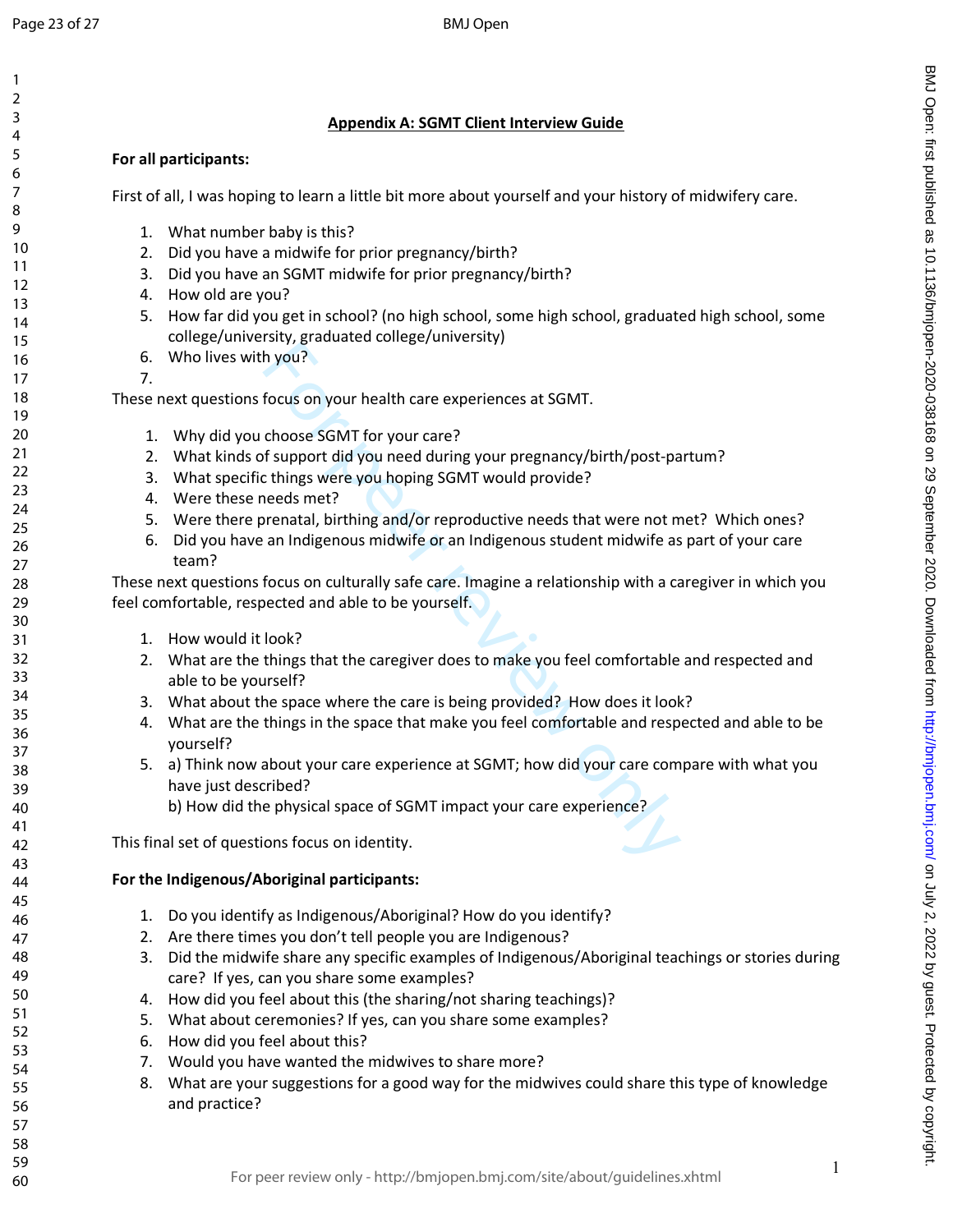BMJ Open: first published as 10.1136/bmjopen-2020-038168 on 29 September 2020. Downloaded from http://bmjopen.bmj.com/ on July 2, 2022 by guest. Protected by copyright on July 2, 2022 by guest. Protected by copyright. <http://bmjopen.bmj.com/> BMJ Open: first published as 10.1136/bmjopen-2020-038168 on 29 September 2020. Downloaded from

- 9. Has your understanding of being Indigenous changed since becoming a client at SGMT? If yes, how?
- 10. How or did or didn't your care at SGMT influence or change your family relationships?
- 11. Has your involvement in Indigenous community events, programs or services changed since becoming a client at SGMT? If yes, how?

#### **For the non -Indigenous participants:**

- 1. How do you identify?
- 2. Did the midwife share any specific examples of Indigenous/Aboriginal teachings or stories during care? If yes, can you share some examples?
- 3. How did you feel about this (the sharing/not sharing)?
- 4. What about ceremonies? If yes, can you share some examples?
- 5. How did you feel about this?
- 6. Would you have wanted the midwives to share more (Indigenous/Aboriginal teachings, stories, ceremonies; other cultural, spiritual knowledge and practice)?
- 7. What are your suggestions for a good way for the midwives to share this type of knowledge and practice?
- 8. Has your understanding of Indigenous people changed since becoming a client at SGMT? If yes, how?
- 9. Has your involvement or desire to be involved in Indigenous community events, programs, or services changed since becoming a client at SGMT?

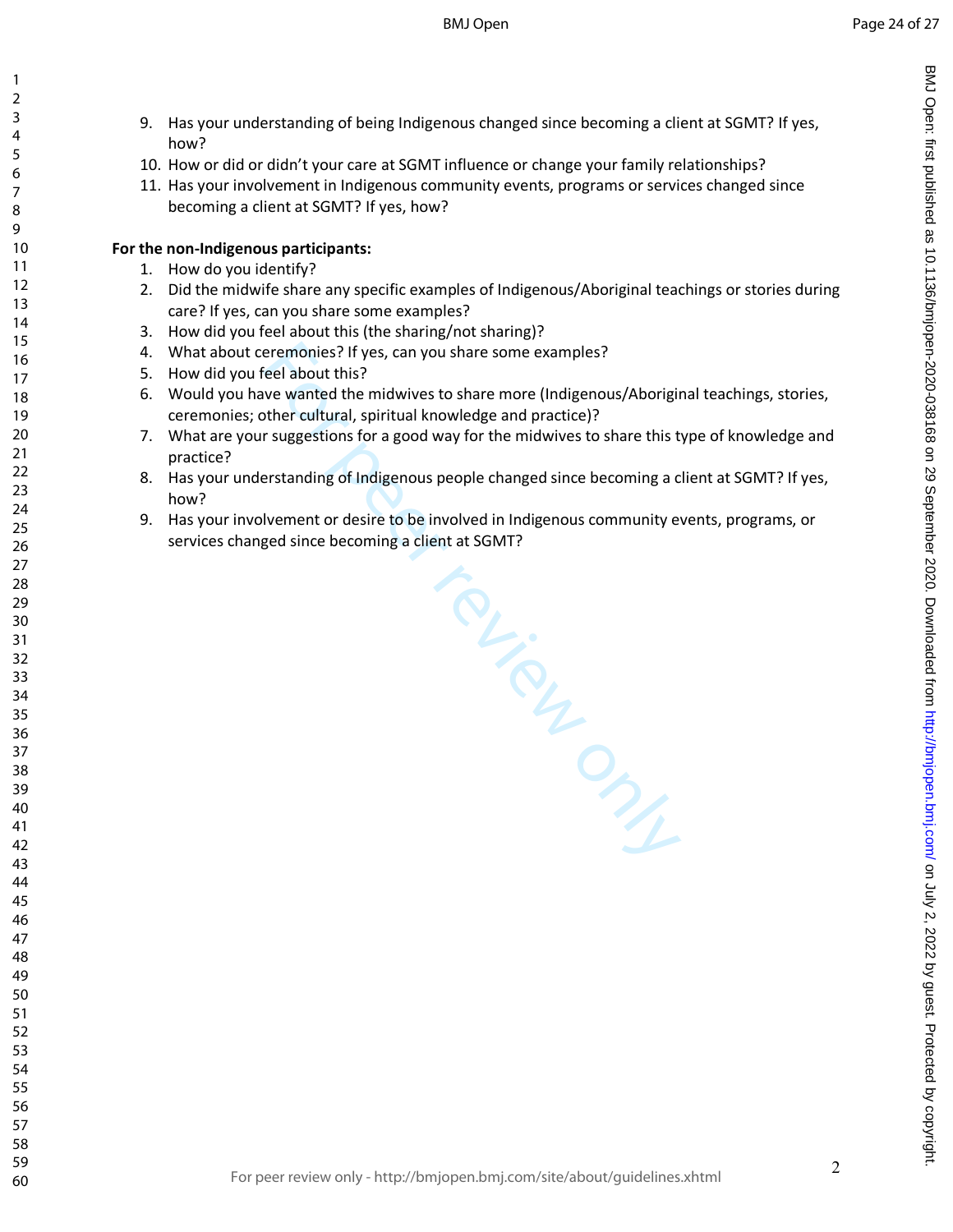## Reporting checklist for qualitative study.

Based on the SRQR guidelines.

#### **Instructions to authors**

Complete this checklist by entering the page numbers from your manuscript where readers will find each of the items listed below.

Your article may not currently address all the items on the checklist. Please modify your text to include the missing information. If you are certain that an item does not apply, please write "n/a" and provide a short explanation.

| TUUT AFIICIU TITAY TIUL CUITUITIIY AUULUSS AILITIU ILUITIIS UTE ILUUCHISI. TIUASU TITUUTIY YUUL IUXE IU<br>include the missing information. If you are certain that an item does not apply, please write "n/a" and |    |                                                                                                                                                                                   |        |  |  |
|--------------------------------------------------------------------------------------------------------------------------------------------------------------------------------------------------------------------|----|-----------------------------------------------------------------------------------------------------------------------------------------------------------------------------------|--------|--|--|
| provide a short explanation.                                                                                                                                                                                       |    |                                                                                                                                                                                   |        |  |  |
|                                                                                                                                                                                                                    |    | Upload your completed checklist as an extra file when you submit to a journal.                                                                                                    |        |  |  |
|                                                                                                                                                                                                                    |    | In your methods section, say that you used the SRQRreporting guidelines, and cite them as:                                                                                        |        |  |  |
|                                                                                                                                                                                                                    |    | O'Brien BC, Harris IB, Beckman TJ, Reed DA, Cook DA. Standards for reporting qualitative research:                                                                                |        |  |  |
|                                                                                                                                                                                                                    |    | a synthesis of recommendations. Acad Med. 2014;89(9):1245-1251.                                                                                                                   |        |  |  |
|                                                                                                                                                                                                                    |    |                                                                                                                                                                                   |        |  |  |
|                                                                                                                                                                                                                    |    |                                                                                                                                                                                   | Page   |  |  |
|                                                                                                                                                                                                                    |    | <b>Reporting Item</b>                                                                                                                                                             | Number |  |  |
| <b>Title</b>                                                                                                                                                                                                       |    |                                                                                                                                                                                   |        |  |  |
|                                                                                                                                                                                                                    | #1 | Concise description of the nature and topic of the study<br>identifying the study as qualitative or indicating the<br>approach (e.g. ethnography, grounded theory) or data        | 1.     |  |  |
|                                                                                                                                                                                                                    |    | collection methods (e.g. interview, focus group) is<br>recommended                                                                                                                |        |  |  |
| <b>Abstract</b>                                                                                                                                                                                                    |    |                                                                                                                                                                                   |        |  |  |
|                                                                                                                                                                                                                    | #2 | Summary of the key elements of the study using the<br>abstract format of the intended publication; typically<br>includes background, purpose, methods, results and<br>conclusions | 3      |  |  |
| <b>Introduction</b>                                                                                                                                                                                                |    |                                                                                                                                                                                   |        |  |  |
| Problem formulation                                                                                                                                                                                                | #3 | Description and significance of the problem /<br>phenomenon studied: review of relevant theory and                                                                                | 4      |  |  |
|                                                                                                                                                                                                                    |    | For peer review only - http://bmjopen.bmj.com/site/about/guidelines.xhtml                                                                                                         |        |  |  |
|                                                                                                                                                                                                                    |    |                                                                                                                                                                                   |        |  |  |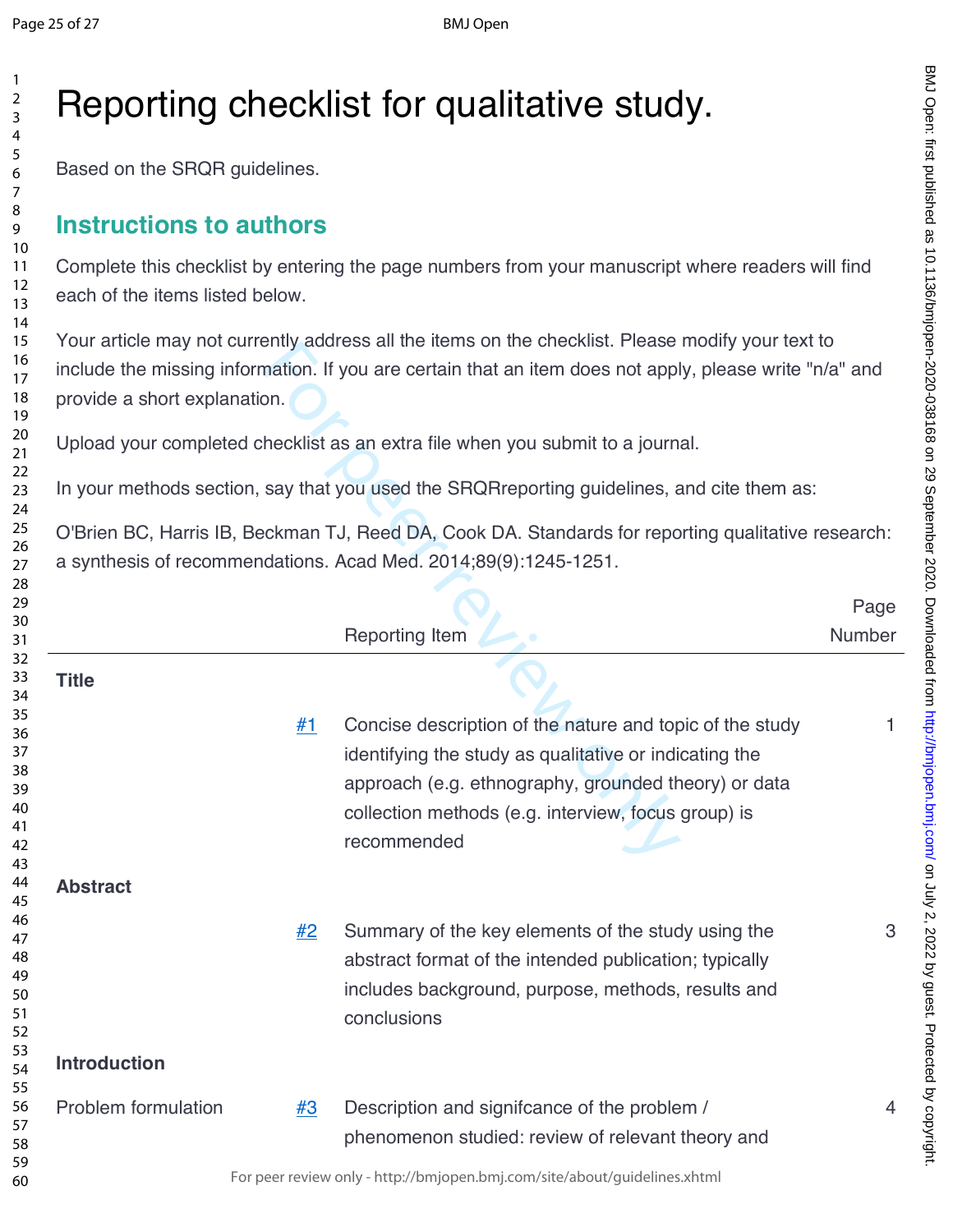5

#### BMJ Open

|                                                |           | empirical work; problem statement                                                                                                                                                                                                                                                                                                                                                                                                                                                                                                                                                                                                                                    |      |
|------------------------------------------------|-----------|----------------------------------------------------------------------------------------------------------------------------------------------------------------------------------------------------------------------------------------------------------------------------------------------------------------------------------------------------------------------------------------------------------------------------------------------------------------------------------------------------------------------------------------------------------------------------------------------------------------------------------------------------------------------|------|
| Purpose or research<br>question                | <u>#4</u> | Purpose of the study and specific objectives or<br>questions                                                                                                                                                                                                                                                                                                                                                                                                                                                                                                                                                                                                         | 5    |
| <b>Methods</b>                                 |           |                                                                                                                                                                                                                                                                                                                                                                                                                                                                                                                                                                                                                                                                      |      |
| Qualitative approach and<br>research paradigm  | <u>#5</u> | Qualitative approach (e.g. ethnography, grounded<br>theory, case study, phenomenolgy, narrative research)<br>and guiding theory if appropriate; identifying the<br>research paradigm (e.g. postpositivist, constructivist /<br>interpretivist) is also recommended; rationale. The<br>rationale should briefly discuss the justification for<br>choosing that theory, approach, method or technique<br>rather than other options available; the assumptions<br>and limitations implicit in those choices and how those<br>choices influence study conclusions and transferability.<br>As appropriate the rationale for several items might be<br>discussed together. | 5    |
| Researcher characteristics<br>and reflexivity  | <u>#6</u> | Researchers' characteristics that may influence the<br>research, including personal attributes, qualifications /<br>experience, relationship with participants, assumptions<br>and / or presuppositions; potential or actual interaction<br>between researchers' characteristics and the research<br>questions, approach, methods, results and / or<br>transferability                                                                                                                                                                                                                                                                                               | 6    |
| Context                                        | #7        | Setting / site and salient contextual factors; rationale                                                                                                                                                                                                                                                                                                                                                                                                                                                                                                                                                                                                             | 4, 5 |
| Sampling strategy                              | #8        | How and why research participants, documents, or<br>events were selected; criteria for deciding when no<br>further sampling was necessary (e.g. sampling<br>saturation); rationale                                                                                                                                                                                                                                                                                                                                                                                                                                                                                   | 5    |
| Ethical issues pertaining to<br>human subjects | <u>#9</u> | Documentation of approval by an appropriate ethics<br>review board and participant consent, or explanation for<br>lack thereof; other confidentiality and data security<br>issues                                                                                                                                                                                                                                                                                                                                                                                                                                                                                    | 2, 5 |
| Data collection methods                        | #10       | Types of data collected; details of data collection<br>procedures including (as appropriate) start and stop<br>For peer review only - http://bmjopen.bmj.com/site/about/guidelines.xhtml                                                                                                                                                                                                                                                                                                                                                                                                                                                                             | 5, 6 |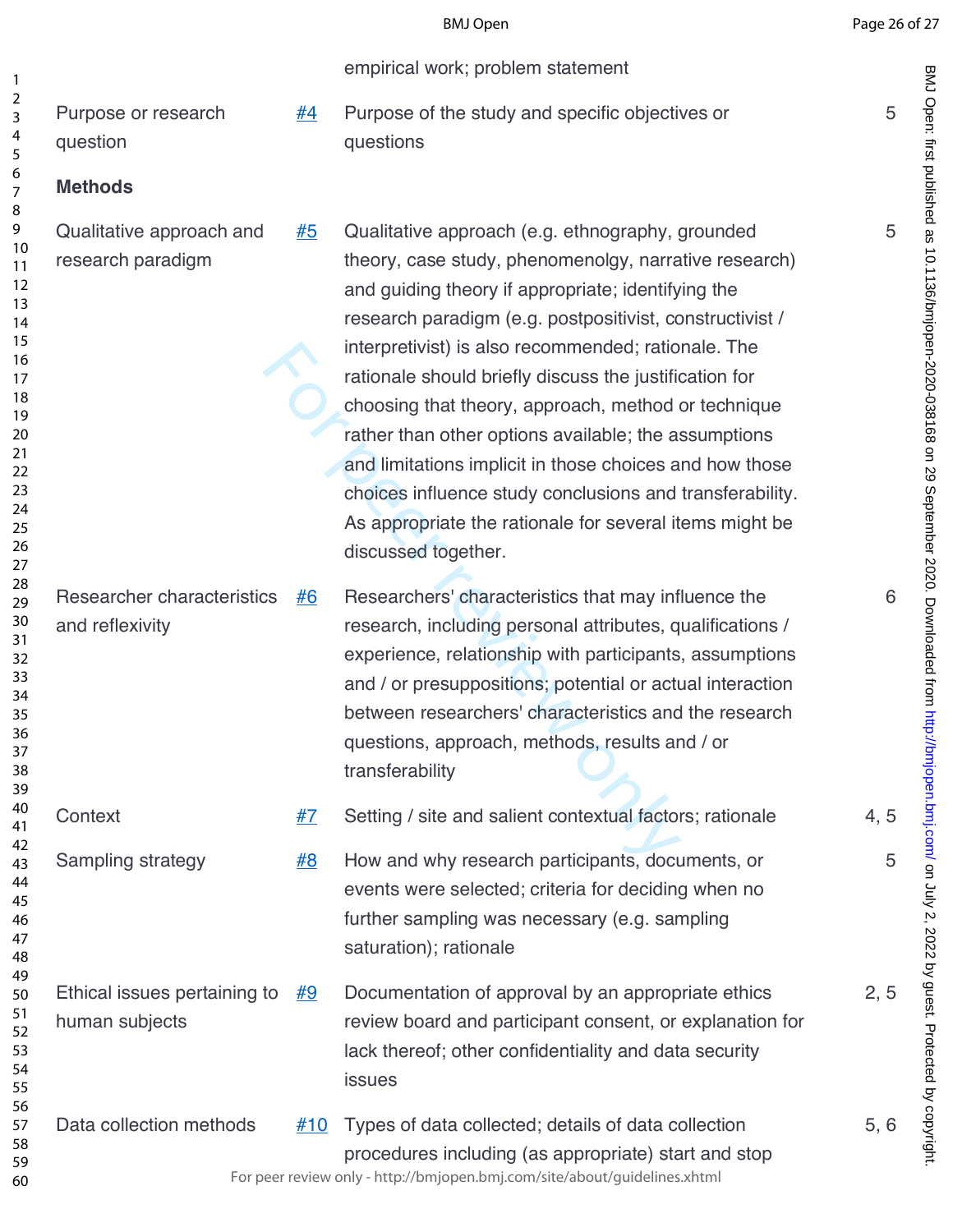| Page 27 of 27 |  |
|---------------|--|
|---------------|--|

#### BMJ Open

| $\mathbf{1}$<br>$\mathbf 2$<br>3<br>4<br>$\mathsf S$<br>6 |                                                    |     | dates of data collection and analysis, iterative process,<br>triangulation of sources / methods, and modification of<br>procedures in response to evolving study findings;<br>rationale                                                |           |
|-----------------------------------------------------------|----------------------------------------------------|-----|----------------------------------------------------------------------------------------------------------------------------------------------------------------------------------------------------------------------------------------|-----------|
| 7<br>8<br>9<br>10<br>11<br>12<br>13                       | Data collection<br>instruments and<br>technologies | #11 | Description of instruments (e.g. interview guides,<br>questionnaires) and devices (e.g. audio recorders)<br>used for data collection; if / how the instruments(s)<br>changed over the course of the study                              | 6         |
| 14<br>15<br>16<br>17<br>18                                | Units of study                                     | #12 | Number and relevant characteristics of participants,<br>documents, or events included in the study; level of<br>participation (could be reported in results)                                                                           | 5, 21     |
| 19<br>20<br>21<br>22<br>23<br>24<br>25<br>26<br>27        | Data processing                                    | #13 | Methods for processing data prior to and during<br>analysis, including transcription, data entry, data<br>management and security, verification of data integrity,<br>data coding, and anonymisation / deidentification of<br>excerpts | 6         |
| 28<br>29<br>30<br>31<br>32<br>33<br>34                    | Data analysis                                      |     | $#14$ Process by which inferences, themes, etc. were<br>identified and developed, including the researchers<br>involved in data analysis; usually references a specific<br>paradigm or approach; rationale                             | 6         |
| 35<br>36                                                  | Techniques to enhance                              | #15 | Techniques to enhance trustworthiness and credibility                                                                                                                                                                                  | 6         |
| 37<br>38<br>39<br>40                                      | trustworthiness                                    |     | of data analysis (e.g. member checking, audit trail,<br>triangulation); rationale                                                                                                                                                      |           |
| 41<br>42                                                  | <b>Results/findings</b>                            |     |                                                                                                                                                                                                                                        |           |
| 43<br>44                                                  | Syntheses and                                      | #16 | Main findings (e.g. interpretations, inferences, and                                                                                                                                                                                   | $6 - 13$  |
| 45<br>46<br>47                                            | interpretation                                     |     | themes); might include development of a theory or<br>model, or integration with prior research or theory                                                                                                                               |           |
| 48<br>49<br>50<br>51                                      | Links to empirical data                            | #17 | Evidence (e.g. quotes, field notes, text excerpts,<br>photographs) to substantiate analytic findings                                                                                                                                   | $6 - 13$  |
| 52<br>53<br>54                                            | <b>Discussion</b>                                  |     |                                                                                                                                                                                                                                        |           |
| 55<br>56                                                  | Intergration with prior                            | #18 | Short summary of main findings; explanation of how                                                                                                                                                                                     | $13 - 16$ |
| 57                                                        | work, implications,                                |     | findings and conclusions connect to, support, elaborate                                                                                                                                                                                |           |
| 58<br>59<br>60                                            | transferability and                                |     | on, or challenge conclusions of earlier scholarship;<br>For peer review only - http://bmjopen.bmj.com/site/about/guidelines.xhtml                                                                                                      |           |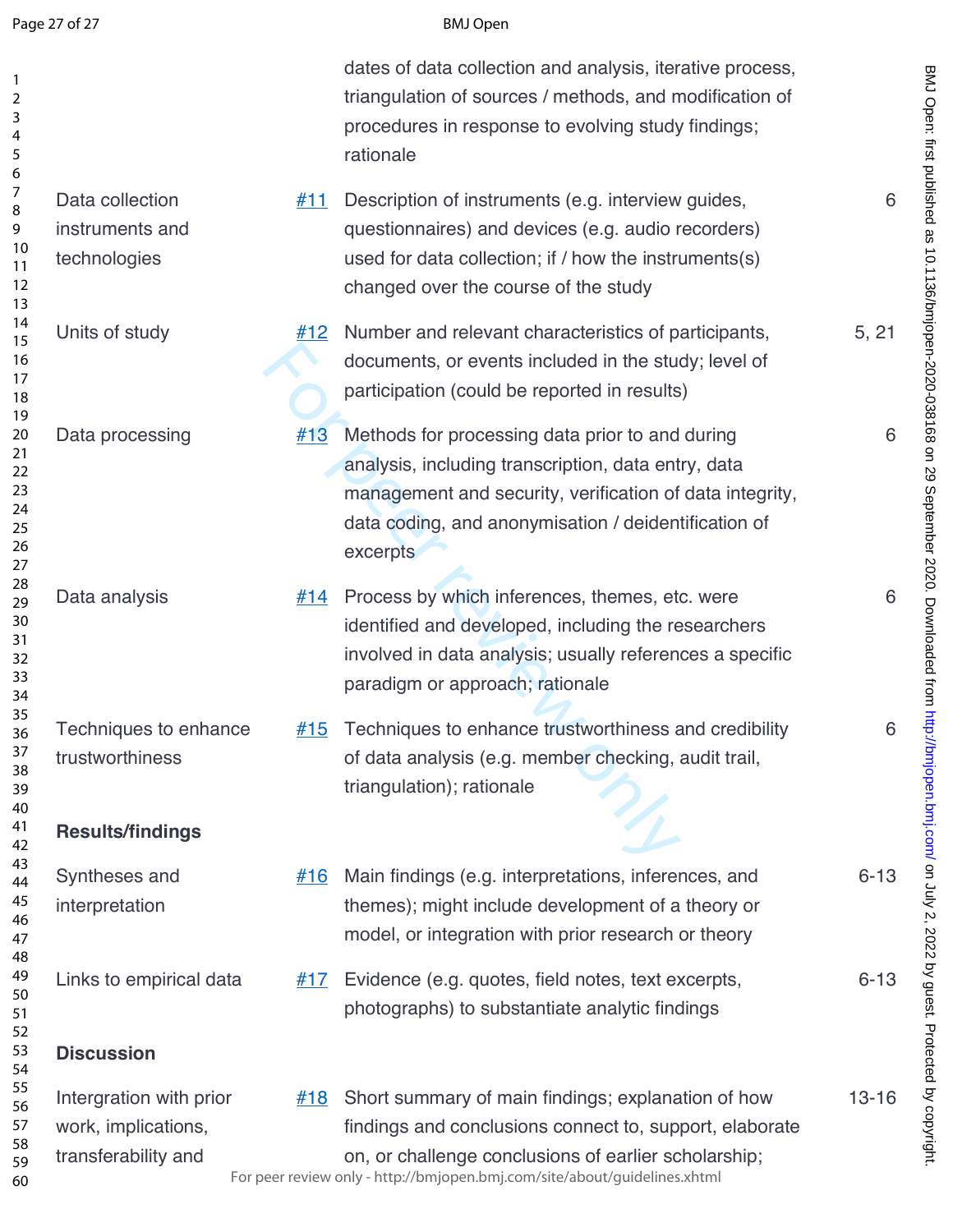| $\mathbf{1}$<br>$\overline{\mathbf{c}}$<br>3<br>$\overline{\mathcal{A}}$                                                                                                                     | contribution(s) to the field |            | discussion of scope of application / generalizability;<br>identification of unique contributions(s) to scholarship in<br>a discipline or field                                        |                |
|----------------------------------------------------------------------------------------------------------------------------------------------------------------------------------------------|------------------------------|------------|---------------------------------------------------------------------------------------------------------------------------------------------------------------------------------------|----------------|
| 5<br>6<br>7                                                                                                                                                                                  | Limitations                  | <u>#19</u> | Trustworthiness and limitations of findings                                                                                                                                           | 16             |
| 8<br>9                                                                                                                                                                                       | <b>Other</b>                 |            |                                                                                                                                                                                       |                |
| 10<br>11<br>12<br>13<br>14                                                                                                                                                                   | Conflicts of interest        | #20        | Potential sources of influence of perceived influence on<br>study conduct and conclusions; how these were<br>managed                                                                  | $\overline{c}$ |
| 15<br>16<br>17<br>18                                                                                                                                                                         | Funding                      | #21        | Sources of funding and other support; role of funders in<br>data collection, interpretation and reporting                                                                             |                |
| 19<br>20<br>21<br>22                                                                                                                                                                         |                              |            | The SRQR checklist is distributed with permission of Wolters Kluwer © 2014 by the Association of<br>American Medical Colleges. This checklist was completed on 01. January 2020 using |                |
| 23<br>24                                                                                                                                                                                     |                              |            | https://www.goodreports.org/, a tool made by the <b>EQUATOR Network</b> in collaboration with                                                                                         |                |
| 26<br>27<br>28<br>29<br>30<br>31<br>32<br>33<br>34<br>35<br>36<br>37<br>38<br>39<br>40<br>41<br>42<br>43<br>44<br>45<br>46<br>47<br>48<br>49<br>50<br>51<br>52<br>53<br>54<br>55<br>56<br>57 |                              |            | religion<br>mary                                                                                                                                                                      |                |
| 58<br>59<br>60                                                                                                                                                                               |                              |            | For peer review only - http://bmjopen.bmj.com/site/about/guidelines.xhtml                                                                                                             |                |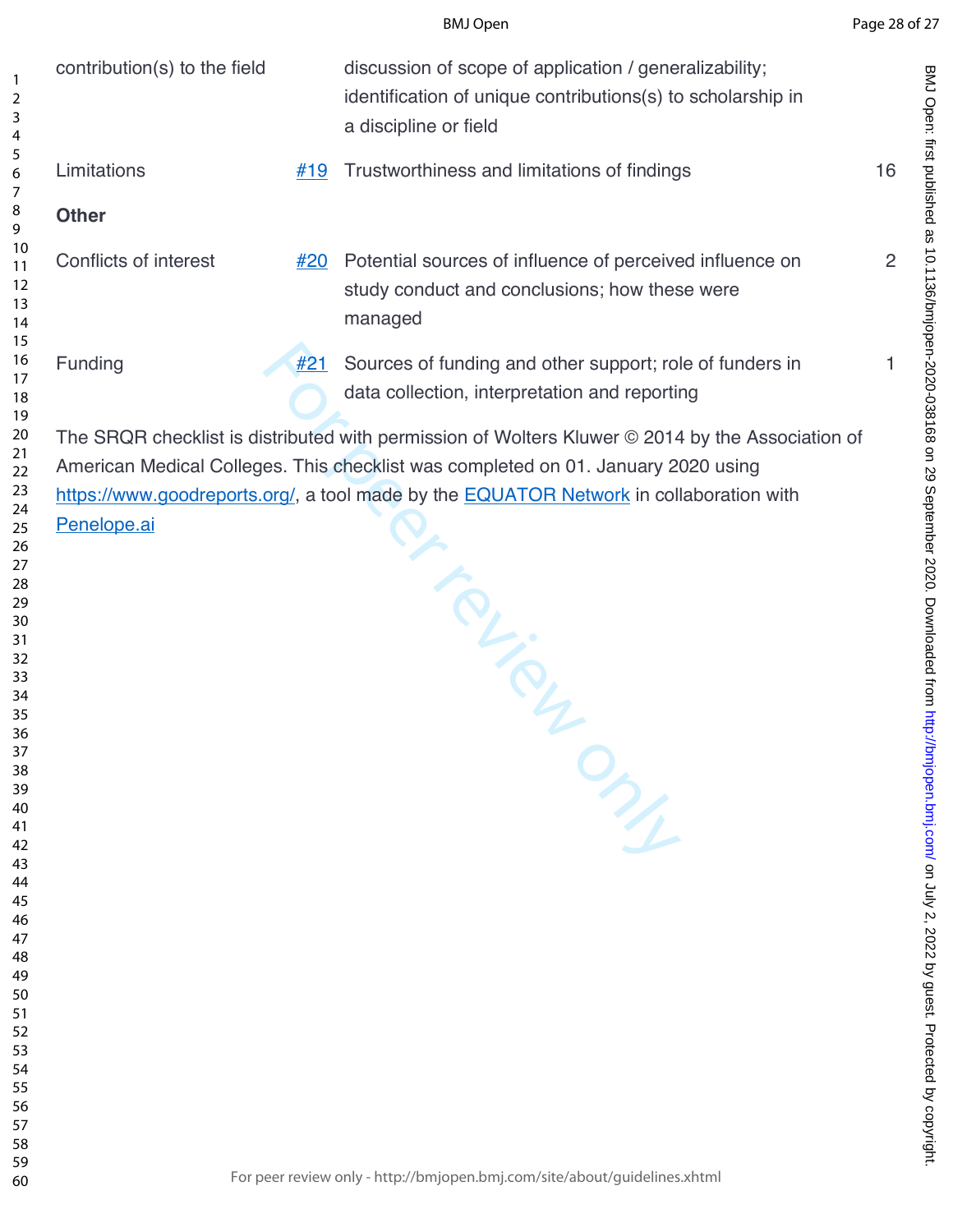#### **Conceptualizing cultural safety at an Indigenous-focused midwifery practice in Toronto, Canada: Qualitative interviews with Indigenous and non-Indigenous clients**

| Journal:                                                   | <b>BMJ</b> Open                                                                                                                                                                                                                                                                                                                                                                                                                                                                                            |  |  |  |
|------------------------------------------------------------|------------------------------------------------------------------------------------------------------------------------------------------------------------------------------------------------------------------------------------------------------------------------------------------------------------------------------------------------------------------------------------------------------------------------------------------------------------------------------------------------------------|--|--|--|
| Manuscript ID                                              | bmjopen-2020-038168.R1                                                                                                                                                                                                                                                                                                                                                                                                                                                                                     |  |  |  |
| Article Type:                                              | Original research                                                                                                                                                                                                                                                                                                                                                                                                                                                                                          |  |  |  |
| Date Submitted by the<br>Author:                           | 30-1un-2020                                                                                                                                                                                                                                                                                                                                                                                                                                                                                                |  |  |  |
| Complete List of Authors:                                  | Churchill, Mackenzie; St Michael's Hospital Centre for Urban Health<br>Solutions, Well Living House<br>Smylie, Janet; Saint Michael's Hospital, Centre for Research on Inner<br>City Health; University of Toronto, Dalla Lana School of Public Health<br>Wolfe, Sara; Seventh Generation Midwives Toronto,<br>Bourgeois, Cheryllee; Seventh Generation Midwives Toronto<br>Moeller, Helle; Lakehead University<br>Firestone, Michelle; St. Michaels Hospital, Centre for Research on Inner<br>City Health |  |  |  |
| <b>Primary Subject<br/>Heading<math>&lt;</math>/b&gt;:</b> | Qualitative research                                                                                                                                                                                                                                                                                                                                                                                                                                                                                       |  |  |  |
| Secondary Subject Heading:                                 | Public health, Obstetrics and gynaecology, Health services research                                                                                                                                                                                                                                                                                                                                                                                                                                        |  |  |  |
| Keywords:                                                  | PUBLIC HEALTH, QUALITATIVE RESEARCH, OBSTETRICS, MEDICAL<br>EDUCATION & TRAINING, MEDICAL ETHICS                                                                                                                                                                                                                                                                                                                                                                                                           |  |  |  |
|                                                            |                                                                                                                                                                                                                                                                                                                                                                                                                                                                                                            |  |  |  |
| SCHOLARONE <sup>*</sup><br>Manuscripts                     |                                                                                                                                                                                                                                                                                                                                                                                                                                                                                                            |  |  |  |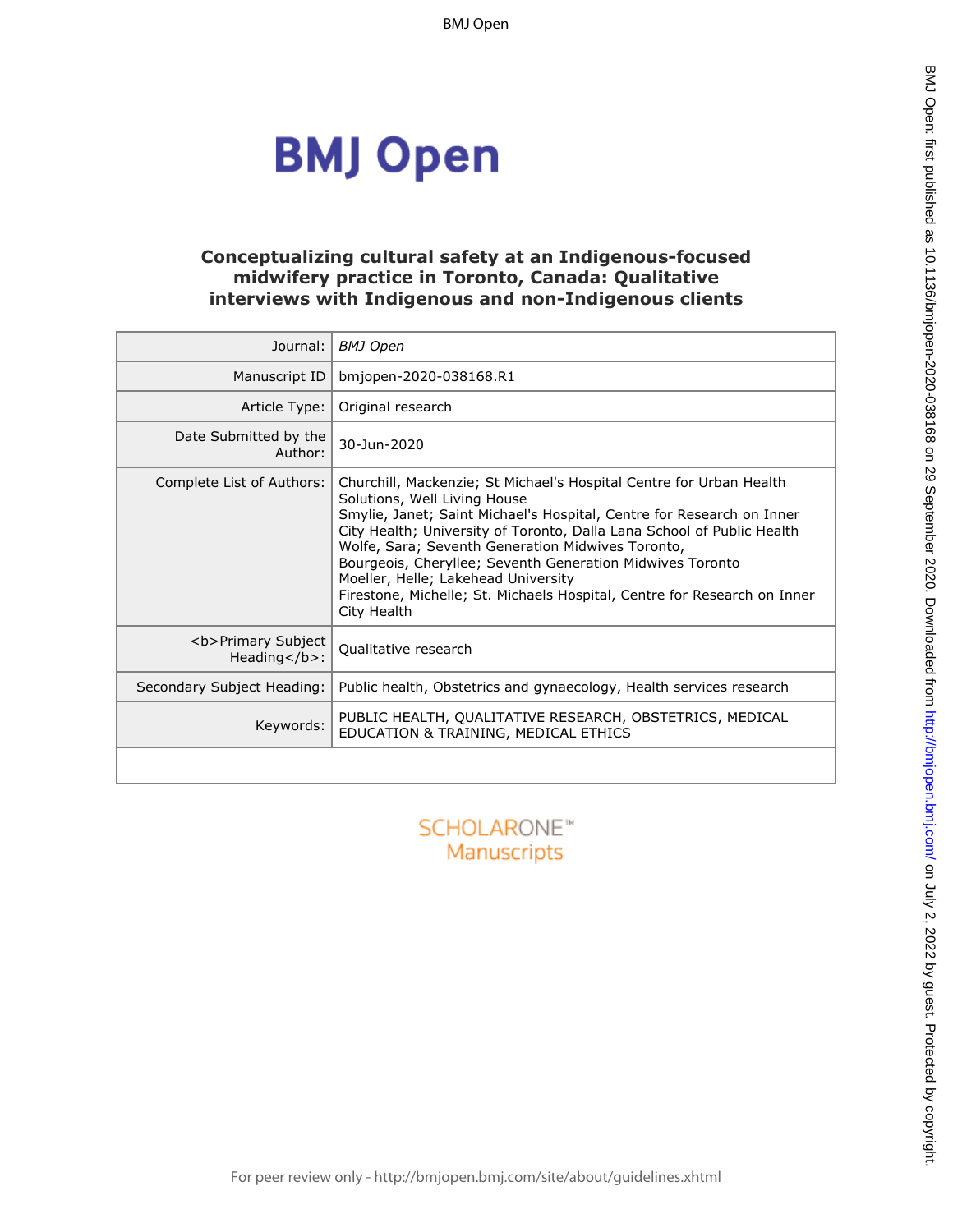

*I*, the Submitting Author has the right to grant and does grant on behalf of all authors of the Work (as defined *in the below author licence), an exclusive licence and/or a non-exclusive licence for contributions from authors who are: i) UK Crown employees; ii) where BMJ has agreed a CC-BY licence shall apply, and/or iii) in accordance with the terms applicable for US Federal Government officers or employees acting as part of their official duties; on a worldwide, perpetual, irrevocable, royalty-free basis to BMJ Publishing Group Ltd ("BMJ") its licensees and where the relevant Journal is co-owned by BMJ to the co-owners of the Journal, to publish the*  Work in this journal and any other BMJ products and to exploit all rights, as set out in our *[licence](https://authors.bmj.com/wp-content/uploads/2018/11/BMJ_Journals_Combined_Author_Licence_2018.pdf)*.

*The Submitting Author accepts and understands that any supply made under these terms is made by BMJ to the Submitting Author unless you are acting as an employee on behalf of your employer or a postgraduate student of an affiliated institution which is paying any applicable article publishing charge ("APC") for Open Access articles. Where the Submitting Author wishes to make the Work available on an Open Access basis (and intends to pay the relevant APC), the terms of reuse of such Open Access shall be governed by a Creative Commons licence – details of these licences and which Creative Commons licence will apply to this Work are set out in our licence referred to above.* 

*Other than as permitted in any relevant BMJ Author's Self Archiving Policies, I confirm this Work has not been accepted for publication elsewhere, is not being considered for publication elsewhere and does not duplicate material already published. I confirm all authors consent to publication of this Work and authorise the granting of this licence.*

For Prince

on July 2, 2022 by guest. Protected by copyright. <http://bmjopen.bmj.com/> BMJ Open: first published as 10.1136/bmjopen-2020-038168 on 29 September 2020. Downloaded from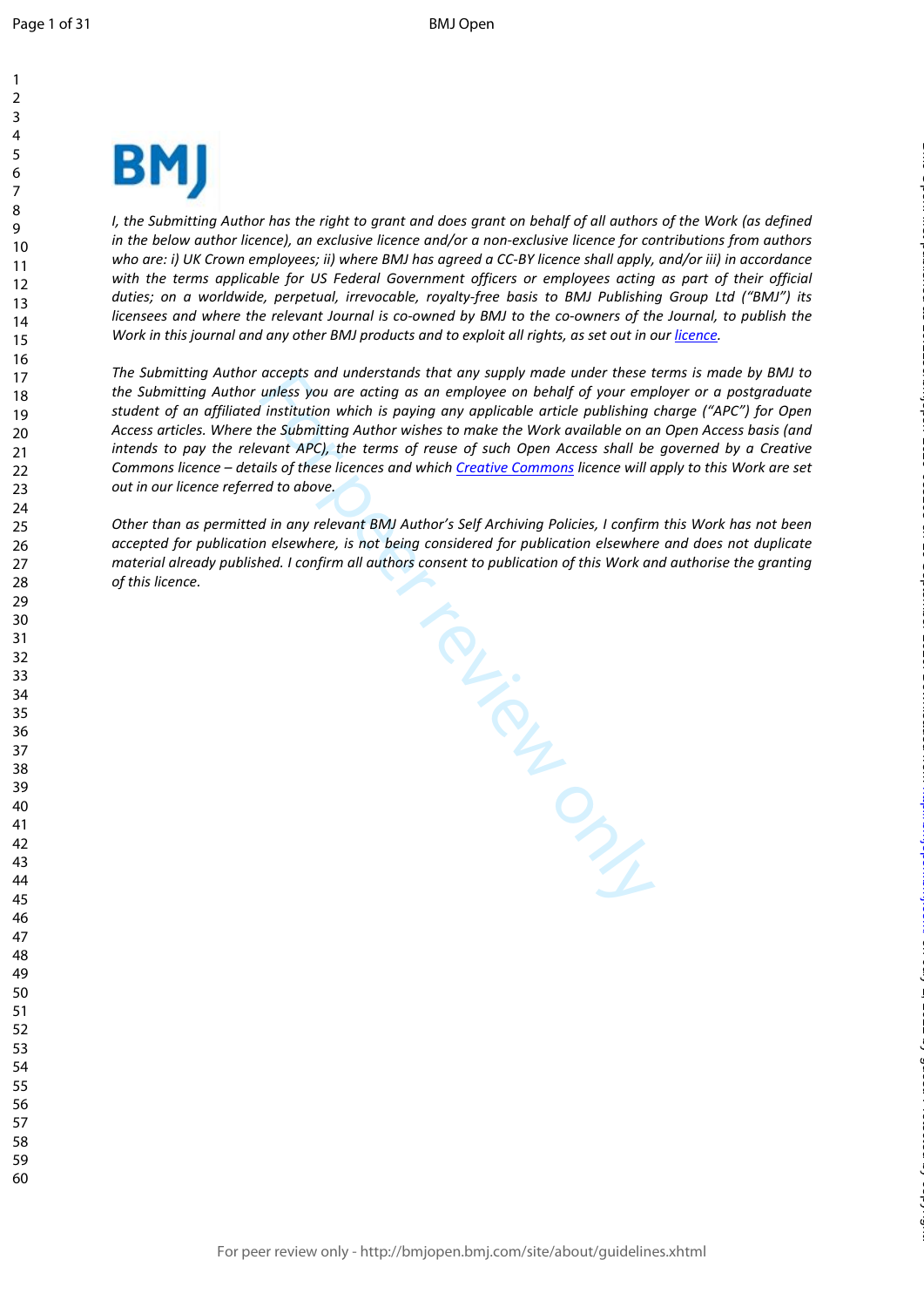#### **Title**

123456789

 $\mathbf{1}$  $\overline{2}$ 3  $\overline{4}$ 5 6  $\overline{7}$ 8 9

Conceptualizing cultural safety at an Indigenous-focused midwifery practice in Toronto, Canada: Qualitative interviews with Indigenous and non-Indigenous clients

#### **Authors**

#### **1. Mackenzie Churchill (principal author),** MPH

Institutional address: Well Living House, Centre for Urban Health Solutions, Li Ka Shing Knowledge Institute, St. Michael's Hospital, Toronto, ON, Canada Email: [mackenzie.churchill@gmail.com](mailto:mackenzie.churchill@gmail.com)

#### **2. Janet Smylie (principal author),** MD, MPH, FCFP

SET Well Living House, Centre for Urban Health Solutions, Li Kanner<br>Shospital, Toronto, ON, Canada<br>
and Community Medicine, St. Michael's Hospital, Toronto, C<br>
ublic Health, University of Toronto, Toronto, ON, Canada<br>
<u>utr</u> Institutional addresses: Well Living House, Centre for Urban Health Solutions, Li Ka Shing Knowledge Institute, St. Michael's Hospital, Toronto, ON, Canada Department of Family and Community Medicine, St. Michael's Hospital, Toronto, ON, Canada Dalla Lana School of Public Health, University of Toronto, Toronto, ON, Canada Email: [janet.smylie@utoronto.ca](mailto:janet.smylie@utoronto.ca)

#### **3. Sara Wolfe (principal author),** RM, MBA

Institutional address: Seventh Generation Midwives Toronto, Toronto, ON, Canada Indigenous Innovation Initiative, Grand Challenges Canada Email: [sara.wolfe@grandchallenges.ca](mailto:sara.wolfe@grandchallenges.ca)

#### **4. Cheryllee Bourgeois,** RM

Institutional address: Seventh Generation Midwives Toronto, Toronto, ON, Canada Midwifery Education Program, Ryerson University, Toronto, ON, Canada Email: [cbourgeois@sgmt.ca](mailto:cbourgeois@sgmt.ca)

#### **5. Helle Moeller** PhD

Institutional address: Department of Health Sciences, Lakehead University, Thunder Bay, ON, Canada Email: [hmoeller@lakeheadu.ca](mailto:hmoeller@lakeheadu.ca)

#### **6. Michelle Firestone,** PhD

Institutional addresses: Well Living House, Centre for Urban Health Solutions, Li Ka Shing Knowledge Institute, St. Michael's Hospital, Toronto, ON, Canada Department of Family and Community Medicine, St. Michael's Hospital, Toronto, ON, Canada Dalla Lana School of Public Health, University of Toronto, Toronto, ON, Canada Email: [Michelle.Firestone@unityhealth.to](mailto:Michelle.Firestone@unityhealth.to)

#### **Corresponding Author**

Name: Mackenzie Churchill Postal address: Centre for Urban Health Solutions (C-UHS), St. Michael's Hospital, 30 Bond Street, Toronto, ON, M5B 1W8, Canada Telephone number: 416.662.0640 Fax number: 416.864.5485 E-mail address: [mackenzie.churchill@gmail.com](mailto:mackenzie.churchill@gmail.com)

**Funding:** This study was nested within a larger evaluation study that was supported by a grant from the Ontario Ministry of Health and Long-Term Care.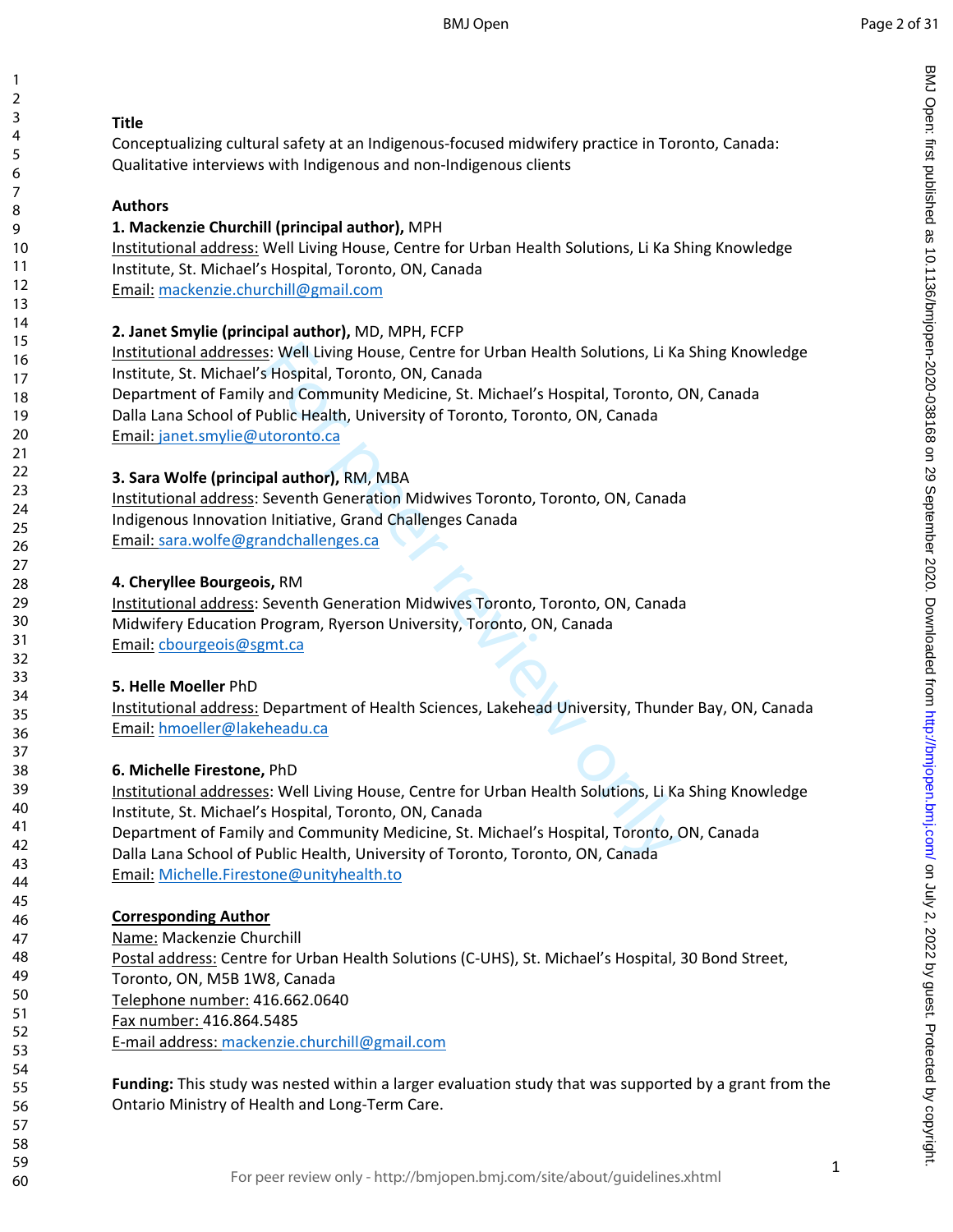**Disclaimer**: The funding agency had no role in the design, collection, analysis and interpretation of data, and the writing of the article/decision to submit for publication.

**Competing Interests:** None declared.

**Patient Consent**: Obtained.

**Ethics Approval:** This project has been reviewed and approved by the research ethics board of St. Michael's Hospital (REB no: 14-050).

**Data Sharing Statement:** As per the Research Agreement and the principles of OCAP®, the data that support the findings of this study (i.e. interviews) are owned by Seventh Generation Midwives Toronto. To protect participant privacy and confidentiality, the transcripts are not publicly available. The study interview guide is included in Appendix A.

ent: As per the Research Agreement and the principles of OC<br>of this study (i.e. interviews) are owned by Seventh Generatic<br>privacy and confidentiality, the transcripts are not publicly a<br>uded in Appendix A.<br>c: The evaluati **Author Contributions:** The evaluation within which this study was nested was co-developed by midwives at Seventh Generation Midwives Toronto (Sara Wolfe, Cheryllee Bourgeois, Sadie Booth, Alanna Kibbe) in partnership with research staff at the Well Living House [Janet Smylie (Principal Investigator), Michelle Firestone, Conrad Prince, Marcie Snyder, Bernice Downey]. The study was co-led by SW and CB in partnership with JS, MF, and CP. The interview guide was developed by SW, CB, JS, MF, and CP with minor comments from MC and HM. The interviews were conducted and transcribed by MC as a part of her Master's thesis. The transcripts were analyzed by MC, JS, and SS, with themes and linked quotes being confirmed on an iterative basis in partnership with SW and CB. MC, JS, and SW shared the role as primary author for this manuscript, receiving minor edits from CB, HM, and MF. All authors read and approved the final manuscript.

**Acknowledgements:** We honor and acknowledge the clients from SGMT who so generously shared their time and experiences with us to make this study possible. We would also like to thank the midwives at SGMT for their continued guidance and partnership; Shannon Simpson for assisting with the analysis; and Conrad Prince for supporting the study's design, operations, and management.

**Keywords:** Indigenous; Cultural competency; Midwifery; Health services research; Qualitative research

**Word count:** 6,953 words (2,377 are direct quotations from participants) before revision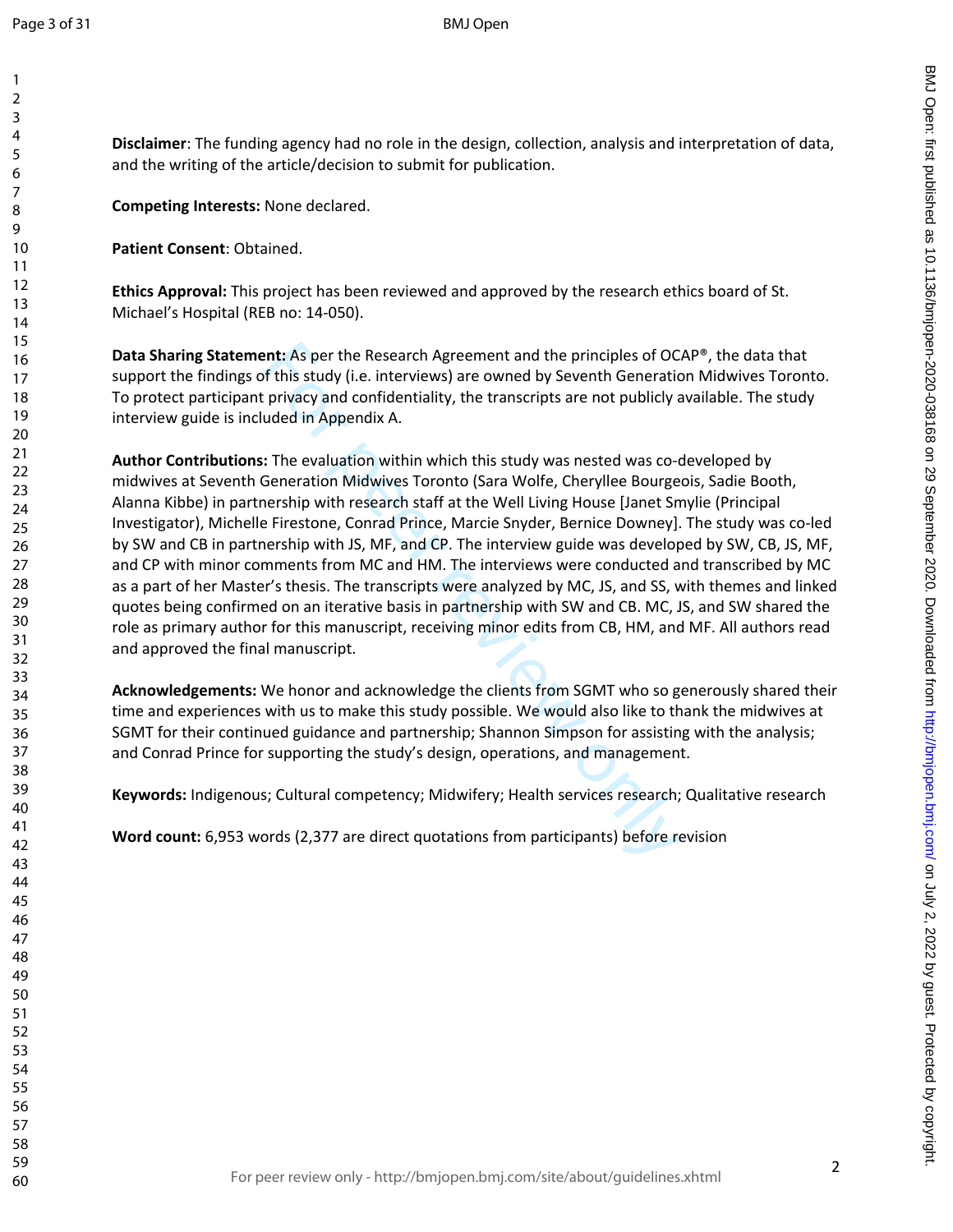#### **ABSTRACT**

123456789

**Objective:** Cultural safety is an Indigenous concept that can improve how health care services are delivered to both Indigenous and non-Indigenous peoples in Canada. This study explored how Indigenous and non-Indigenous clients at an urban, Indigenous-focused midwifery practice in Toronto, Canada (Seventh Generation Midwives Toronto, SGMT) conceptualized and experienced culturally safe care.

**Design and Setting:** Interviews were conducted with former clients of SGMT as a part of a larger evaluation of the practice. Participants were purposefully recruited. Interviews were transcribed and analyzed thematically using an iterative, consensus-based approach and a critical, naturalistic, and decolonizing lens.

**Participants:** Saturation was reached after twenty interviews (n=9 Indigenous participants, n=11 non-Indigenous participants).

**Results:** Three domains of cultural safety emerged, with several themes in each domain, including: relationships and communication (respect and support for choices, personalized and continuous relationships with midwives, and being different from past experiences); sharing knowledge and practice (feeling informed about the basics of pregnancy, birth, and the postpartum period; having access to Indigenous knowledge and protocols), and culturally safe spaces (feeling at home in practice; having relationships interconnected with the physical space). While some ideas were shared across groups, the distinctions between the Indigenous and non-Indigenous participants were prominent.

on was reached after twenty interviews (n=9 Indigenous part<br>
ts).<br>
In So f cultural safety emerged, with several themes in each do<br>
imunication (respect and support for choices, personalized a<br>
ut the basics of pregnancy, **Conclusion:** The Indigenous participants conceptualized cultural safety in ways that highlight the survival and resurgence of Indigenous values, understandings, and approaches in cities like Toronto, and affirm the need for Indigenous midwives. The non-Indigenous participants conceptualized cultural safety with both congruence, illuminating Black-Indigenous community solidarities in cultural safety, and divergence, demonstrating the potential of Indigenous spaces and Indigenous-focused midwifery care to also benefit midwifery clients of white European descent. We hope that the positive impacts documented here motivate evaluators and health care providers to work towards a future where "cultural safety" becomes a standard of care.

#### **STRENGTHS AND LIMITATIONS OF THIS STUDY**

- To the best of our knowledge, this study is one of the few to evaluate cultural safety from the perspective of clients – the only people who can truly define whether a health service is culturally safe
- Qualitative interviews offered a glimpse into the unique ways in which Indigenous and non-Indigenous clients of an urban Indigenous-focused midwifery practice in Canada conceptualized and experienced culturally safe care
- Participants tended to be older, more educated, and have more hospital births than the average client at the practice; there were also no Inuit-identified participants among the Indigenous participants, and the majority of non-Indigenous participants were white/European
- Focusing on a single midwifery practice, care must taken in interpreting the study's relevance across pregnancy, birth, and postpartum settings and communities

### **INTRODUCTION**

#### **Background**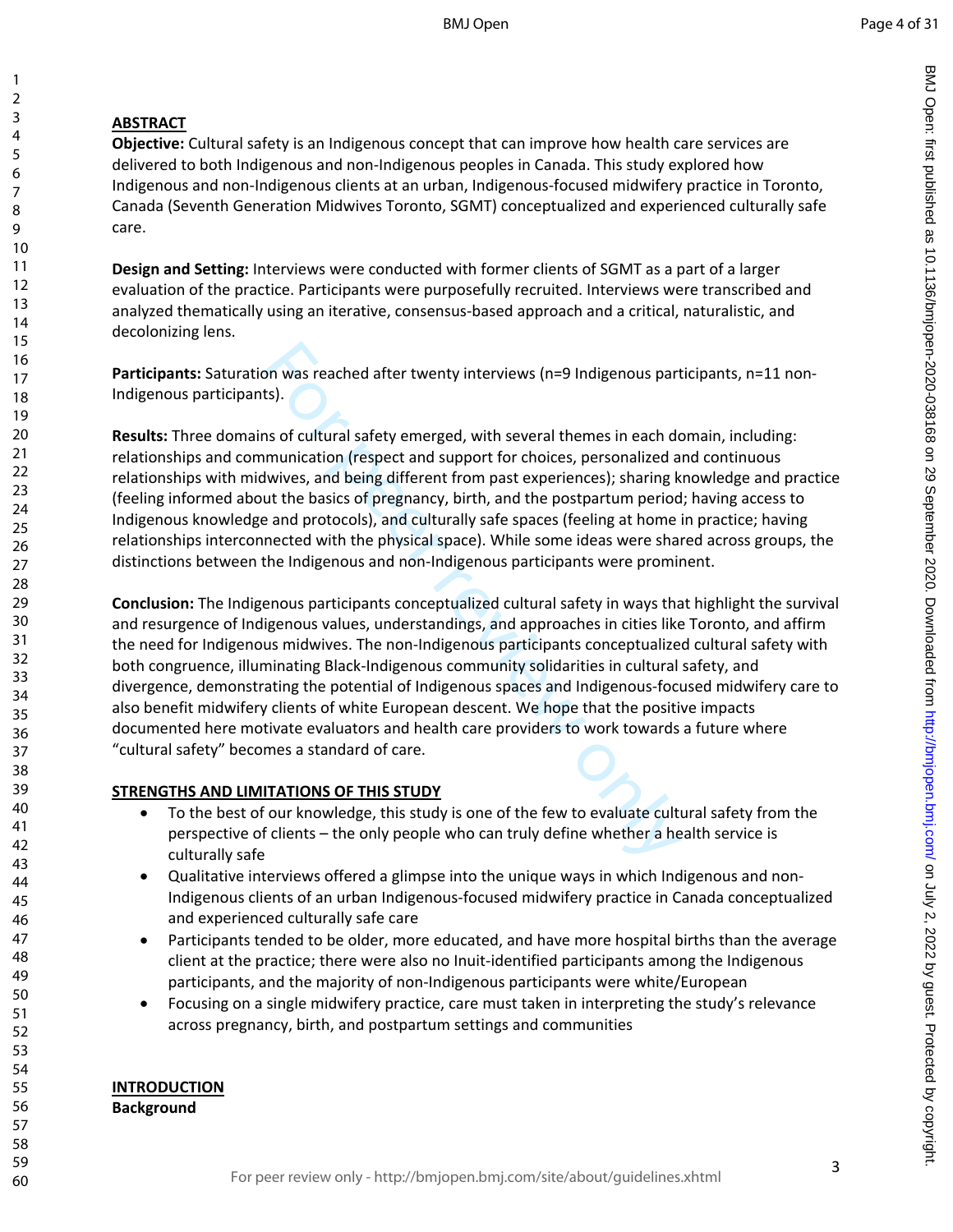Given the context of historical and ongoing settler colonialism, anti-Indigenous racism has been embedded in the Canadian health care system since its inception (1). Resulting harms to First Nations (2,3), Inuit (4), and Métis peoples (5) have been well-documented (6). One of the most disturbing examples is the death of Brian Sinclair, a Cree man who died from complications of a treatable urinary tract infection in a Winnipeg emergency room in 2008 after waiting for 34 hours without being triaged.(7) Unfortunately, Mr. Sinclair's story is not unique. Indigenous peoples are frequently ignored, shamed, and/or belittled by health care staff; misdiagnosed based on stereotypes; made to wait for long periods of time for services without explanation; denied health care services; and threatened with or face unfounded calls to child protection agencies across the spectrum of perinatal, infant, child, youth, adult, or senior care (2-6,8,9). As a result, many Indigenous peoples avoid health care services until they are critically necessary, or refuse care altogether. (6,8,9). Black patients have reported similar harms in health care rooted in systemic anti-Black racism (10,11).

systemic anti-Black racism (10,11).<br>
suve been proposed to improve how Indigenous and racialize<br>
rem. Common approaches include building the "cultural awa<br>
ultural competency" of health care providers. Although popi<br>
or dr Several approaches have been proposed to improve how Indigenous and racialized peoples are treated in the health care system. Common approaches include building the "cultural awareness," "cultural sensitivity," and/or "cultural competency" of health care providers. Although popular, these approaches have been criticized for drawing on narrow understandings of culture that promote stereotyping, reduce human interactions to check lists, normalize the "Othering" of racialized communities, and obscure the influence that structural forces have on health and wellbeing (12–17). These approaches have also failed to redress inequalities in health outcomes rooted in systems of oppression, such as racism, sexism, and settler colonialism (12).

#### **Cultural safety**

"Cultural safety" is a concept that was first developed by Indigenous (Māori) nurses in New Zealand to improve how services were being delivered to Māori patients (13). Cultural safety is distinct from previous approaches for several reasons. First, it is built on the understanding that "culture" is not a superficial, static concept. Rather, it is fluid, dynamic, complex, embedded within sociopolitical and historical contexts and integral to social structuring, knowledge systems, and relationships (13,17).

Second, cultural safety is both a process and an outcome; it encompasses the planning, delivery, evaluation, and outcomes of health care (12,18). While culturally *unsafe* care includes "any actions [or omissions] that demean, diminish, or disempower the cultural identity and well-being of the individual" (19, p.5) and is enabled by systems of oppression, culturally *safe* care is the outcome of feeling comfortable, respected, and safe in one's cultural identity.

Finally, and most importantly, cultural safety dictates that the only person who can define whether a service is truly culturally safe is the person receiving that service (13). By requiring feedback, cultural safety attends to and challenges patient-provider power imbalances that give few opportunities for patient experiences to drive change. Service providers, meanwhile, are required to engage in a lifelong process of critical self-reflection, learning, and growth related to their sociopolitical identities and locations (12). Confronting the realities of how settler colonialism and racism have impacted and continue to impact the care they and others deliver is a critical first step to this process.

Although cultural safety has gained interest and uptake across Canada (20,21), little has been published with regards to how best to assess, evaluate, and build accountability for cultural safety in health care, social services, and education. There is also room to explore what cultural safety means for non-Indigenous peoples (22,23).

BMJ Open: first published as 10.1136/bmjopen-2020-038168 on 29 September 2020. Downloaded from http://bmjopen.bmj.com/ on July 2, 2022 by guest. Protected by copyright on July 2, 2022 by guest. Protected by copyright. <http://bmjopen.bmj.com/> BMJ Open: first published as 10.1136/bmjopen-2020-038168 on 29 September 2020. Downloaded from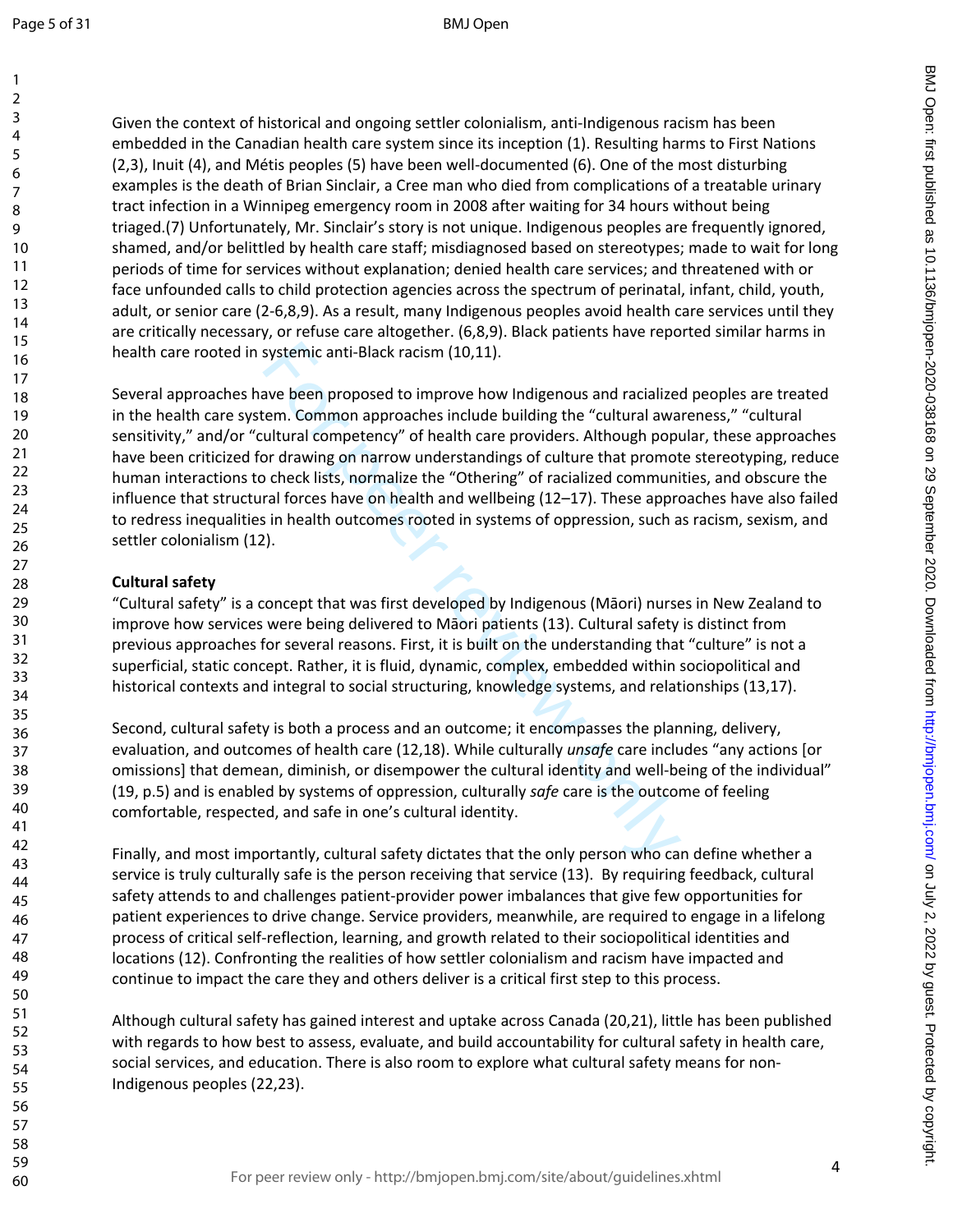123456789

 $\mathbf{1}$  $\overline{2}$ 3  $\overline{4}$ 5 6  $\overline{7}$ 8 9

In what is now known as Canada, Indigenous midwives are leaders in delivering culturally safe care. The National Aboriginal Council of Midwives (NACM) defines "cultural safety" as a core value; as Indigenous midwives "create and protect the sacred space in which each woman, in her uniqueness, can feel safe to express who she is and what she needs" (24, p.3). Even though Indigenous midwives have been supporting the health and well-being of Indigenous families since time immemorial, it was only recently that midwives – both Indigenous and non-Indigenous – returned to mainstream perinatal care in Canada (25). Colonial attempts to erase, suppress, and delegitimize midwifery were actively resisted and Ontario became the first province to regulate midwifery in 1994 (25).

up to six weeks post-partum (26) Midwives typically support<br>center choice of birthplace (i.e., home, hospital, and/or birth<br>of care as core philosophies (27). Respect for client dignity,<br>of care as core philosophies (27). Today, Registered Midwives are primary care providers who have the skills to care for people during pregnancy, birth, and up to six weeks post-partum (26) Midwives typically support clients with low-risk pregnancies and that center choice of birthplace (i.e., home, hospital, and/or birth centre), informed choice, and continuity of care as core philosophies (27). Respect for client dignity, autonomy, cultural safety, and experience as central to decision-making are core values of Ontario Midwives (28). Indigenous midwives are Indigenous self-identified individuals who are either Registered Midwives or practicing midwifery under the Aboriginal Exemption Clause (25). Indigenous midwives are unique because they bring a specific approach, knowledge base, set of skills and core competencies to their practice that enable them to support parents and families during the birth year and early life in a culturally safe way (24).

The literature exploring Indigenous midwifery and culturally safe perinatal care in general is still emerging. The majority of studies are from Australia and evaluate cultural safety from the perspectives of care providers, rather than recipients (29–31). There is also a gap in the cultural safety literature with regards to place; most studies focus on rural, remote, and/or northern communities (32,33). Considering that the majority of Indigenous peoples in Canada are now living in urban centres, and that anti-Indigenous racism persists, there is an urgent need to understand what culturally safe care looks like in urban settings to ensure quality services and interrupt ongoing harms.

Seventh Generation Midwives Toronto (SGMT) is an Indigenous-focused midwifery practice in Toronto, Canada that strives to meet this need (34). Toronto is one of the largest and most ethnically diverse cities in Canada (35). It has the largest population of Indigenous people in Ontario, with recently confirmed estimates of at least 70,000 people (36).Accordingly, SGMT welcomes both Indigenous and non-Indigenous clients into their practice, and has Indigenous and non-Indigenous midwives on staff. As an Indigenous-focused practice, SGMT reserves spaces for Indigenous clients with low- and high-risk pregnancies; trains student-midwives and is designated as a priority placement for Indigenous students; creates opportunities for Indigenous clients to include Indigenous teachings, practices, and protocols in their care; and supports all families to reflect on the importance of culture and tradition in their birth year experience.

SGMT initiated its first practice evaluation in 2014. In this qualitative study, we present findings from interviews with clients that were conducted as a part of this evaluation. The purpose of this study was to determine how Indigenous and non-Indigenous clients at SGMT conceptualized cultural safety, and the extent to which their experiences at SGMT aligned with these conceptualizations.

While we use the collective terms "Indigenous" throughout this article, the diversity and richness of First Nations, Inuit, and Métis cultural heritage and expression as Indigenous peoples from many nations and backgrounds coming together in a large urban centre should not be underestimated. Support for self-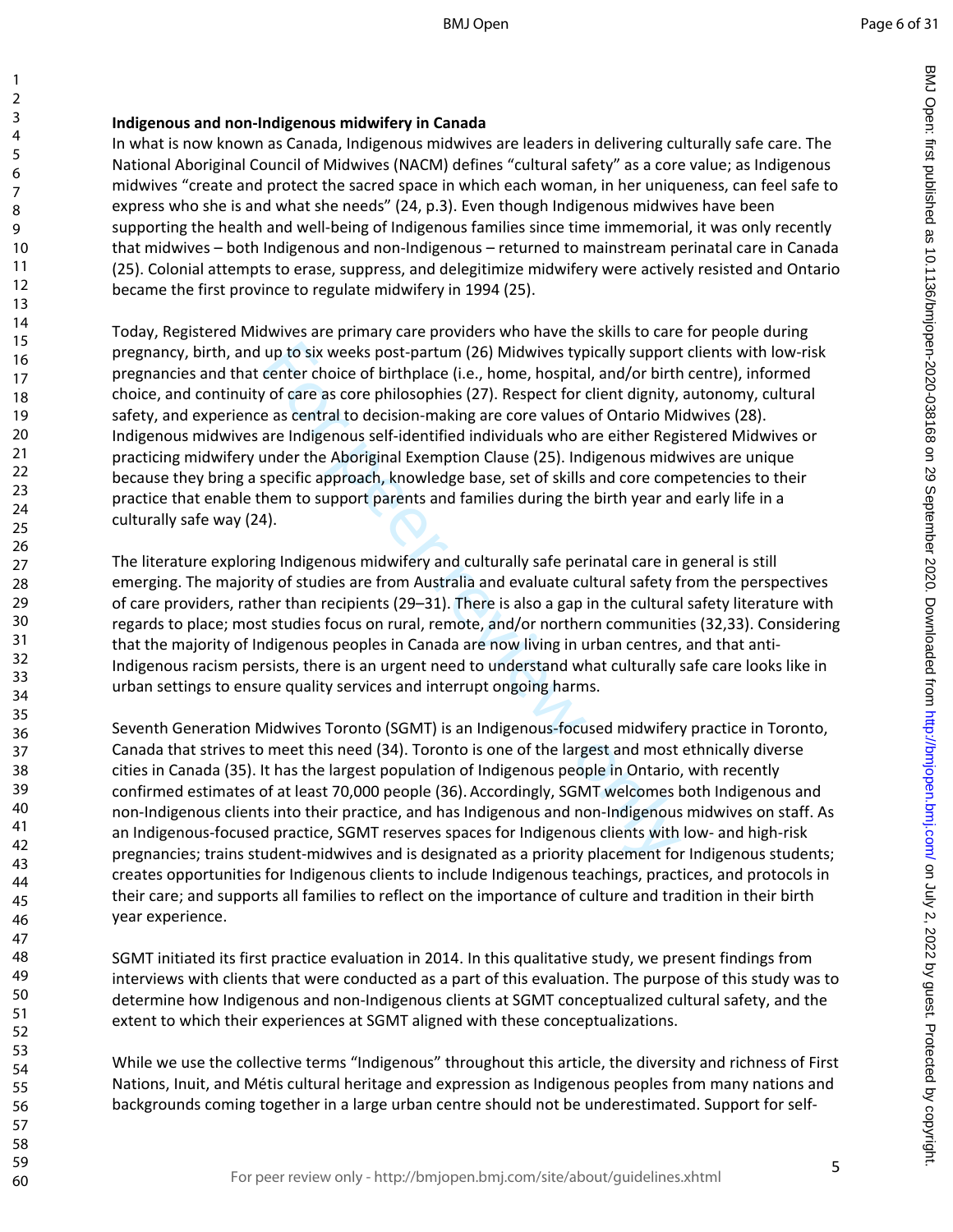determined and relationship-based cultural expression, cultural respect, and sharing across these diversities is a core premise of SGMT's practice(37), and cultural safety in Toronto more generally.

#### **METHODS**

#### Study Overview & Approach

This study was initiated as a part of a multi-phased Indigenous health service evaluation of SGMT that was informed by informed by Indigenous, utilization-focused, and realist methodologies (38–40). The aim of the evaluation was to learn how, why, and for whom SGMT works and to develop a culturally relevant performance measurement system for the practice. Evaluation questions included: (1) What are the maternal, child and family birth outcomes for SGMT clients? (2) What are the key prenatal, birthing and reproductive health needs of our clients and how are we meeting these needs? (3) How do our clients define culturally secure reproductive health care? And (4) Is SGMT contributing to changes in attitudes and behaviours regarding Aboriginal peoples, knowledge, and practice, and how? The evaluation consisted of: (A) key informant interviews with SGMT clients and SGMT midwives, (B) preand post-care questionnaires for SGMT clients, and (C) SGMT outcome legacy data from 2005-2012. This study reports on findings from the key informant interviews with SGMT clients.

The SGMT evaluation was co-led by Indigenous midwives at SGMT (SW, CB) in partnership with researchers at the Well Living House based at St. Michael's Hospital in Toronto (JS, MF). This evaluation built on over ten years of pre-existing Indigenous community, clinical, and research collaboration between the community and academic leads (SW, CB, JS).

urally secure reproductive health care? And (4) Is SGMT conturs regarding Aboriginal peoples, knowledge, and practice, a<br>for (A) key informant interviews with SGMT clients and SGMT<br>manaires for SGMT clients, and (C) SGMT c The evaluation design and implementation drew on the Well Living House's established methods and protocols for conducting rigorous, ethical, and high-quality Indigenous health research (41–44) and published best practices (45). These methods balance tangible community benefits with research excellence, strong and reciprocal relationships, capacity building, Indigenous leadership, and Indigenous governance and management of Indigenous information (46).The roles and responsibilities of the evaluation partners (i.e., the Well Living House and SGMT) with study conduct, governance, data sharing, and SGMT data ownership were delineated in a project-specific data sharing, research, and publication agreement. The midwives were actively involved in the evaluation, co-leading the development of the evaluation questions, logic model, and evaluation tools (e.g., interview guide used for this study). The midwives were also involved in the training of data collectors, recruitment of participants for the interviews and questionnaires, and the vetting of evaluation outputs.

#### Participant Recruitment & Data Collection

Potential participants were identified using purposeful sampling (47) to best represent the diversity of needs, choices, and health care experiences observed at SGMT. SGMT midwives compiled a list of clients who were ≥ 18 years old, gave birth in 2014, and represented different social locations – including age, family structure, socio-economic status, education level, Indigenous/non-Indigenous identity, race, and birth outcomes – to be potential participants.

The SGMT receptionist made first contact with potential participants. Potential participants who expressed interest in the study and gave permission to be contacted were telephoned by MC. MC is a white settler cisgender woman who at the time of the study was a novice researcher completing her Master of Public Health. She had no previous relationship with SGMT, midwifery, childbirth, or the participants. MC received training and mentorship from the SGMT midwives and WLH researchers to prepare for participant contact and interviewing. Mentorship included conducting practice interviews with past Indigenous client volunteers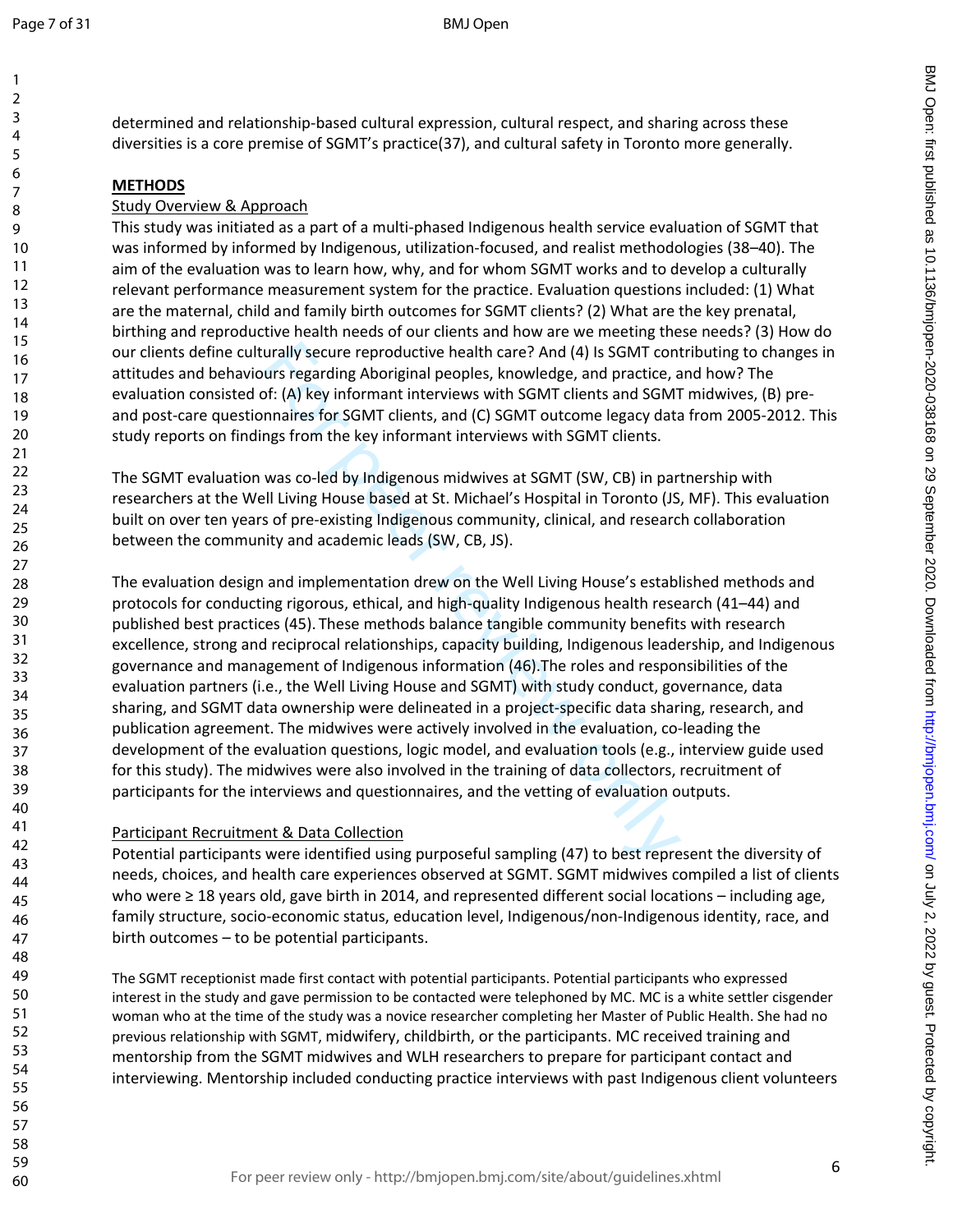and receiving direct critical feedback from an Indigenous midwife on relational approaches to interviewing.

During the initial phone call, MC explained the study, answered questions, and if appropriate, scheduled an in-person meeting with the potential participant. During the subsequent meeting, MC reviewed the study in depth, assured them that their participation or lack thereof would have no impact on their future care with SGMT, answered questions, and obtained informed consent. All interviews were conducted in-person by MC between October 2014 and March 2015. Interviews varied in length from twenty minutes to one hour and took place in quiet, private locations of the participants' choice (e.g., coffee shops, homes, SGMT office). The interviews were digitally recorded with participant consent. One participant requested that their interview be transcribed via laptop. Participants were asked whether they wished to review their transcripts prior to analysis to enhance the accuracy, validity, and credibility of the study (48) and four requested this review. Participants were given a small gift and monetary compensation (\$20) to acknowledge their contributions and cover any costs related to participation.

Questions focused on past experiences with perinatal care; specific needs during pregnancy, birth, and the post-partum period; experiences receiving care from SGMT; culturally safe care; and the role(s)/importance of identity and knowledge sharing. Cultural safety was explained to participants as "what makes you feel comfortable, respected, and able to be yourself." The interview guide is presented in Appendix A**.** The research team members from SGMT (SW, CB) and Well Living House (JS, MC) agreed that saturation had been reached after nine Indigenous participant interviews and eleven non-Indigenous participant interviews (N=20), as no new themes or ideas were emerging (49).

#### Data Analysis

123456789

 $\mathbf{1}$  $\overline{2}$ 3  $\overline{4}$ 5 6  $\overline{7}$ 8 9

*r* their transcripts prior to analysis to enhance the accuracy, v<br>four requested this review. Participants were given a small gi<br>o acknowledge their contributions and cover any costs relate<br>past experiences with perinatal The recordings were transcribed verbatim by MC and verified by a second Well Living House researcher. Transcripts were analyzed thematically using an established consensus-based, iterative method that involved both academic and community-situated peer researchers and applied a critical, naturalistic, and decolonizing interpretive lens (42,43). This lens is based on key assumptions that have been detailed elsewhere (41, p.437-438). The aim of our methodological approach was to centre Indigenous perspectives and to understand and represent the gathered information in a way that was as true to the lived experiences of the Indigenous and non-Indigenous participants as possible.

Analysis began with a mixed academic-community team completing an in-depth review and preliminary theme-based coding of the transcripts. The team consisted of MC, a White settler researcher who at the time was completing a Master of Public Health; JS, a well-known Métis family physician and applied public health researcher; and SS, a First Nations woman who was invited to independently contribute based on her lived experience as a former SGMT client and experience in qualitative analysis. Each team member was tasked with individually identifying the major themes in the transcript along with key quotations that illustrated this them. After this preliminary independent thematic coding, the team met to reach consensus on major themes and develop a codebook with exemplar quotations. MC then conducted an in-depth analysis of the transcripts using a crystallization-immersion process (50) to further develop the coding. The resultant analysis was iteratively refined in a series of meetings with JS and SS and then presented to community research partners SW and CB for final review and approval.

#### Patient & Public Involvement

An advantage of our Indigenous community-partnered research approach and Indigenous leadership of both the academic and community research team is that "patient and public involvement" are built into the research process. Collectively, the three Indigenous authors (JS, SW, CB) have more than 65 years of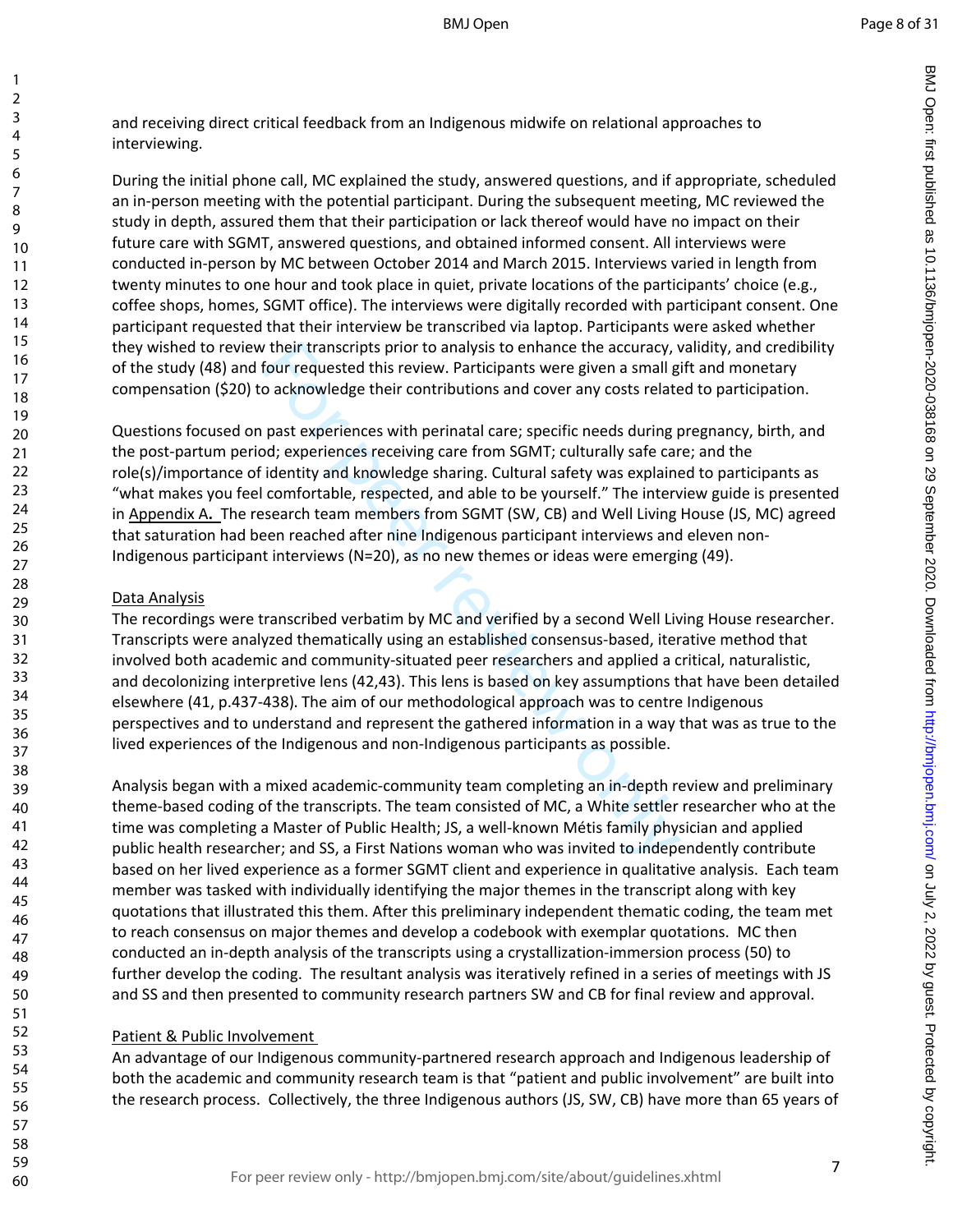experience providing Indigenous-focused maternity care and they have all also personally experienced Indigenous midwifery care. Further, the larger evaluation of SGMT was informed by a number of focus groups that involved Indigenous Elders, Indigenous community members, and SGMT midwives. Indigenous experiences, priorities, and preferences of clients were therefore central throughout the evaluation, including the development of research questions, outcome measures, study design, and recruitment of participants. This specific study, in addition to being focused on client informants, included former SGMT clients for community context in the data analysis to ensure the results would be as true to the lived experiences of community members as possible. These aspects included data collection (i.e., participant interviews) and analysis (i.e., opportunities for member checking, and inclusion of the independent research analyst who was a former client of SGMT). Results from this study will be shared at conferences, in publications, and/or in community-friendly fact sheets distributed to SGMT clientele and study participants. Because SGMT owns the data, all materials must be reviewed and approved by SGMT before distributing.

#### **RESULTS**

udy participants. Because SGMT owns the data, all materials<br>IT before distributing.<br>IT before distributing.<br>
ural safety emerged from the analysis: (1) Relationships and<br>
dd practice, and (3) Culturally safe space. Several Three domains of cultural safety emerged from the analysis: (1) Relationships and communication, (2) Sharing knowledge and practice, and (3) Culturally safe space. Several themes were identified in each domain. The themes are presented below, supported by quotes from the Indigenous and non-Indigenous participants. The Indigenous/ethnic identity of each quoted participant is coded following each quotation below using "I" for Indigenous and "N" for non-Indigenous, followed by a participant number and specific ancestry/ethnicity. The demographic information of participants is presented in Table 1.

#### **Relationships and Communication**

Respect and support for choices

When describing cultural safety, many participants (n=13) emphasized the importance of feeling respected and supported in their choices:

'Culturally appropriate care would be something that is respectful of any practices that I would have that I would want to do, not judgmental about choices that I'm making, giving me informed or information about a choice I made that they may not necessarily follow their model of care […] but respecting my choices regardless.' (I5, Métis)

"Choice" was broadly defined to include life choices, choices about pregnancy and birthing, and choices about client involvement in decision-making. Respect and support for choices, then, was made possible when the midwives withheld judgment, honoured the participant's decisions, and/or advocated on their client's behalf:

'When I first met [my primary midwife], I was feeling insecure and she made me feel really confident, like what I was doing, you know, choosing to be a single mom. She really helped me feel like it was a good choice instead of something to be afraid of.' (N13, White/European)

'[My midwife was] warm, easy to talk to, she didn't judge me for anything I said. She just... she understood, you know. She didn't, like even though, yes, she had to remind me "it's better to breastfeed," she never pushed the idea on me, you know what I mean?' (I4, First Nations)

'[My midwife] was able to like be in my corner and be like "no, she doesn't actually have to do this. […] There's nothing indicating that she needs to be in this position." So because of that, she BMJ Open: first published as 10.1136/bmjopen-2020-038168 on 29 September 2020. Downloaded from http://bmjopen.bmj.com/ on July 2, 2022 by guest. Protected by copyright on July 2, 2022 by guest. Protected by copyright. <http://bmjopen.bmj.com/> BMJ Open: first published as 10.1136/bmjopen-2020-038168 on 29 September 2020. Downloaded from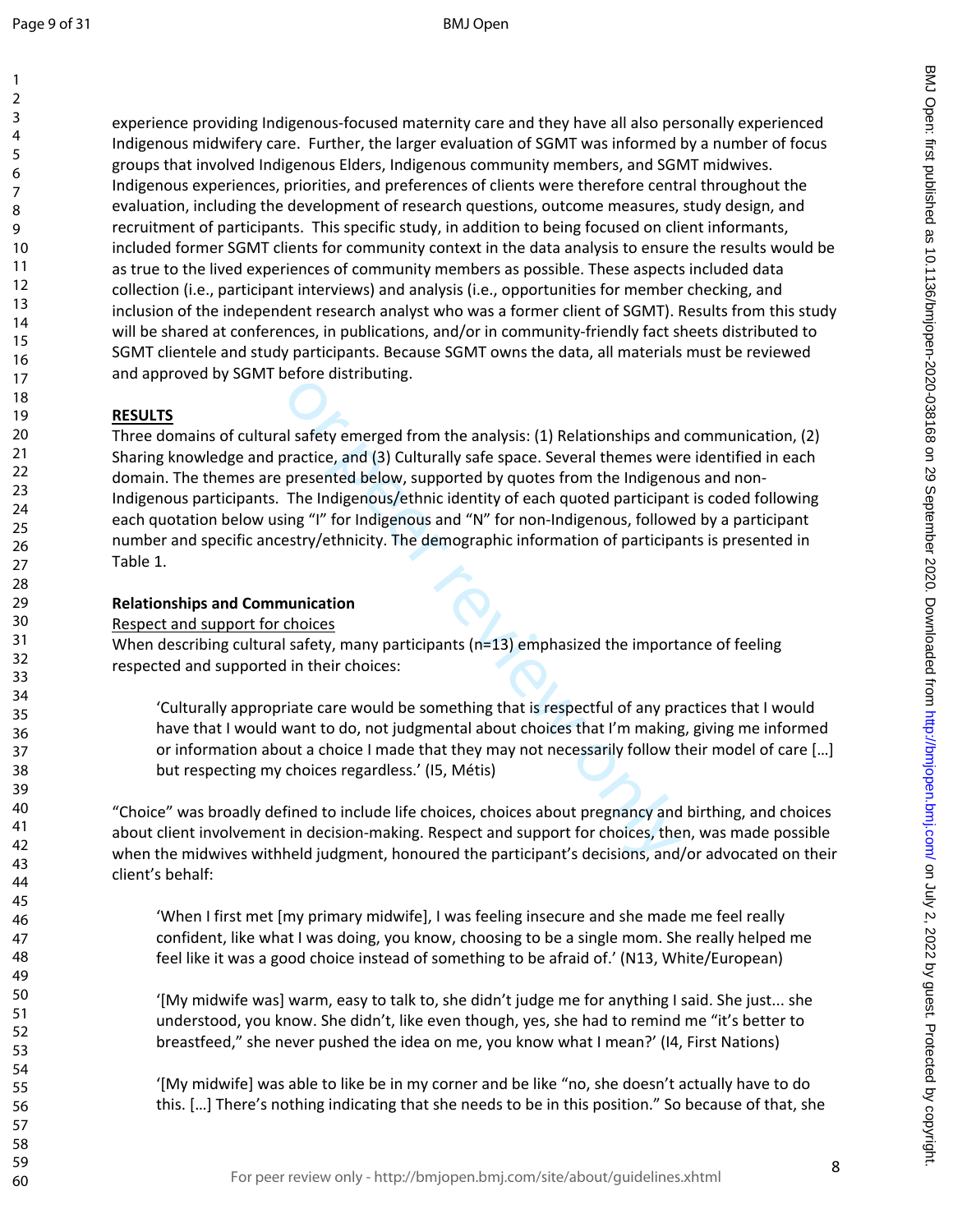kind of gave me the strength to continue to be my own advocate even when she wasn't in the [hospital] room*.'* (I7, First Nations)

One participant felt that her midwives could have been more supportive of their preference for a midwife-led approach:

 'Just saying, "you can do it or you don't have to do it," to me, is not what I'm looking for. I still want to have the choice, but I'd like someone to explain the risks, the benefits, what most people do, why most people do what they do.' (N11, White/European)

#### Personalized, continuous relationships with midwives

123456789

so conceptualized as having personalized, continuous relation<br>a groups described these relationships as being treated like a,<br>not feeling rushed, and receiving individualized emotional a<br>hen somebody actually cares, as opp Cultural safety was also conceptualized as having personalized, continuous relationships with midwives. Participants from both groups described these relationships as being treated like a human and peer rather than a number, not feeling rushed, and receiving individualized emotional and mental health support.

'You can feel when somebody actually cares, as opposed to making it a clinical situation. […] I mean sometimes we would just chit-chat and it was nice, you know?' (N14, Caribbean and European)

'Once I was in the room with the midwives... all the attention was on me. Just taking the time to ask any questions or, you know, not make me feel like I was being asked to get in and out as quickly as possible. […] I felt like I would be able to build a good relationship with the midwives there.' (I8, Métis)

'It was very important to have a little bit of the emotional support that just, kind of, buoys you when you're pregnant and feeling awful and overwhelmed. […] That's not something I have at home, so it was good to know that I had somebody to provide that, as well as that sort of physical and medical backup.' (N19, White/European)

However, for most of the Indigenous participants and one of the racialized non-Indigenous participants, these relationships were more specifically conceptualized as two-way, kin-based relationships built on shared understandings and experiences.

 'I would like to imagine my childbirth experience to be, to feel like I'm amongst sisters and not with a medical professional. And with my sisters I know their story, and so I feel like I would like to know my midwives' story a little bit more.' […] I think that's important and it develops trust and well, really, a sense of community.' (I1, First Nations)

'It's nice when [the midwives] would share where they're from. [My midwife] said what reserve she's from […] and she shared her stories. It made me feel more comfortable in talking to her and sharing my story and going through the journey of giving birth, cuz it's a very personal, highly personal, thing.' (I6, First Nations)

'It was literally about bringing this new person into the world and welcoming her in this, kind of, almost like a sisterhood.' (N20, Black/Caribbean)

This was also evident when some of the Indigenous participants explained why it was so important to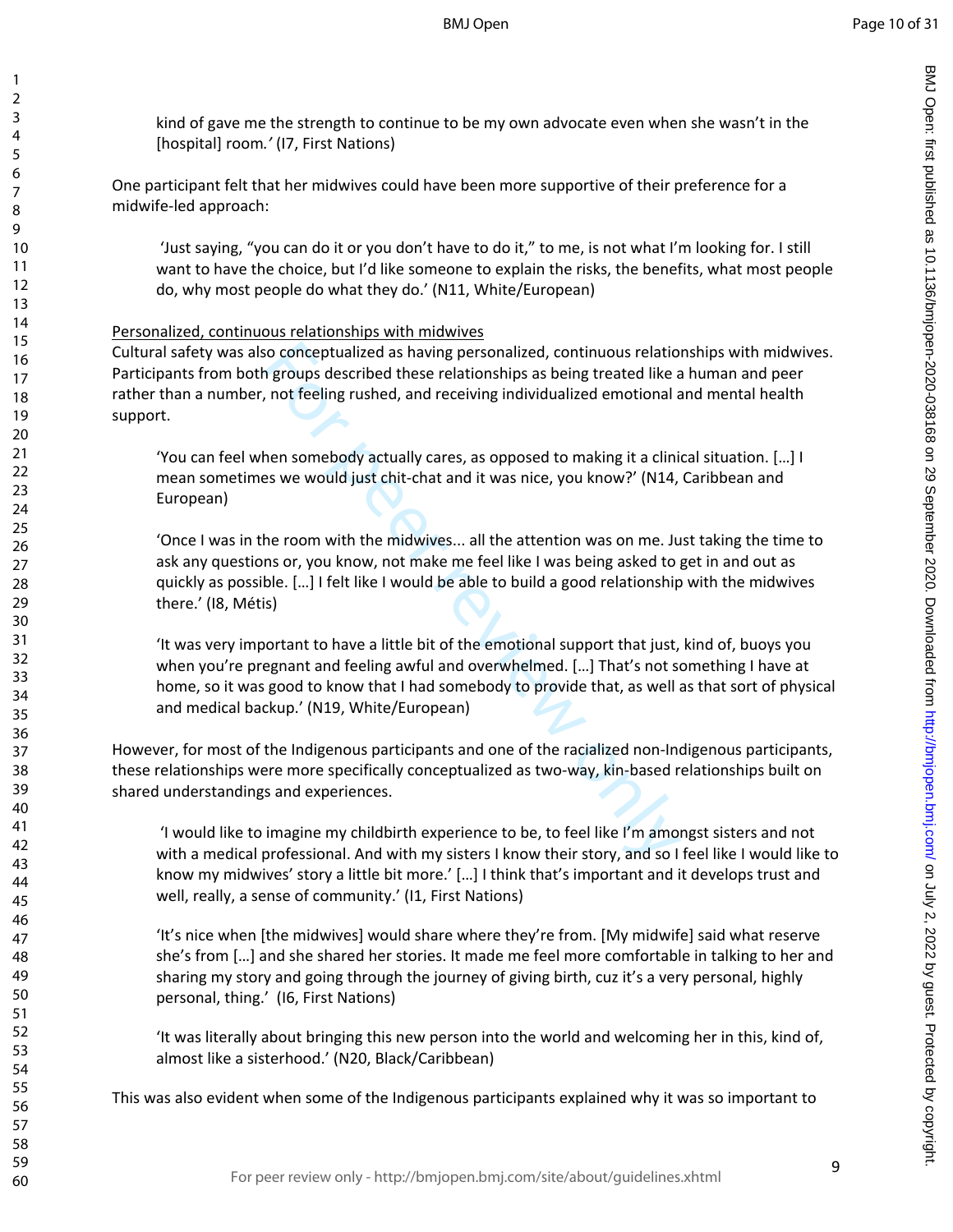| $\mathbf{1}$ |                                                                                                         |
|--------------|---------------------------------------------------------------------------------------------------------|
| 2            |                                                                                                         |
| 3            | have an Indigenous-identified midwife.                                                                  |
| 4            |                                                                                                         |
| 5<br>6       | 'The ideal is the Aboriginal midwife, just being Aboriginal herself. She understands what it means      |
| 7            | to be an Aboriginal woman because she's lived that life. [] She would know and understand and           |
| 8            | we'd have that connection. We'd understand each other.' (I6, First Nations)                             |
| 9            |                                                                                                         |
| 10           | 'Throughout the pregnancy, the student was awesome because she was, for one, she was                    |
| 11           | Aboriginal so she gets it. Secondly, she just had a calming effect on me. And so, I liked that. And     |
| 12           | she, she didn't make anybody feel lesser or higher than her. She was at the same level and that's       |
| 13           |                                                                                                         |
| 14           | what I loved about that.' (I9, First Nations)                                                           |
| 15           |                                                                                                         |
| 16           | Only one Indigenous participant (IP8, Métis) felt that her non-Indigenous midwife "practiced culture    |
| 17           | care as much as my Aboriginal one [] She might have been more sensitive because she wasn't              |
| 18           | [Indigenous]."                                                                                          |
| 19           |                                                                                                         |
| 20           | For some of the Indigenous participants, personalized and continuous relationships also meant the       |
| 21           | midwives facilitating the intergenerational transmission of knowledge and participation in care, and    |
| 22           | practicing beyond the scope set by the Ontario midwifery model of care or standards of practice.        |
| 23           |                                                                                                         |
| 24           |                                                                                                         |
| 25           | 'My daughter was there for my birth, so that was a big thing for me too. I was kind of hesitated        |
| 26           | about if she should come or if she couldn't come, but the midwives, were like, you know, "it's          |
| 27           | fine, she can come.' (I3, First Nations)                                                                |
| 28           |                                                                                                         |
| 29           | I think for my mom, who isn't in touch with her Aboriginal culture, I think it was really nice for her  |
| 30           | to live through it through me. [] She came to one of my appointments with me and she made               |
| 31           | me a moss bag, so you know? Just really celebrating her culture where she felt safe to do it.' (I8,     |
| 32           | Métis)                                                                                                  |
| 33           |                                                                                                         |
| 34           |                                                                                                         |
| 35           | '[When] I was at [the children's hospital], my midwife actually gave me money to buy food               |
| 36           | because they don't feed people, they don't feed grown ups [there].' (I4, First Nations)                 |
| 37           |                                                                                                         |
| 38           | There are ceremonies that you have for couples too, right? Like in parenting. I would've loved to       |
| 39           | have learned a little bit about that kind of stuff [at the practice].' (I9, First Nations)              |
| 40           |                                                                                                         |
| 41           | For the non-Indigenous participants, personalized relationships were described in more client-centered  |
| 42           | terms; several participants spoke to the importance of the midwives "getting to know the patient and    |
| 43           | making sure that they're sort of doing everything they can to have a healthy pregnancy and maintain     |
| 44           | their own health emotionally and physically" (N16, White/European). Continuity of care was also         |
| 45           |                                                                                                         |
| 46           | understood as such, with participants identifying having the same midwife/group of midwives, being      |
| 47           | visited at home, and receiving comprehensive post-partum care as vital to feeling supported, respected, |
| 48           | and able to be themselves.                                                                              |
| 49           |                                                                                                         |
| 50           | 'I think in terms of labour and delivery, I think having the actual person you developed a              |
| 51           | relationship with is hugely important. [] That made a huge difference, I think, in my comfort in        |
| 52           | that experience, 'cause they know you, they know how to keep you calm, and yeah, you feel               |
| 53           | better.' (N11, White/European)                                                                          |
| 54           |                                                                                                         |
| 55           |                                                                                                         |
| 56           |                                                                                                         |
| 57           |                                                                                                         |
| 58           |                                                                                                         |
| 59           |                                                                                                         |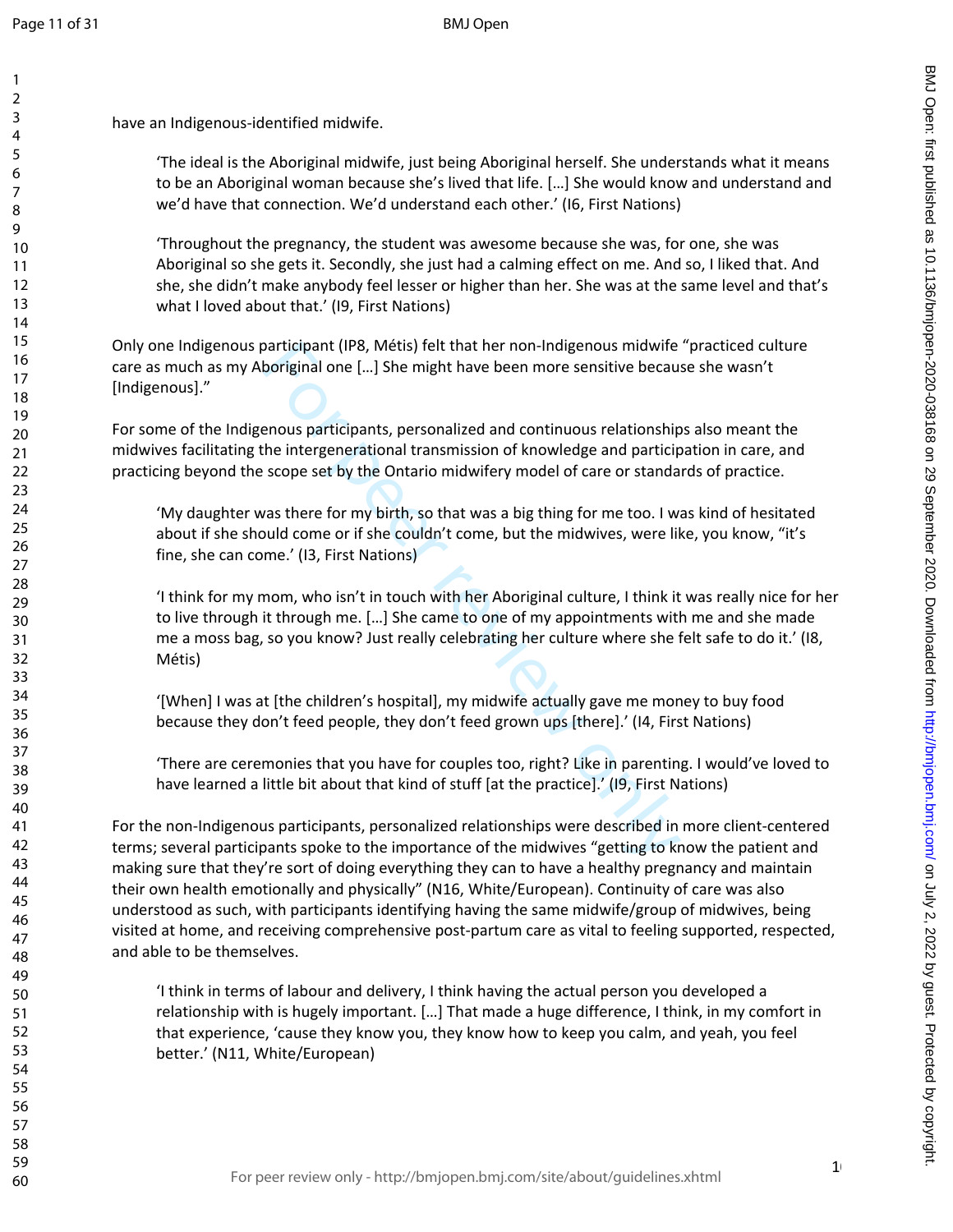'To have somebody tell you, "nope, everything's fine, everything's perfect, she's perfect; nope, she's progressing as she should be; no, this jaundice this nothing to worry about it's only a little bit." All of those things, it's just constant reassurance and it just allows you to just focus on what you should be focusing on, which is a newborn, getting a bit of sleep, all that kind of stuff.' (N12, White/European)

'It was great because they could come to the house and I had [my first child], she's quite [laughs]… she's not a handful, but especially after you've just given birth, they would come to the house and check up on the baby and they… seemed to really take time with the baby too and she wasn't just a number, like they actually cared about how she was doing.' (N10, White/European)

#### Being different from past negative experiences

123456789

Fourteen participants, nine of whom were Indigenous and one of whom was non-Indigenous and racialized, drew on their past negative experiences with hospital-based health care providers and systems to explain what cultural safety was *not.*

 'I have a background of having doctors not listen to me. Or not respect my opinion. And so there was a fear that if I had to make some decisions […] that my options weren't gonna be considered. [...] So that's what I mean by [not wanting to be in a] medical setting where everything's standardized – your individual concerns aren't really heard.' (I8, Métis)

by the experiences<br>
to the of whom were Indigenous and one of whom was non-<br>
eir past negative experiences with hospital-based health card<br>
their past negative experiences with hospital-based health card<br>
and cultural safe 'I had a rather bad experience with the obstetrician we started with - like I didn't feel she was taking our concerns serious. [...] [After I asked my] third question, she was like literally cutting me off, and she wasn't even sitting down for the appointment. She was just like standing in the doorway the whole time! So that's when I said to my [partner], "we need to find midwifery care!"' (N17, White/European)

#### **Sharing Knowledge and Practice**

Feeling informed about the basics about pregnancy, birth, and the post-partum period All twenty participants valued the clinical information they received from their midwives, feeling supported and safe when they knew what to expect physiologically and what options were available.

"Having [the midwives] talk to me, and really provide me with information so I can make an informed consent, an informed decision, and that would be where I felt respected." (I2, First Nations)

"I needed information, mainly because it was my first pregnancy, so like everything is new. And as much as you read online, you need someone to guide you or answer your questions. So information was the main [support I needed], I would say." (N15, Middle Eastern)

"I didn't know anything about pregnancy. I think the last time I was around anyone that was pregnant was my sister… [and] it's been awhile. Anything that came out of [the midwife's] mouth could help me!" (I9, First Nations)

There was also some discussion about *how* information was and could be communicated, with participants emphasizing the importance of using accessible language and welcoming families of all identities.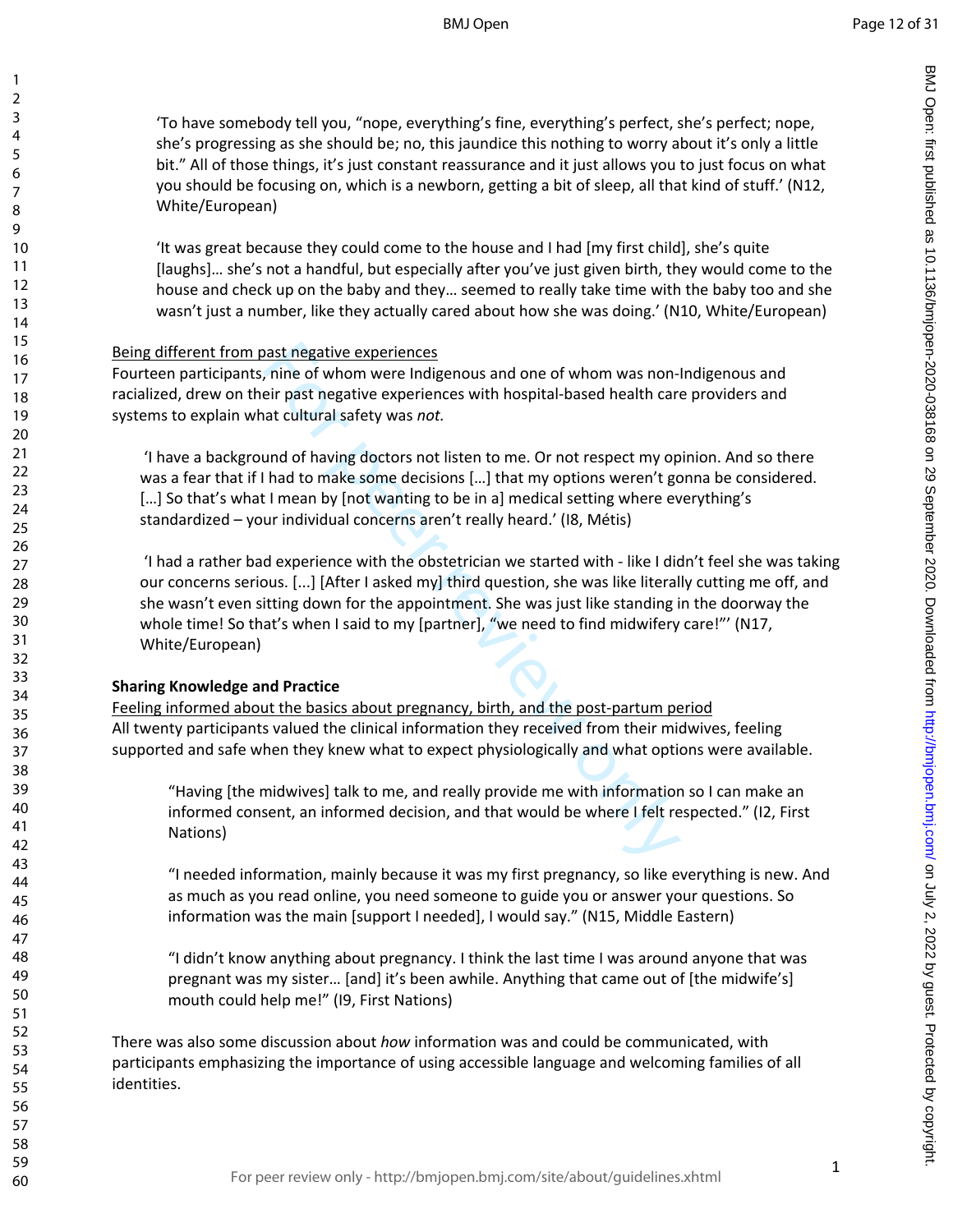1 123456789  $\overline{2}$ 3 "I was looking for, sort of the medical side of the pregnancy information to be delivered in a 4 non-medical setting. That was very important to me. I didn't feel like it was a medical process to 5 be pregnant, nor was childbirth a medical emergency. […] The midwives' approach was 6 informative, calm. All the information was delivered in such a consumable way for me, an 7 understandable way for me." (NA19, White/European) 8 9 "They do the home birth class and have a question and answer night just for dads. […] Let's 10 11 change that language and make sure that it's accessible to all partners and not just male 12 partners. I think that the other piece was just watching the language on some of their intake 13 forms and paying attention to pronouns, and making it a little more accessible to the LGBTQ 14 population, given that Two-Spirited is something that is part of the Aboriginal culture and it's 15 their paperwork." (I5, Métis)<br>
<u>senous knowledge and protocols</u><br>
space and protocols<br>
bacticipants and three of the non-Indigenous participants cor<br>
baccess Indigenous knowledge, teachings, ceremony, and pr<br>
cols") during not on any of their paperwork." (I5, Métis) 16 17 Having access to Indigenous knowledge and protocols 18 All of the Indigenous participants and three of the non-Indigenous participants conceptualized cultural 19 20 safety as being able to access Indigenous knowledge, teachings, ceremony, and protocols ("Indigenous 21 knowledge and protocols") during the perinatal period. For one Indigenous participant, cultural safety 22 was about access and: 23 24 'Treating cultural things as "normal," so it's not a novelty thing that like I was seeing a healer and 25 he was giving me teas to drink. […] Like [the midwives] just took it at value that, like, a traditional 26 person gave those to me.' (I7, First Nations) 27 28 29 Indigenous knowledge and protocols did not only encompass more formal teachings, medicines, and 30 ceremony, but also, everyday practices and protocols such as including family members, learning via 31 storytelling, and sharing food and drink: 32 33 'Something that would make me feel more culturally rooted would be the chance to either accept 34 or offer food or drinks. Not just water, but like if there was, I don't know, like a tea station or 35 something. Something that makes me feel like I'm going to my granny's house, you know? Or to 36 my auntie's house, or you know? Like where you're just a cup of tea.' (I1, First Nations) 37 38 39 Eight of the Indigenous participants sought care from SGMT to access Indigenous knowledge and 40 protocols. All of the Indigenous participants who were given the opportunity to include Indigenous 41 knowledge and protocols in their midwifery care reported benefits: 42 43 'You know how long it takes for your chest to go down [after labour]? It took me two days with 44 that tecta [tea], so it was very helpful.' (I4, First Nations) 45 46 '[My primary midwife] smudged with some tobacco that she got and that was quite sacred to her. 47 48 So that was really special that we really got to smudge before her birth. […] It calmed me down 49 because I wasn't ready for [my baby] to be born; she was too early.' (I2, First Nations) 50 51 'We could smudge when I was in labour, right? That was a big thing for me. Doing that meant a lot 52 and especially giving my daughter a cedar bath when she was born, that meant a lot to me too, 53 right? So it's impacted me a lot, my culture, in the last few years. And I'm happy to be giving my 54 children that now because I understand it more and I know a little more about my culture, and 55 now they can pass it on.' (I3, First Nations) 56 57 58 59 For peer review only - http://bmjopen.bmj.com/site/about/guidelines.xhtml 60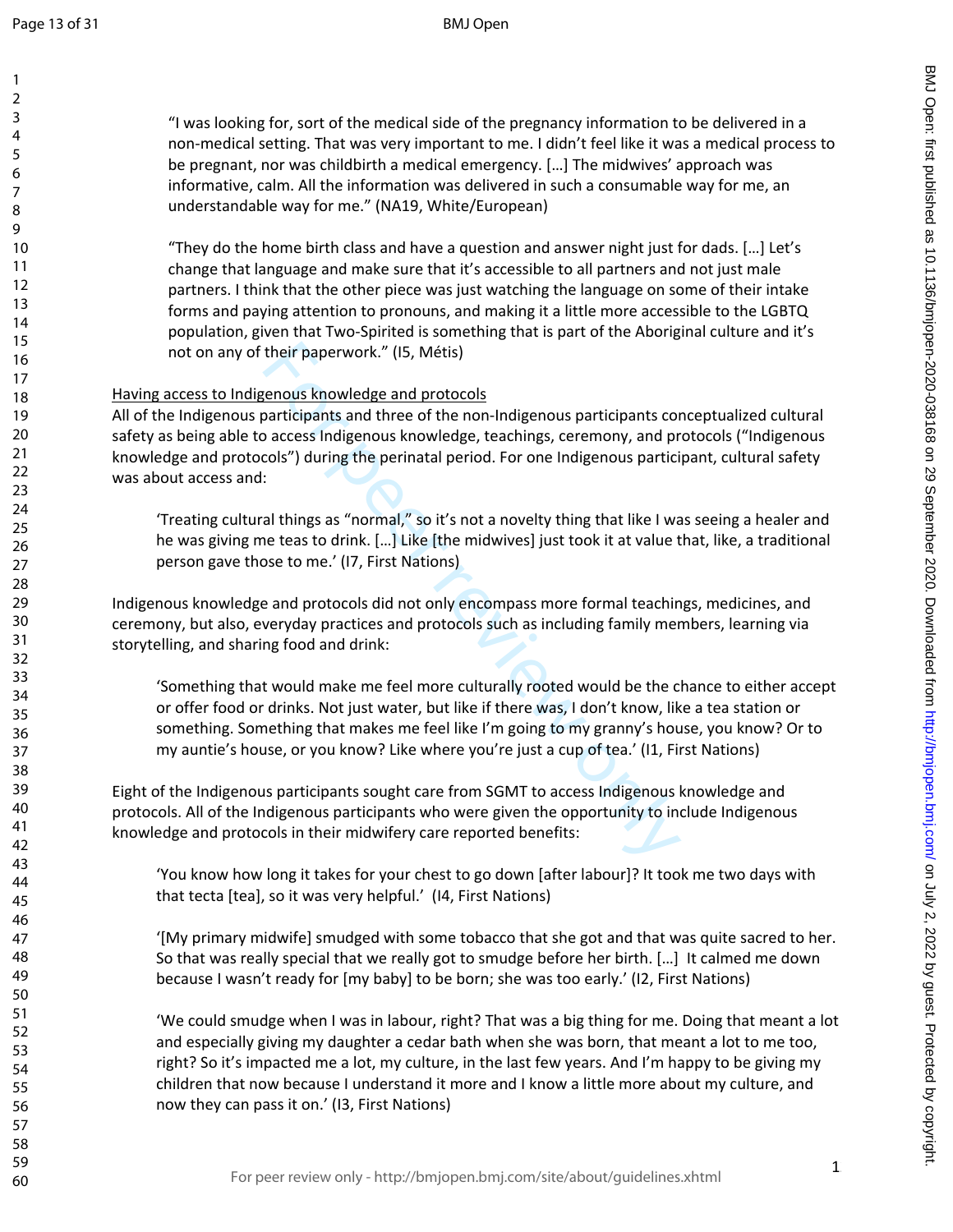Six Indigenous participants felt that there was room for their midwives to better initiate conversations about Indigenous knowledge and protocols. Some participants did not know what to ask for, or how to ask for it.

 'I remember that experience being told about the cedar bath […] I really have no clue how to do the ceremony. And so I think the assumption was, "no, just do a cedar bath, you know? Put cedar in a bath." So I think some things have to be spelled out so people feel comfortable doing it, cuz if it's not… you feel like you're misrepresenting the cultural practice and you're not passing it on properly.' (I8, Métis)

st took it upon herself to say, "hey do you wanna smudge?" a<br>
we didn't even know that was an option" because of, you k<br>
edid it on her own and she asked me in the birthing room if<br>
nd... then she told me the story of the 'My midwife just took it upon herself to say, "hey do you wanna smudge?" and we're like "yeah, that's great, like we didn't even know that was an option" because of, you know, you're in a hospital. […] She did it on her own and she asked me in the birthing room if it was something I wanted to do and… then she told me the story of the tobacco and how she got it and it was pretty special. So it made me feel quite, quite special about that.' (I3, First Nations)

The importance of the midwives asking/inviting became clear after one Indigenous participant was *not*  asked, which made the participant feel "that I'm not Aboriginal, right? That I'm not Métis" (I5, Métis). She went on to share that she was hoping for "an experience where I would learn a little bit more. My grandparents passed away when I was fairly young and we moved to a very White community, which sort of segregated any teachings that I would've experienced from them." (I5, Métis)

All of the Indigenous participants wished that they had access to more Indigenous knowledge and protocols. Some Indigenous participants spoke to the challenges of this task, such as the impacts of colonial suppression:

'In the community that I was brought up in, we haven't really shared childbirth, traditional knowledge about childbirth. And so it's not something that my sisters and I carry with us today that we can share amongst others. So if they have anything that they could share related to traditional knowledge and childbirth, I would love to hear about it because I feel like it's something that's been lost' (I1, First Nations).

Three of the non-Indigenous participants were interested in accessing Indigenous knowledge and protocols at SGMT. Two of these participants had children whose biological fathers were Indigenous. One participant, who used an Indigenous sperm donor, felt that the cultural and spiritual aspects of her care "didn't get as developed as I would have liked" (N13, White/European). Another participant, who had a previous relationship with her child's father, was offered a smudge during labour but ran out of time. She was grateful for the sage because "it was like a little memento from the experience and everything and I think also, even though I'm not with [their] dad, that knowing that would've also gave him some level of peace [...] 'cause he couldn't be here" (N20, Black/Caribbean). The third participant, after experiencing a perinatal loss, had her child honoured at a ceremony attended by her Indigenous midwife. She felt that this ceremony was key to her healing because afterwards, "it was just like I knew that some of the things I'd been feeling subconsciously but couldn't quite vocalize had been met" (N17, White/European).

#### **Culturally Safe Spaces**

123456789

Feeling "at home" in practice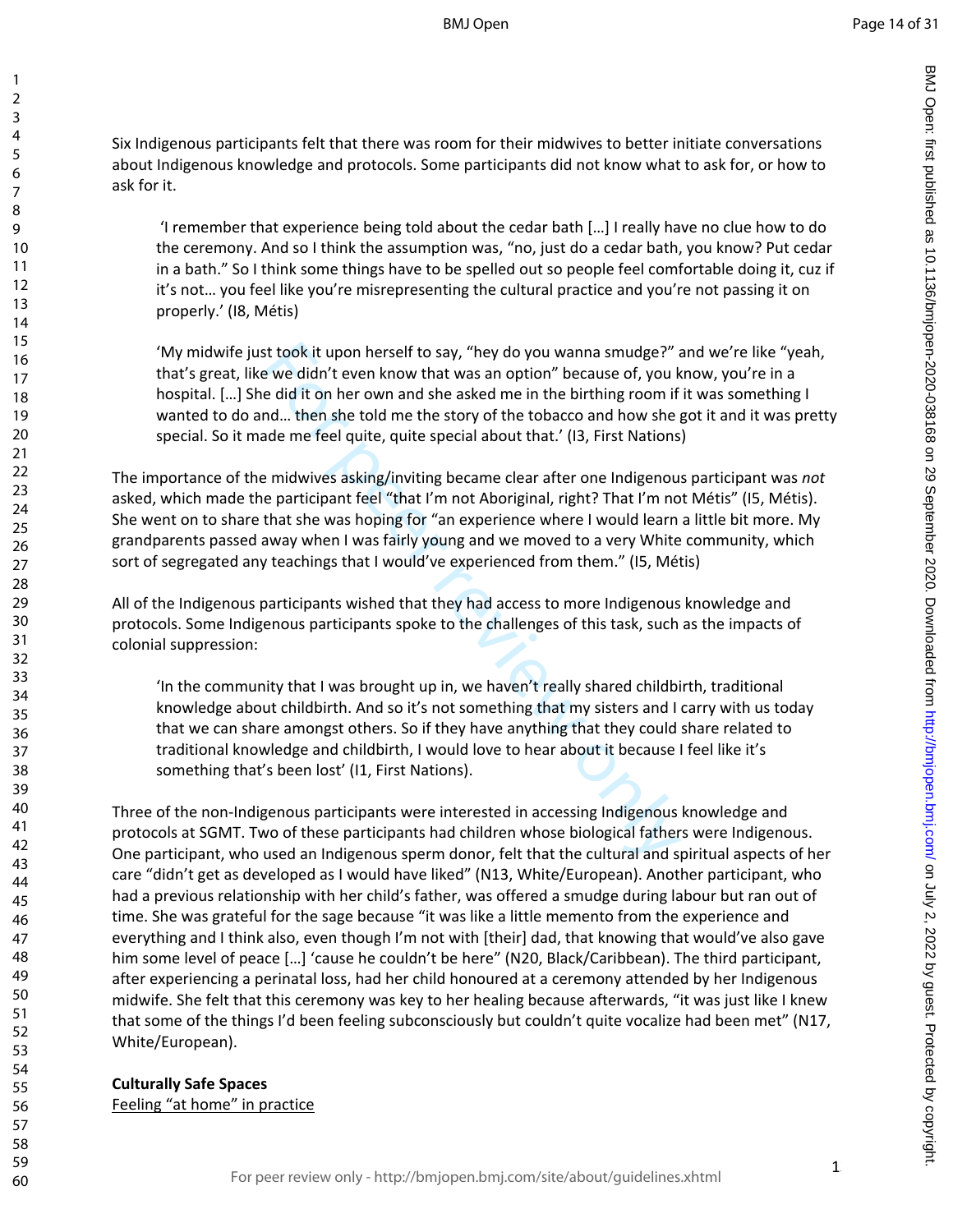$\mathbf{1}$  $\overline{2}$  $\overline{\mathbf{3}}$ 4 5 6  $\overline{7}$ 8 9

#### BMJ Open

| the ideals fell on a continuum ranging from the Toronto Birth Centre to their own home settings.                                                                                                      |
|-------------------------------------------------------------------------------------------------------------------------------------------------------------------------------------------------------|
| I think the home environment would be my ideal place. [] I think the true privacy, that it really is                                                                                                  |
| your space. You know, no matter what you do to a hospital room or to a birthing centre room it                                                                                                        |
| never really becomes "your" space, but this [home] is always going to be your space. And it's just,<br>you know, you can labour in any position you want, there's no medical equipment just hanging   |
| in the corners waiting for you.' (I2, First Nations)                                                                                                                                                  |
| One of the non-Indigenous participants felt more at home in a "more medicalized space" (N11,                                                                                                          |
| White/European), whereas one of the Indigenous participants recalled the reserve where she grew up.                                                                                                   |
| The nature, the bush, the trees, freshwater; that is the ideal space I'd like to bring and raise my                                                                                                   |
| child into. [] It's just what I know, where I grew up, what I experienced. It makes me happy,                                                                                                         |
| relaxed, calm.' (I6, First Nations)                                                                                                                                                                   |
| Relationships interconnected with physical spaces                                                                                                                                                     |
| For many of the Indigenous participants and one of the racialized non-Indigenous participants,                                                                                                        |
| conceptualizations of culturally safe space were inseparable from relationships:                                                                                                                      |
| 'It's almost like [primary midwife] came in and the energy changed in the [hospital] room again,                                                                                                      |
| and it was like calm, 'cuz I trusted her.' (I7, First Nations)                                                                                                                                        |
| '[Cultural safety is] pretty much what [the midwives] did, which was like give me enough space. So                                                                                                    |
| like, for example, I had a crap ton of visitors, right? And my visitors [laughs] are, you know,                                                                                                       |
| sometimes like very Caribbean and like wanna bring you food and tunes and stuff. [] It made all                                                                                                       |
| the difference in the world when, you know, my friends came and got me to laugh, and I just<br>basically just was able to relax and, like you said, be myself and like quit freaking out. [] Just the |
| fact that the space was given for me to be myself. Nobody made a big deal and said, "oh, you can                                                                                                      |
| only have this many people in the room.' (N20, Black/Caribbean)                                                                                                                                       |
| The role of SGMT in the broader community also arose in discussions about culturally safe spaces. For                                                                                                 |
| one of the Indigenous participants, being and feeling connected to community was essential:                                                                                                           |
| 'In the summer I went to a pow wow and while I was there, I saw my midwife and her family. And                                                                                                        |
| then I didn't realize, but the [practice receptionist] was actually dancing and he was in regalia, and                                                                                                |
| I didn't recognize him. When I came into the clinic just after the pow wow, he was telling me how                                                                                                     |
| he saw me there. So that makes me feel like, you know, being able to go to these Aboriginal<br>events in the city and to see people who I know makes me feel more connected for sure.' (I1, First     |
| Nations)                                                                                                                                                                                              |
| SGMT also had varied but generally positive impacts on the non-Indigenous participants' attitudes                                                                                                     |
| towards Indigenous peoples. This mainly occurred through passive exposure and was met with varying                                                                                                    |
| degrees of reflexivity:                                                                                                                                                                               |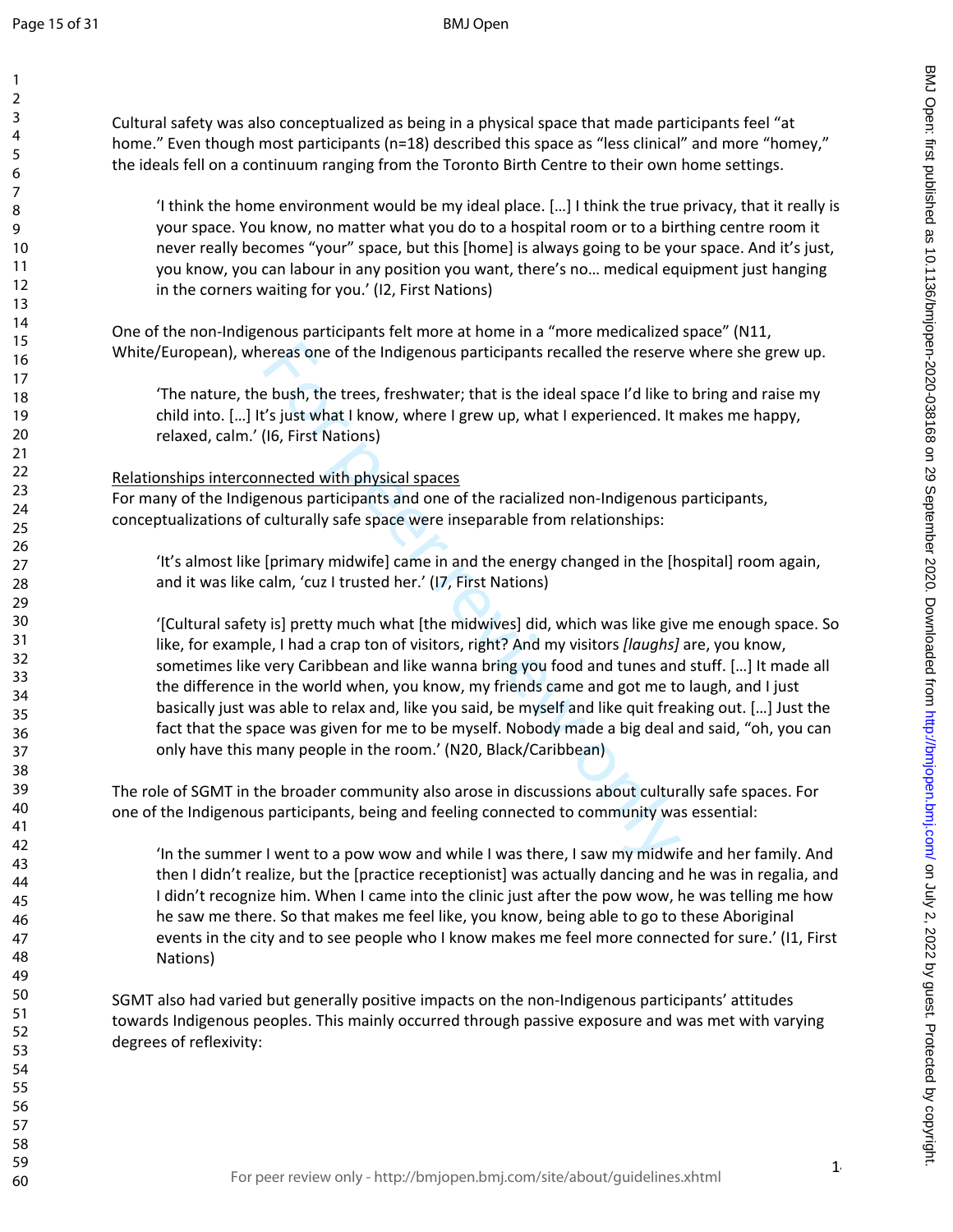BMJ Open: first published as 10.1136/bmjopen-2020-038168 on 29 September 2020. Downloaded from http://bmjopen.bmj.com/ on July 2, 2022 by guest. Protected by copyright on July 2, 2022 by guest. Protected by copyright. <http://bmjopen.bmj.com/> BMJ Open: first published as 10.1136/bmjopen-2020-038168 on 29 September 2020. Downloaded from

1  $\overline{2}$ 

> '[My experience at the practice] has sort of has piqued my interest [in the Indigenous community] at a low level.' (N18, Chinese/European)

 '[My experience at the practice] made me read about [Indigenous communities] and get curious about it more. It's opened my mind towards this community more than before.' (N15, Middle Eastern)

 'I absolutely have an interest [in engaging with the Indigenous community], but I also feel quite the opposite of entitled. In fact, like I shouldn't be given the privilege to know what other people do, especially Aboriginal people *[laughs]* given our history, the history of the country, the current state of the country.' (N19, White/European)

#### **DISCUSSION**

Indigenous and non-Indigenous midwifery clients conceptua<br>IT in different ways. While some ideas were shared across gr<br>so and Communication, Sharing Knowledge and Practice, and<br>ninent finding was the unique and distinct wa This study found that Indigenous and non-Indigenous midwifery clients conceptualized and experienced cultural safety at SGMT in different ways. While some ideas were shared across groups (i.e., the three domains: Relationships and Communication, Sharing Knowledge and Practice, and Culturally Safe Space), the more prominent finding was the unique and distinct ways in which the Indigenous participants conceptualized cultural safety. In this discussion, we use a critical and decolonizing lens to explore the significance of the Indigenous participants' conceptualizations and their implications for health care practice. We then explore the non-Indigenous participants' conceptualizations and their implications – taking care to highlight the parallels that emerged between the Black and Indigenous participants.

#### **Indigenous conceptualizations of cultural safety**

Coming from diverse backgrounds, each Indigenous participant had their own conceptualizations of cultural safety – of what would make them feel comfortable, respected, and able to be themselves. However, there were aspects of cultural safety that were almost exclusively identified by the Indigenous participants. The conceptualization of cultural safety as having reciprocal kin-based relationships with midwives, access to Indigenous knowledge protocols, and relationships being connected to the space suggests that the Indigenous participants shared a distinct understanding of relationships, knowledge, and space. These conceptualizations resonate with overarching Indigenous social constructs that exist and have always existed across Indigenous communities (51–55).

For example, the desire to connect with midwives as family for the process of childbearing could align with the Cree and Métis concepts of *wahkootowin*. Métis elder and scholar Maria Campbell explains wahkootowin, or the "kinship or the state of being related" (Ermine as cited in 54, p.5), as follows:

"Today it is translated to mean kinship, relationship, and family as in human family. But at one time, from our place it meant the whole of creation. And our teachings taught us that all of creation is related and inter-connected to all things within it. Wahkootowin meant honouring and respecting those relationships. [It was] our stories, songs, ceremonies, and dances that taught us from birth to death our responsibilities and reciprocal obligations to each other. Human to human, human to plants, human to animals, to the water and especially to the earth. And in turn all of creation had responsibilities and reciprocal obligations to us." (54, p.6)

For some Indigenous peoples, relocating within networks of kinship like wahkootowin can heal the ruptures of multi-generational family disruption, abuse, and forced displacement from colonialism. However, kinship must be structured in contexts that are rooted in Indigenous knowledge and practice,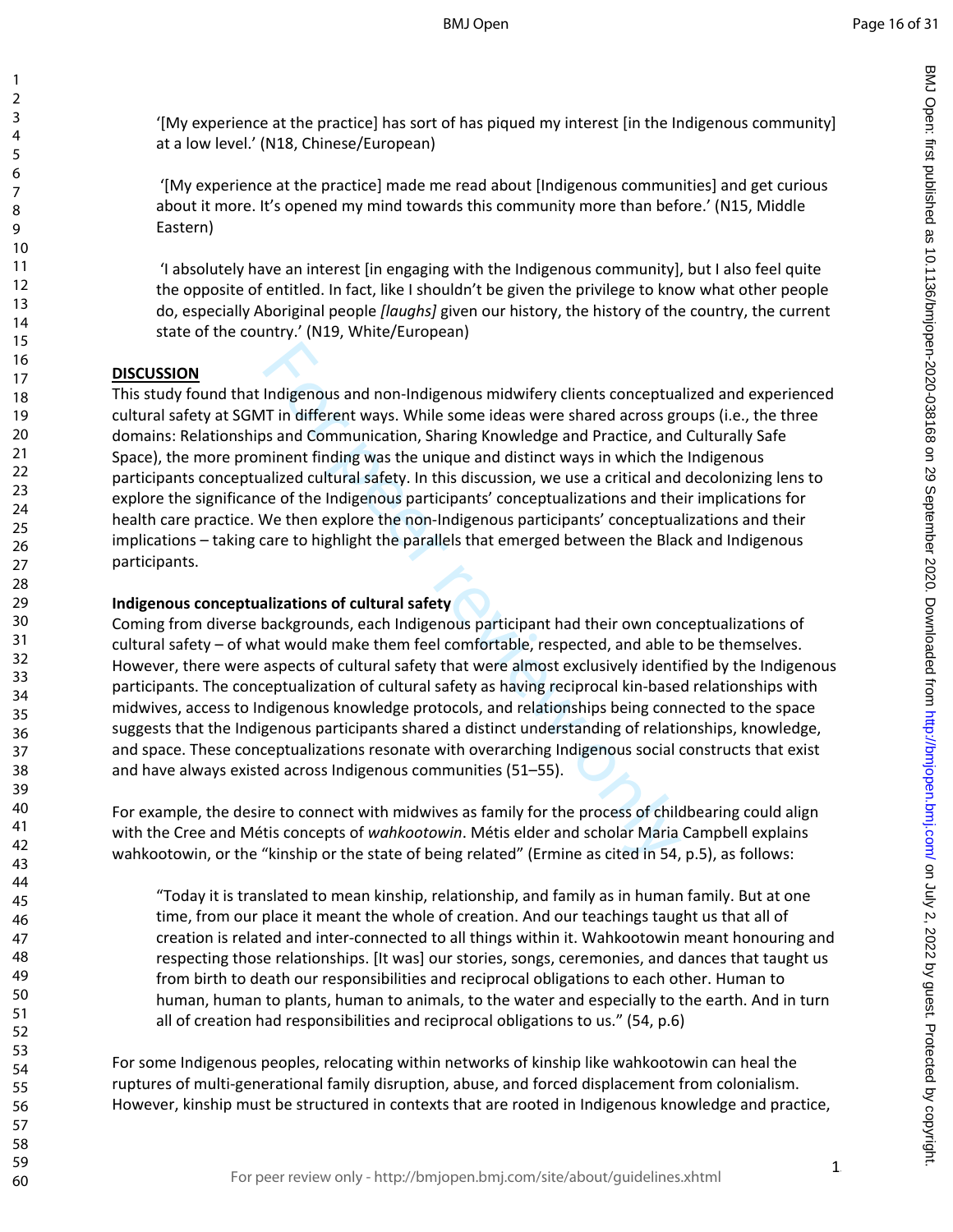and aligned with the diverse and specific personal, family, and community histories, experiences, and identities present. Here, we recall how important it was for the Indigenous participants to have access to Indigenous knowledge, protocols, ceremonies, and medicines through SGMT – regardless of their preexisting level of knowledge or desire to use them. It was also expected that the Indigenous midwives would receive and share this knowledge with Indigenous participants. The ability to pass this knowledge to/from future and past generations was powerful and healing for some of the Indigenous participants. Given the rich cross-nation traditions of Indigenous midwifery (25) these findings signal that the roles and expectations of Indigenous midwives as intergenerational knowledge carriers remain alive and well.

Wahkootowin is inclusive of relationships with specific landscapes, waterways, plants, and animals because these are considered kin. Relationships, responsibilities, knowledge systems, and landscapes are foundationally interconnected across the diversities of Indigenous societies, and reflect a grounding of Indigenous ontologies and epistemologies in local ecosystems (56,57). Through this lens, it is not surprising that the Indigenous participants conceptualized relationships and physical spaces in cultural safety as intertwined.

erconnected across the diversities of Indigenous societies, an<br>ties and epistemologies in local ecosystems (56,57). Through<br>digenous participants conceptualized relationships and physical<br>enous understandings and approache The presence of Indigenous understandings and approaches to childbearing in large urban centres such as Toronto is significant for several reasons. As reported previously, and discussed by the Indigenous participants, cultural expression and intergenerational knowledge transmission can be daunting in this context. Systemic anti-Indigenous racism in hospitals (3,6); intergenerational gaps in Indigenous childbearing and midwifery knowledge linked to purposeful colonial disruption (25,58); the need to balance knowledge sharing with knowledge protection and preservation; and externally imposed politicizations of Indigenous identities (59,60) are only some of the challenges many Indigenous peoples living in cities must face. However, this study demonstrates that Indigenous values and social constructs – including the ability and desire to strengthen kinship networks and build relationships with place – have not been lost with urban Indigenous migrations and the urbanization of traditional Indigenous landscapes. Despite forced relocations and interruptions by colonial powers, Indigenous peoples have a long and well-documented history of adapting to and building relationship with places (61). The establishment of urban Indigenous Friendship Centres (62), the assertion of traditional Indigenous land use in cities (63,64) and the growth of vibrant city-based health, social, and education spaces such as SGMT are contemporary examples of how this ability to build relationships with physical spaces in ways that are mutually synergistic with the growth and strengthening of human relationships and the continuity of Indigenous knowledge and practice is thriving.

Reflecting on the diverse and resonant ways in which familial and kinship relationships remain foundational to urban Indigenous communities, this study affirms the importance of Indigenous midwifery and the need for culturally safe services in urban areas like Toronto. The Indigenous participants cherished the existence of SGMT and Indigenous midwifery, describing the unique sense of trust, comfort, connection, and shared understandings they could have with Indigenous midwives. The results show that, while non-Indigenous midwives and providers can provide culturally safe care, Indigenous midwives bring a shared understanding and approach that can have uniquely powerful and positive impacts on the health and wellbeing of Indigenous clients.

This study also highlights the role that Indigenous midwives play in Indigenous resurgence. Indigenous resurgence involves "recreating the cultural and political flourishment of the past to support the wellbeing of our contemporary citizens"(65, p.51) and requires a reclaiming of "the very best practices of our traditional cultures, knowledge systems, and lifeways" (65, p.17-18). Recall that "culture" is understood broadly through an Indigenous lens. Illuminating the power of Indigenous midwives and the

 $1<sub>6</sub>$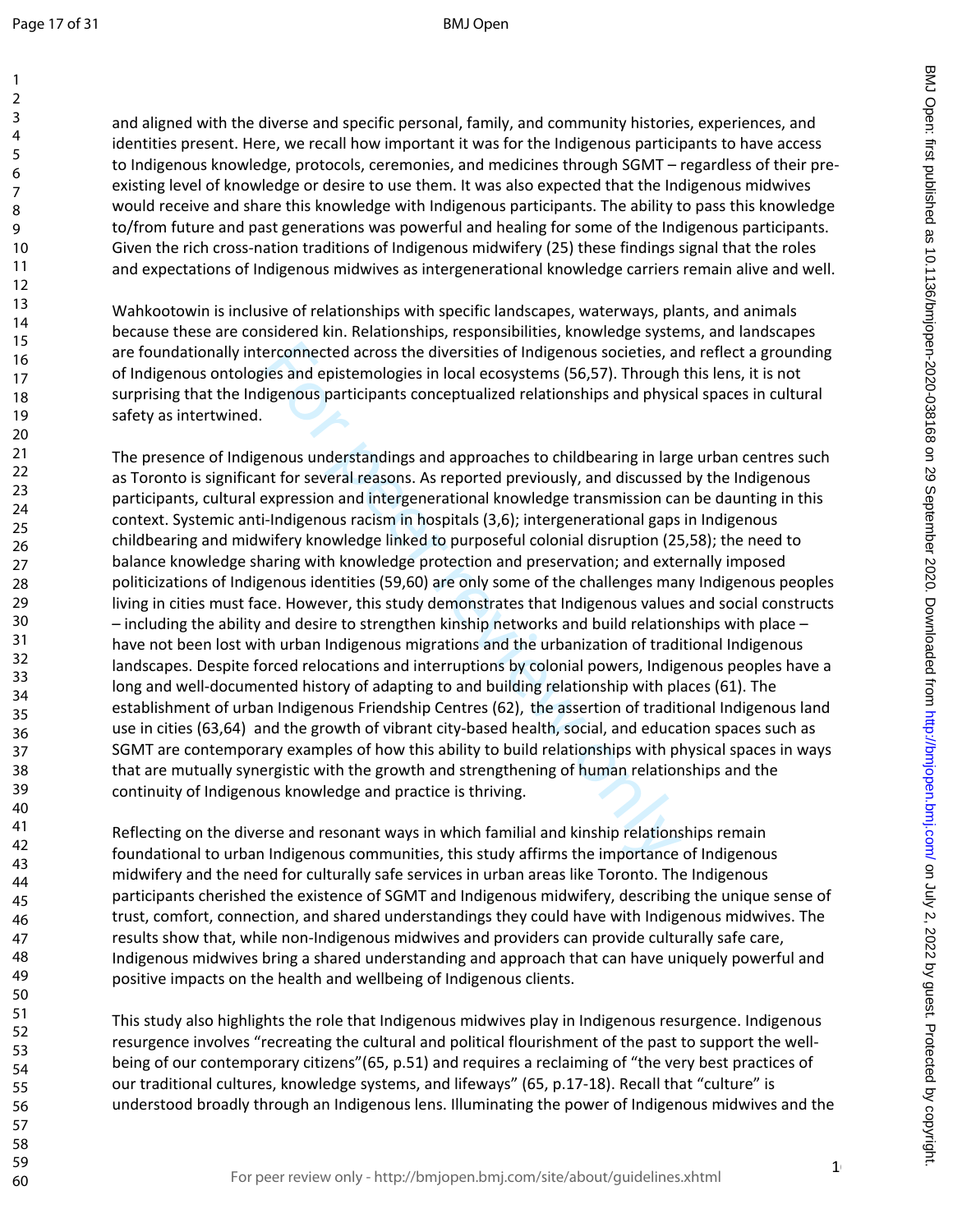survival of Indigenous understandings of relationships, knowledge, and space, this study offers a glimpse into the Indigenous resurgence that is occurring in Toronto.When health care services assert the inherent value of Indigenous infants, parents, families, communities and ways of life, and ground Indigenous peoples in their own culture and teachings, they are actively rejecting the dispossession of Indigenous peoples and supporting the possibility of new, non-colonial political and social realities through birthing and family building (66–69). In other words, when health care services are provided in a culturally safe way to Indigenous peoples – whether by an Indigenous or non-Indigenous provider – it is a political act of care in support of Indigenous resurgence.

#### **Non-Indigenous conceptualizations of cultural safety**

123456789

ough further research is needed to better understand these<br>
that distinguished the white/European participants' conceptt<br>
of conceptualizations. One significant finding was the similarity<br>
Black/Caribbean ancestry and the As a relatively heterogenous group, the non-Indigenous participants' conceptualizations of cultural safety varied. Even though further research is needed to better understand these conceptualizations, patterns did emerge that distinguished the white/European participants' conceptualizations from the racialized participants' conceptualizations. One significant finding was the similarities between how the two participants with Black/Caribbean ancestry and the Indigenous participants conceptualized cultural safety. Although the sample size was small, the common experiences of racism in the health care system and understandings of cultural safety in relational, kin-based, and community-specific terms are notable; we are reminded of interconnections between Black and Indigenous communities, including historic and current acts of solidarity in the face of anti-Black and anti-Indigenous racism. These important relationships warrant further attention and exploration and present an opportunity to better understand intersections between Indigenous and Black constructions of cultural safety outside the confines of white colonial configurations (70).

While cultural safety may not have been specifically designed for white/European clients, this study shows that the Indigenous concept of culturally safe care resonated with and benefited participants with white/European ancestry. For example, several non-Indigenous participants, many of whom were white, spoke to how SGMT itself, given its Indigenous focus and commitment to cultural safety, motivated them to think more broadly about their own cultural needs and identities and in some cases learn more about Indigenous communities. Because dominant Canadian understandings of "culture" are still narrowly equated with "racialized communities"(17) it is promising that being asked by midwives to reflect on culture and tradition and actively exposed to Indigenous peoples and Indigenous spaces can help shift thinking.

With regards to white/European participants' conceptualizations of cultural safety, common themes emerged. In general, cultural safety was conceptualized as relationships, knowledge, and spaces that were client-centered and anti-oppressive. The notion that culturally safe care stood in juxtaposition to the highly medicalized, hospitalized, cisheteronormative, physician- and male-dominated mainstream model of perinatal care that has been critiqued elsewhere (71,72) was widely shared. Themes related to control over choices and spaces were especially prevalent. Upon reflection, it appears that white participants conceptualized cultural safety in ways that were resonant and at times identical to the core principles in the Ontario midwifery model of care (i.e., informed choice, continuity of care, and choice of birthplace; (27)). While it is likely that all participants valued these principles (hence their choice of a midwife), the white participants were more precise in their articulations of culturally safe care meaning Ontario midwifery care. This finding is significant because it suggests that Ontario midwives are wellpositioned, by virtue of their philosophy, approach, and model of care, to provide what is considered to be culturally safe care to clients who are white/European. It also raises critical questions about whose understandings of midwifery and culturally safe care are taken into consideration when designing and delivering Ontario midwifery care. For example, the concept of client-centered care and "getting to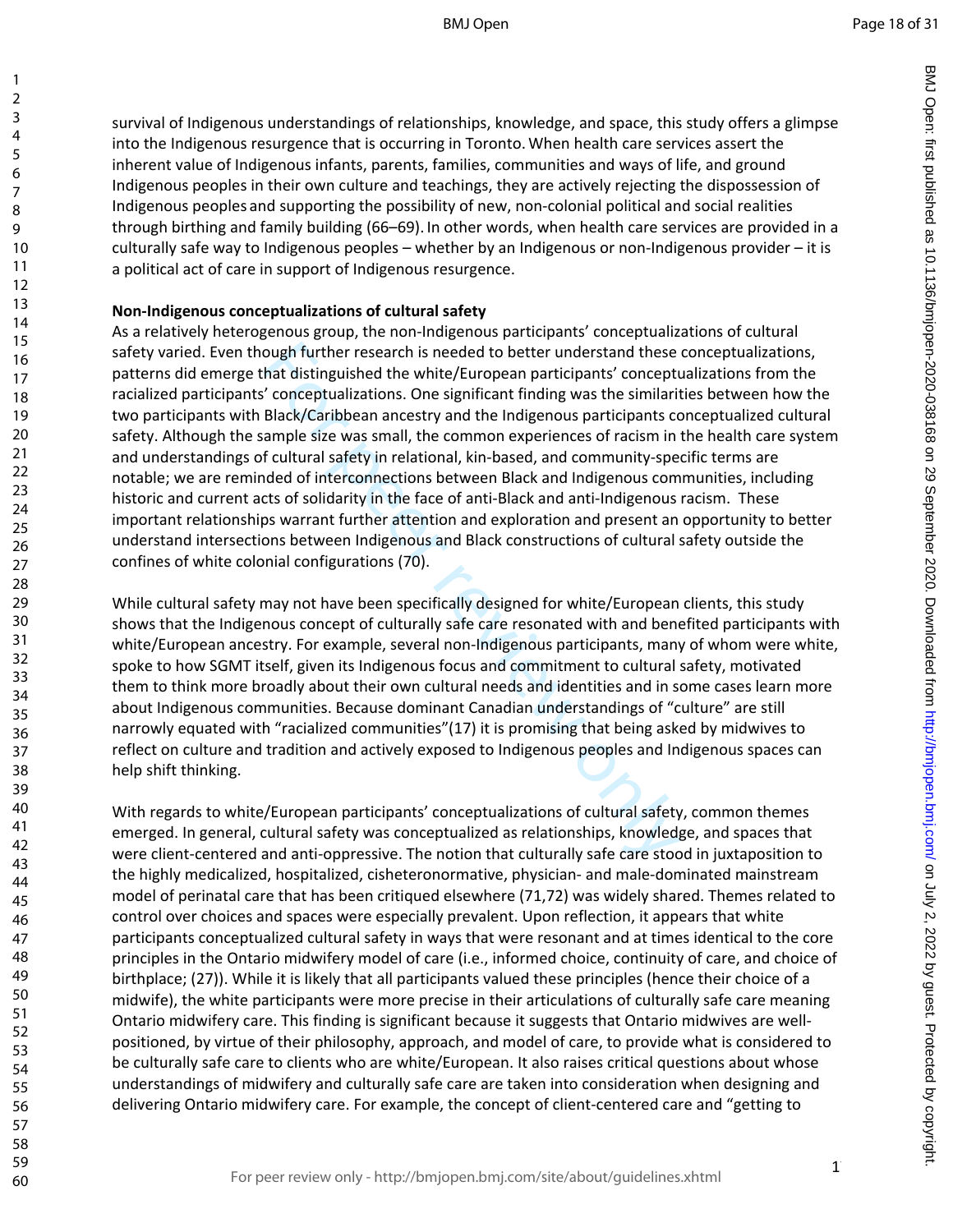know the individual" may not foster cultural safety for Indigenous and racialized clients who understand relationships, knowledge, and space as interconnected manifestations of family, kinship-based societies. Here we are reminded of the necessity of increasing the number of Indigenous and racialized midwives and perinatal care providers and the need to ensure that cultural safety standards, initiatives, and appraisal become a core part of health service functioning and health service provider training. This in turn must draw on understandings of cultural safety that are meaningful and relevant to Indigenous and racialized peoples.

#### **LIMITATIONS**

This study involved a single midwifery practice with a unique focus. Additional research is needed to better understand the relevance of these findings across different midwifery practice contexts. Furthermore, while we attempted to optimize diversity across our sample, participants tended to be older, more educated, and have more hospital births than the average SGMT client. Non-Indigenous participants were also more commonly white. This may be the result of older, more educated, white women being more likely to volunteer for the study and to choose or require hospital births or midwifery care compared to clients who were younger, had less education, and/or who were racialized. We also did not have any Inuit participants, which may be reflective of the small number of Inuit clients at SGMT. We acknowledge that this study is very community-specific and hope it will motivate further exploration of the ways Indigenous and non-Indigenous communities conceptualize and experience culturally safe care across diverse gender identities, sexualities, identities, family situations, income levels, locations, and abilities.

#### **CONCLUSION**

e attempted to optimize diversity across our sample, particity<br>and have more hospital births than the average SGMT clien<br>more commonly white. This may be the result of older, more<br>seely to volunteer for the study and to ch In this study, we interviewed former clients of an urban Indigenous-focused midwifery practice to determine how Indigenous and non-Indigenous clients conceptualized cultural safety, and the extent to which their experiences at the practice aligned with these conceptualizations. Three core domains of cultural safety emerged: relationships and communication; sharing knowledge and practice; and culturally safe space. Several themes were identified in each domain, some shared across Indigenous, and/or non-Indigenous racialized, and/or non-Indigenous white/European groups, and some distinct to Indigenous participants. Indigenous participants' unique conceptualizations of cultural safety reflected longstanding Indigenous understandings of relationships, knowledge, and space. The survival of Indigenous values and approaches to childbearing affirms the value of Indigenous midwives, the need for culturally safe care in urban centres, and the resilience and resurgence of urban Indigenous communities.

Assessing cultural safety from the perspective of clients, this study offers new insights to the emerging fields of Indigenous midwifery and cultural safety research. Our results illuminate the unique needs of Indigenous clients, the resilience and resurgence of Indigenous communities in Toronto, and the vital role of Indigenous midwives. We have also demonstrated the positive impacts that culturally safe care can have for clients of all backgrounds. These findings highlight the desire of midwifery clients to see an expansion of Indigenous midwifery services and culturally safe services in urban spaces and beyond and the need to include "cultural safety" as an indicator in future evaluations of health care services and organizations. Making culturally safe care the standard of care is a key first step in interrupting the harms of anti-Indigenous racism and oppression in health care, and in supporting families and communities to not only be healthy and well but to thrive.

BMJ Open: first published as 10.1136/bmjopen-2020-038168 on 29 September 2020. Downloaded from http://bmjopen.bmj.com/ on July 2, 2022 by guest. Protected by copyright on July 2, 2022 by guest. Protected by copyright. <http://bmjopen.bmj.com/> BMJ Open: first published as 10.1136/bmjopen-2020-038168 on 29 September 2020. Downloaded from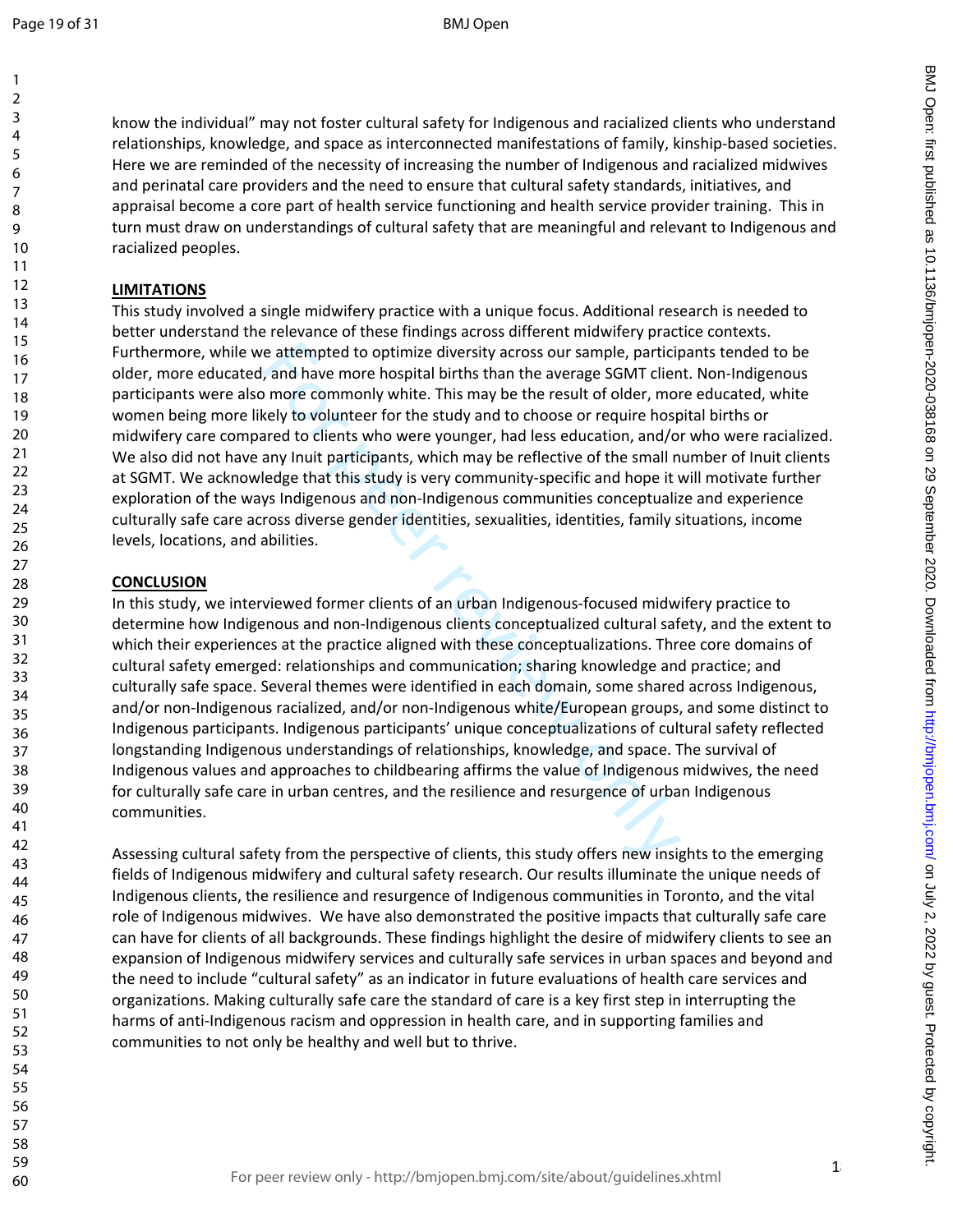References

123456789

- 1. McCallum MJL. Starvation, experimentation, segregation, and trauma: Words for reading Indigenous health history. Canadian Historical Review. 2017 Mar;98(1):96–113.
- 2. Browne AJ, Smye VL, Rodney P, Tang SY, Mussell B, O'Neil J. Access to primary care from the perspective of Aboriginal patients at an urban emergency department. Qualitative Health Research. 2011 Mar;21(3):333–48.
- 3. Goodman A, Fleming K, Markwick N, Morrison T, Lagimodiere L, Kerr T. "They treated me like crap and I know it was because I was Native": The healthcare experiences of Aboriginal peoples living in Vancouver's inner city. Social Science & Medicine. 2017 Apr;178:87–94.
- 4. Hanrahan MC. Identifying the needs of Innu and Inuit patients in urban health settings in Newfoundland and Labrador. Canadian Journal of Public Health. 2002 Mar;93(2):149–52.
- 5. Monchalin R, Smylie J, Nowgesic E. "I guess I shouldn't come back here": Racism and discrimination as a barrier to accessing health and social services for urban Métis women in Toronto, Canada. Journal of Racial and Ethnic Health Disparities. 2020 Apr;7(2):251–61.
- 6. Allan, B S J. First Peoples, second class treatment: The role of racism in the health and wellbeing of Indigenous peoples in Canada. Toronto, ON: Well Living House and St. Michael's Hospital; 2015.
- 7. Brian Sinclair Working Group. Out of Sight: Interim report of the Brian Sinclair Working Group. Winnipeg, MB: Brian Sinclair Working Group; 2017.
- 8. Denison J, Varcoe C, Browne AJ. Aboriginal women's experiences of accessing health care when state apprehension of children is being threatened. Journal of Advanced Nursing. 2014 May;70(5):1105–16.
- For Using the needs of Innu and Inuit patients: Apply Vancouver's inner city. Social Science & Medicine. 2011<br>dentifying the needs of Innu and Inuit patients in urban<br>and Labrador. Canadian Journal of Public Health. 2002 N 9. Kurtz DLM, Nyberg JC, Van Den Tillaart S, Mills B, (Ouahrc) TOUAHR. Silencing of voice: An act of structural violence urban Aboriginal women speak out about their experiences with health care. International Journal of Indigenous Health. 2013 Jun 3;4(1):53.
- 10. Nestel S. Colour coded health care: the impact of race and racism on Canadians' health. Toronto: Wellesley Institute; 2012.
- 11. Human Rights and Health Equity Office, Sinai Health System. Black experiences in health care: symposium report. Toronto, ON: Sinai Health System; 2017 p. 15.
- 12. Curtis E, Jones R, Tipene-Leach D, Walker C, Loring B, Paine S-J, et al. Why cultural safety rather than cultural competency is required to achieve health equity: a literature review and recommended definition. International Journal for Equity in Health [Internet]. 2019 Dec [cited 2020 Jun 27];18(1). Available from:

https://equityhealthj.biomedcentral.com/articles/10.1186/s12939-019-1082-3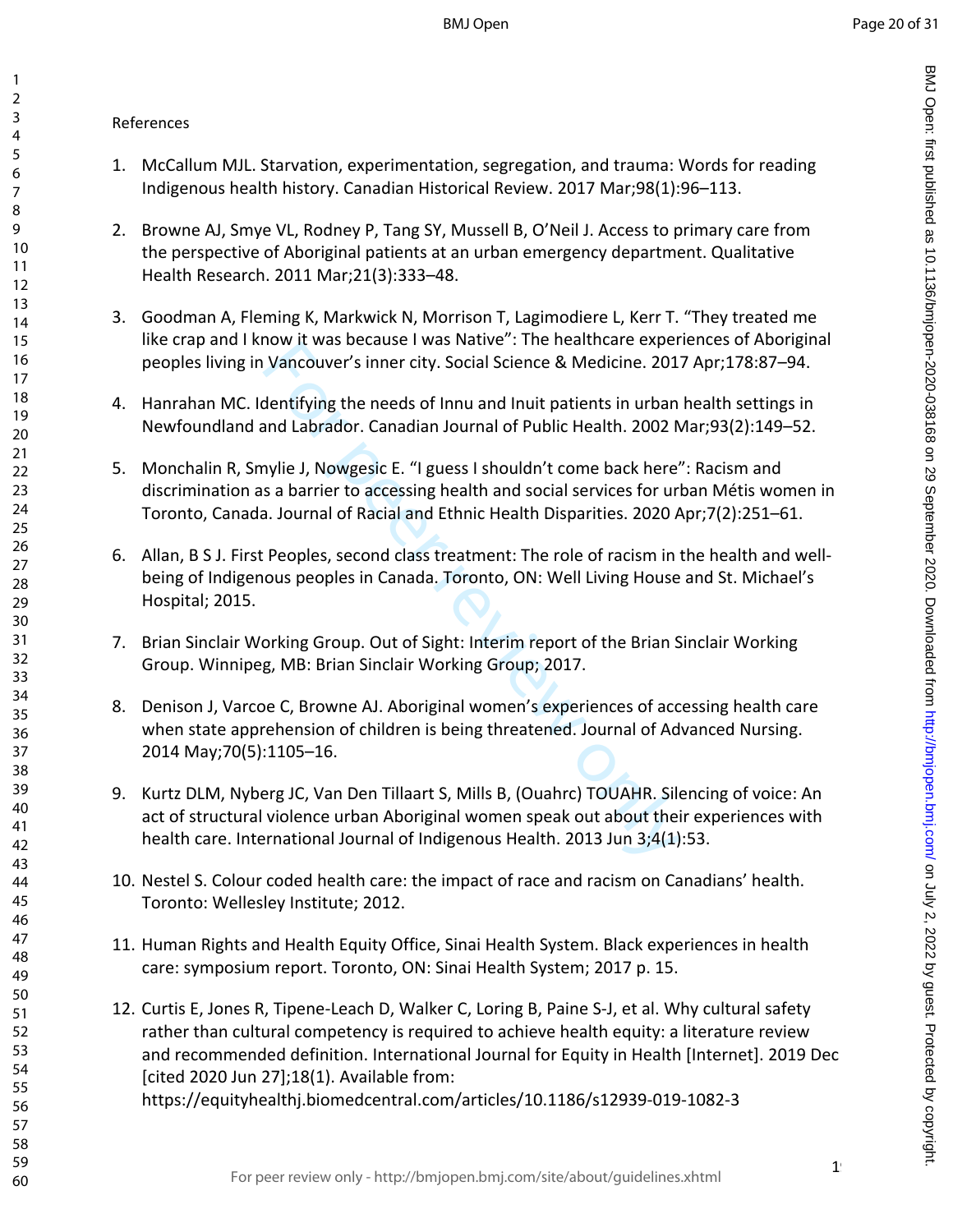- 13. Ramsden IM. Cultural Safety and Nursing Education in Aotearoa and Te Waipounamu. :223.
	- 14. Browne AJ, Varcoe C. Critical cultural perspectives and health care involving Aboriginal peoples. Contemporary Nurse. 2006 Sep;22(2):155–68.
	- 15. Browne AJ, Varcoe C, Smye V, Reimer-Kirkham S, Lynam MJ, Wong S. Cultural safety and the challenges of translating critically oriented knowledge in practice. Nursing Philosophy. 2009 Jul;10(3):167–79.
	- 16. Diffey L, Lavallee B. Is cultural safety enough? Confronting racism to address inequities in Indigenous health. OEFD News. 2016;2:2–5.
	- 17. Brascoupé S. Exploring the applicability of the concept of cultural safety to Aboriginal health and community wellness. 2009;37.
	- 18. Alison J. Gerlach. A critical reflection on the concept of cultural cafety. Canadian Journal of Occupational Therapy. 2012 Jun;79(3):151–8.
	- 19. Wood P, Schwass M. Cultural safety: a framework for changing attitudes. Nursing praxis in New Zealand inc. 1993 Mar;8(1):4—15.
	- 20. Baba L. Cultural safety in First Nations, Inuit and Métis public health. Prince George: National Collaborating Centre for Aboriginal Health; 2013 p. 44.
	- 21. Ward C, Branch C, Fridkin A. What is Indigenous cultural safety and why should I care about it? Visions. 2016;11(29).
	- 22. Anderson J, Perry J, Blue C, Browne A, Henderson A, Khan KB, et al. "Rewriting" cultural safety within the postcolonial and postnational feminist project: Toward new epistemologies of healing. Advances in Nursing Science. 2003 Jul;26(3):196–214.
- mit out Divews: 2010,2.12 3.<br>
ploring the applicability of the concept of cultural safety<br>
wellness. 2009;37.<br>
1. A critical reflection on the concept of cultural cafety. (<br>
nerapy. 2012 Jun;79(3):151–8.<br>
5. M. Cultural sa 23. Riggs E, Muyeen S, Brown S, Dawson W, Petschel P, Tardiff W, et al. Cultural safety and belonging for refugee background women attending group pregnancy care: An Australian qualitative study. Birth. 2017 Jun;44(2):145–52.
- 24. Nationa Aboriginal Council of Midwives. Working with NACM: Values, responsibilities and ways to work together. National Aboriginal Council of Midwives; 2019.
- 25. Caroll D, Benoit C. Aboriginal midwifery in Canada: Merging traditional practices and modern science. In: Bourgeault IL, Benoit C, Davis-Floyd R, editors. Reconceiving Midwifery. Quebec City: McGill-Queens University Press; 2004. p. 263–86.
- 26. Association of Ontario Midwives. What is a midwife? [Internet]. 2020 [cited 2020 Jun 27]. Available from: https://www.ontariomidwives.ca/what-midwife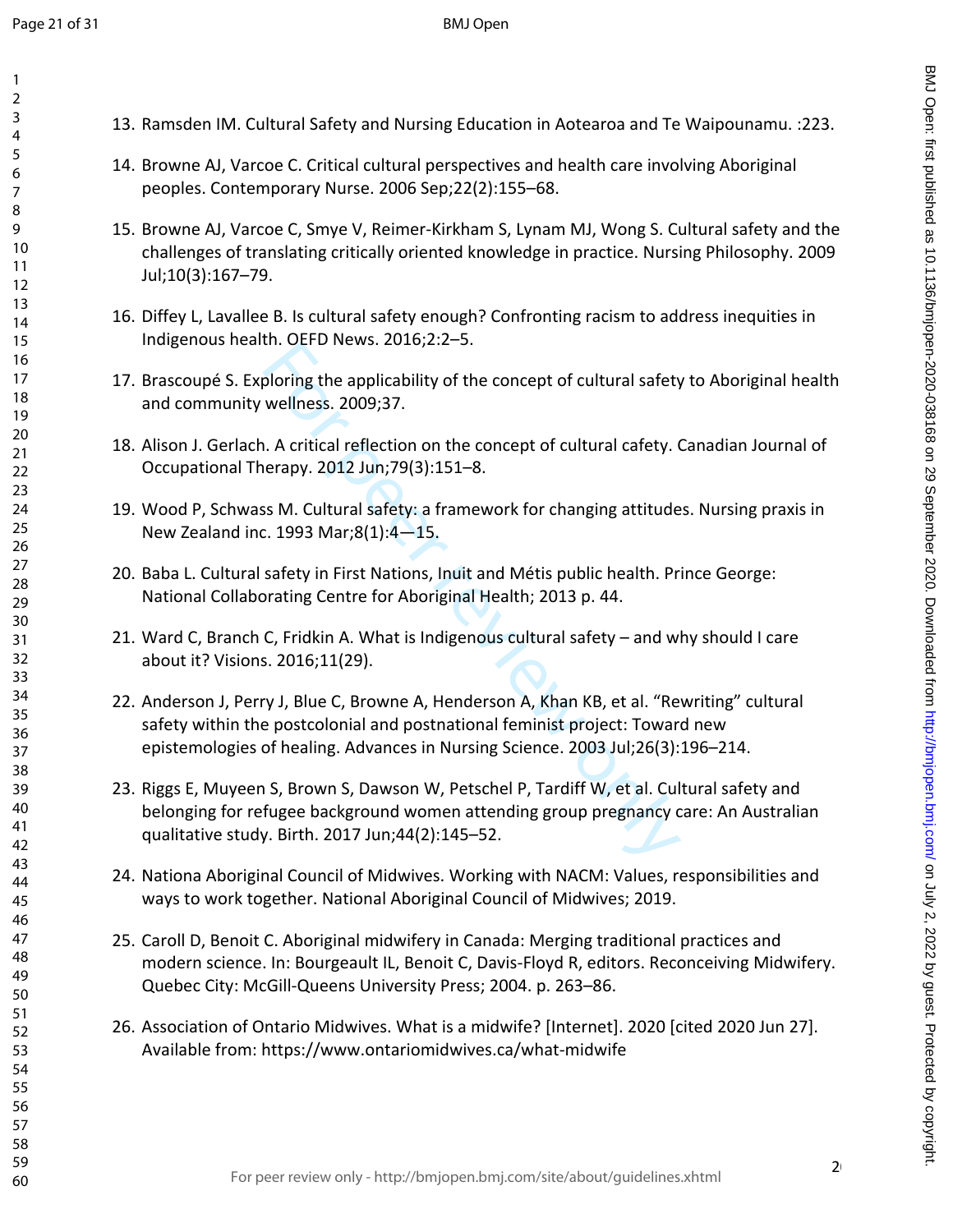27. Association of Ontario Midwives. Midwifery care [Internet]. 2020 [cited 2020 Jun 27]. Available from: https://www.ontariomidwives.ca/midwifery-care

- 28. Association of Ontario Midwives. Mission, vision, values [Internet]. 2020 [cited 2020 Jun 27]. Available from: https://www.ontariomidwives.ca/mission-vision-values
- 29. Brown AE, Middleton PF, Fereday JA, Pincombe JI. Cultural safety and midwifery care for Aboriginal women – A phenomenological study. Women and Birth. 2016 Apr;29(2):196– 202.
- 30. Kruske S, Kildea S, Barclay L. Cultural safety and maternity care for Aboriginal and Torres Strait Islander Australians. Women and Birth. 2006 Sep;19(3):73–7.
- 31. Phiri J, Dietsch E, Bonner A. Cultural safety and its importance for Australian midwifery practice. Collegian. 2010 Sep;17(3):105–11.
- 32. Olson R, Couchie C. Returning birth: The politics of midwifery implementation on First Nations reserves in Canada. Midwifery. 2013 Aug;29(8):981–7.
- 33. Vanwagner V, Epoo B, Nastapoka J, Harney E. Reclaiming birth, health, and community: Midwifery in the Inuit villages of Nunavik, Canada. Journal of Midwifery & Women's Health. 2007 Jul;52(4):384–91.
- 34. Seventh Generation Midwives Toronto. SGMT about [Internet]. 2020 [cited 2020 Jun 27]. Available from: https://www.sgmt.ca/about
- 5, backlay L. Cantara sactly and matemity care to Kabin<br>ustralians. Women and Birth. 2006 Sep;19(3):73–7.<br>i, Bonner A. Cultural safety and its importance for Austral.<br>an. 2010 Sep;17(3):105–11.<br>e C. Returning birth: The po 35. Statistics Canada. Toronto [Census metropolitan area], Ontario and Ontario [Province] (table). 2016 Census. Statistics Canada Catalogue no. 98-316-X201600 [Internet]. 2017 [cited 2020 Jun 27]. Available from: https://www12.statcan.gc.ca/censusrecensement/2016/dp-pd/prof/index.cfm?Lang=E
- 36. Rotondi MA, O'Campo P, O'Brien K, Firestone M, Wolfe SH, Bourgeois C, et al. Our Health Counts Toronto: Using respondent-driven sampling to unmask census undercounts of an urban indigenous population in Toronto, Canada. BMJ Open. 2017 Dec;7(12):e018936.
- 37. Seventh Generation Midwives Toronto. Statement on Indigenous identity. Seventh Generation Midwives Toronto; 2017.
- 38. Kishk Anaquot Health Research. Community guide to evaluating Aboriginal Healing Foundation activity. 2001 [cited 2020 Jun 27]; Available from: http://www.ahf.ca/downloads/community-guide.pdf
- 39. Patton MQ. Utilization-focused evaluation. 4th ed. London: Sage Publications; 2008.
- 40. Pawson R, Tilley N. Realistic evaluation. London: Sage; 1997.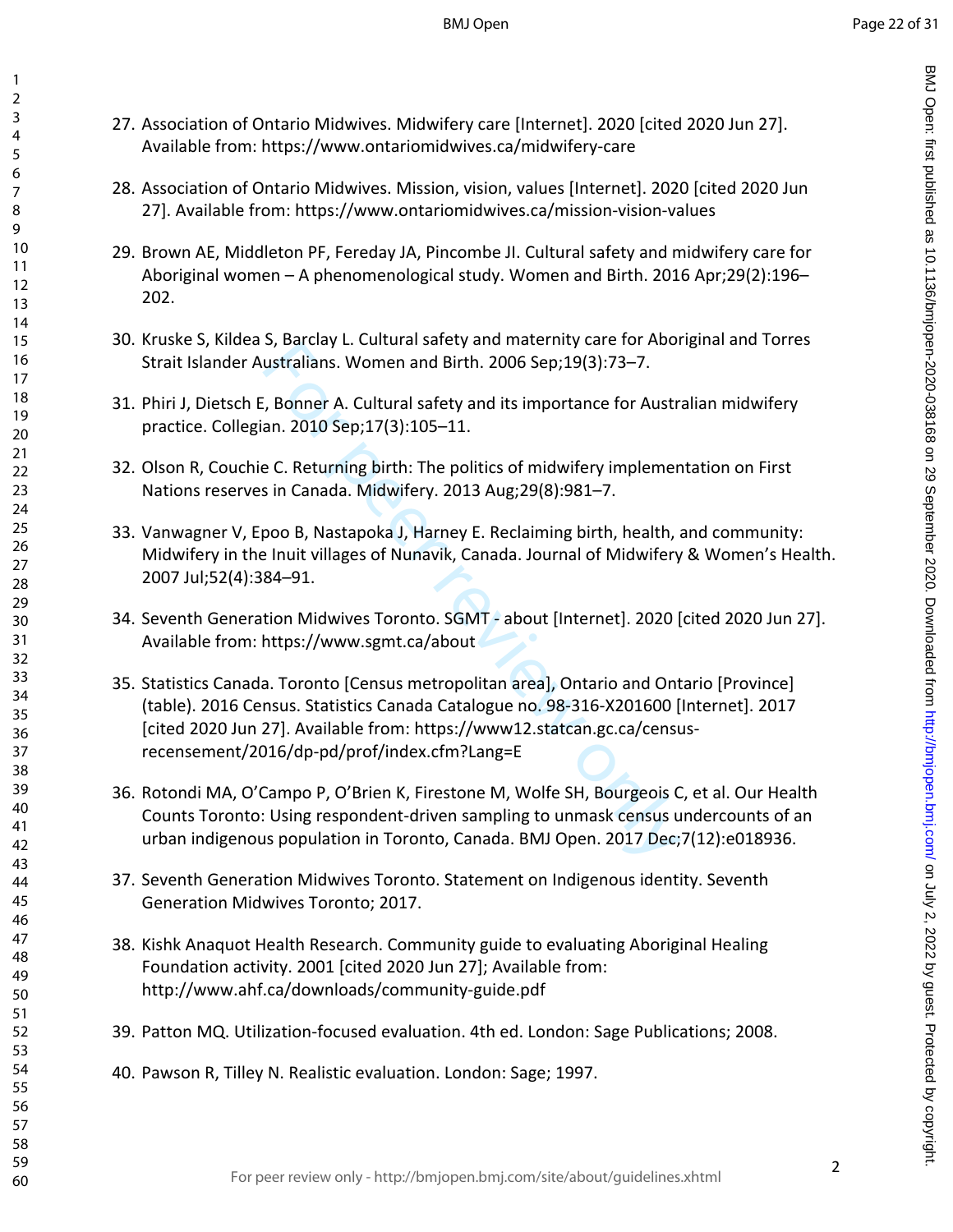- $\mathbf{1}$ 123456789  $\overline{2}$ 3 4 5 6 7 8 9 10 11 12 13 14 15 16 17 18 19 20 21 22 23 24 25 26 27 28 29 30 31 32 33 34 35 36 37 38 39 40 41 42 43 44 45 46 47 48 49 50 51 52 53 54 55 56 57 58 59 60
	- 41. Firestone M, Smylie J, Maracle S, Spiller M, O'Campo P. Unmasking health determinants and health outcomes for urban First Nations using respondent-driven sampling. BMJ Open. 2014 Jul 9;4(7):e004978–e004978.
	- 42. Smylie J. Knowledge translation and Indigenous communities: A decolonizing perspective. In: Banister E, Leadbeater B, Marshall E, editors. Knowledge translation in context: Indigenous, policy, and community settings. Toronto: University of Toronto Press; 2011. p. 181–200.
	- 43. Smylie J, Kaplan-Myrth N, McShane K, Métis Nation of Ontario-Ottawa Council, Pikwakanagan First Nation,, Tungasuvvingat Inuit Family Resource Centre. Indigenous knowledge translation: Baseline findings in a qualitative study of the pathways of health knowledge in three Indigenous communities in Canada. Health Promotion Practice. 2009 Jul;10(3):436–46.
	- 44. De dwa da dehs nye>s Aboriginal Health Centre, Smylie J, O'Brien K, Xavier CG, Anderson M, McKnight C, et al. Primary care intervention to address cardiovascular disease medication health literacy among Indigenous peoples: Canadian results of a pre-post-design study. Canadian Journal of Public Health. 2018 Feb;109(1):117–27.
	- Irst Nation,, I ungasuvvingat inuit Family Resource Centraliation: Baseline findings in a qualitative study of the pare ree Indigenous communities in Canada. Health Promoti 5.<br>
	The peer review of the pare intervention to a 45. Canadian Institutes of Health Research, Natural Sciences and Engineering Research Council of Canada, Social Sciences and Humanities Research Council of Canada. Chapter 9: Research involving the First Nations, Inuit and Métis peoples of Canada. In: Tri-Council Policy Statement (TCPS) 2: Ethical conduct for research involving humans. Ottawa: Her Majesty the Queen in Right of Canada; 2018.
	- 46. Smylie J, Firestone M. Back to the basics: Identifying and addressing underlying challenges in achieving high quality and relevant health statistics for Indigenous populations in Canada. Statistical Journal of the IAOS. 2015;31(1):67–87.
	- 47. Tongco MaDC. Purposive sampling as a tool for informant selection. Ethnobotany Research and Applications. 2007 Dec 31;5:147–58.
	- 48. Carlson JA. Avoiding traps in member checking. The Qualitative Report. 2010;15(5):1102– 13.
	- 49. Green J, Thorogood N. In-depth interviews. In: Qualitative methods for health research. London: SAGE Publications, Inc.; 2014. p. 95–125.
	- 50. Crabtree BF, Miller WL. The dance of interpretation. In: Doing qualitative research. Thousand Oaks; 1999. p. 127–43.
	- 51. Anderson K. Life stages and native women: Memory, teachings, and story medicine. Vol. 15. Winnipeg, MB: University of Manitoba Press; 2011.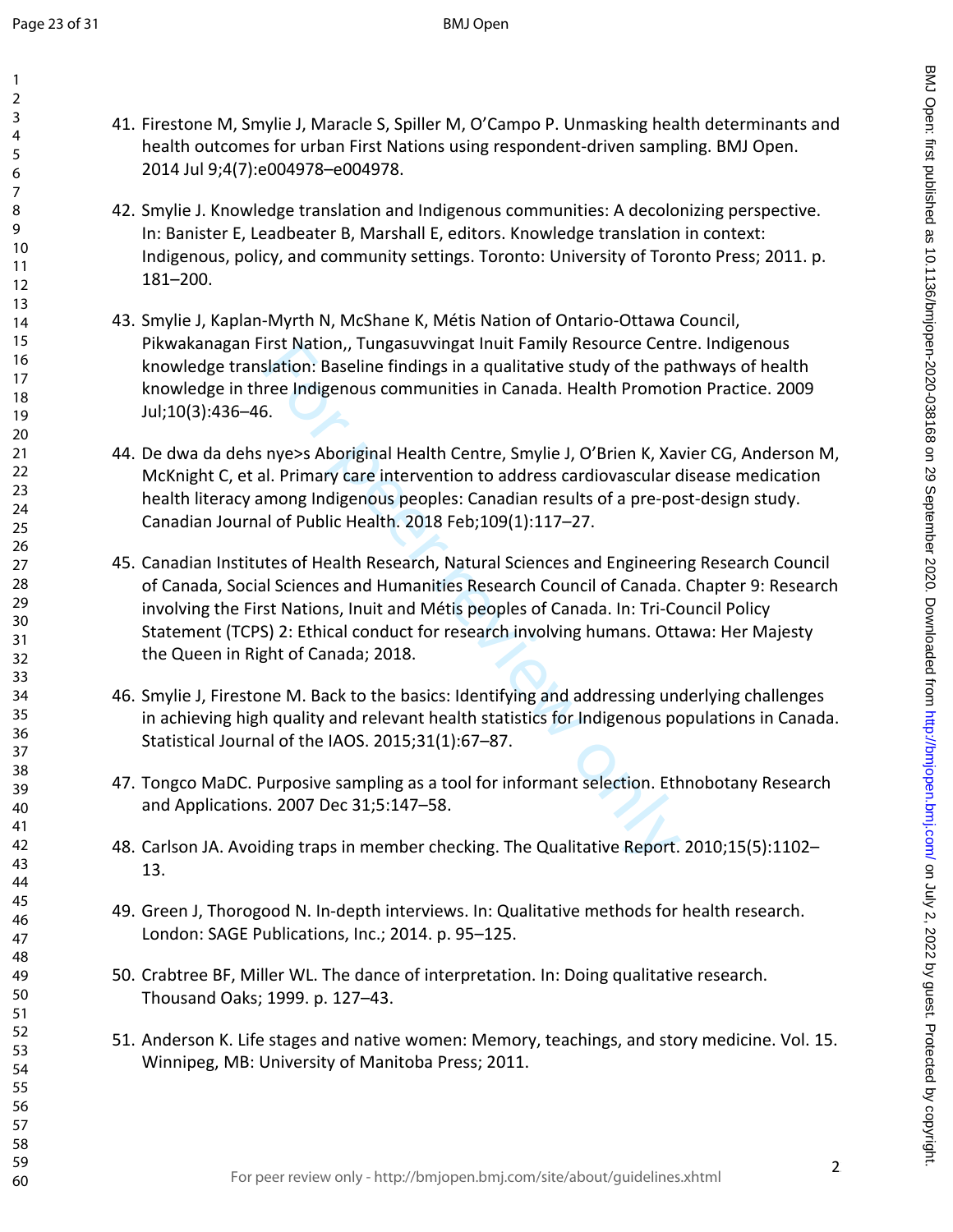52. Flaminio AL. Gladue through wahkotowin: Social history through Cree kinship lens in corrections and parole.

123456789

- 53. Macdougall B. Land, family and identity: Contextualizing Métis health and well-being. Prince George: National Collaborating Centre for Aboriginal Health; 2017 p. 32.
- 54. MacDougall B. Wahkootowin: Family and cultural identity in northwestern Saskatchewan Métis communities. Canadian Historical Review. 2006 Sep;87(3):431–62.
- 55. Little Bear L. Jagged worldviews colliding. In: Battiste MA, editor. Reclaiming Indigenous voice and vision. Vancouver: UBC Press; 2000. p. 77–85.
- 56. Basso KH. Wisdom sits in places: Landscape and language among the Western Apache. Albuquerque: University of New Mexico Press; 1996.
- 57. Henderson JY. Ayukpachi: Empowering Aboriginal thought. In: Battiste MA, editor. Reclaiming Indigenous voice and vision. Vancouver: UBC Press; 2000. p. 248–78.
- For perfective the Magnetic Process, 2000.<br>
For perfective or peer ress, 2000. perfective or perfective priori<br>
Symplement Symplem and Tanguage among the W<br>
Symplement Symplem Aboriginal thought. In: Battiste I<br>
Elenous vo 58. Lawford K, Giles A. Marginalization and coercion: Canada's evacuation policy for pregnant First Nations women who live on reserves in rural and remote regions. Pimatisiwin: A Journal of Aboriginal and Indigenous Community Health. 2012;10(3):327–40.
- 59. Lawrence B. "Real" Indians and others: Mixed-blood urban Native peoples and indigenous nationhood. Vancouver: UBC Press; 2004.
- 60. Richardson C. Métis identity creation and tactical responses to oppression and racism. Variegations Journal. 2006;2:56–71.
- 61. Costa RD. Cosmology, mobility and exchange: Indigenous diplomacies before the nationstate. Canadian Foreign Policy. 2007;(13):13–28.
- 62. National Association of Friendship Centres. About the NAFC [Internet]. 2020 [cited 2020 Jun 27]. Available from: https://www.nafc.ca/en/about-the-nafc
- 63. Native Canadian Centre of Toronto. First Story Toronto app & bus tour [Internet]. 2020 [cited 2020 Jun 27]. Available from: https://ncct.on.ca/programs/first-story-toronto-appbus-tour/
- 64. Ogimaa Mikana Project. Ogimaa mikana: Reclaiming/renaming [Internet]. 2020 [cited 2020 Jun 27]. Available from: https://ogimaamikana.tumblr.com/
- 65. Simpson L. Dancing on our turtle's back: stories of Nishnaabeg re-creation, resurgence and a new emergence. Winnipeg, MB: Arbeiter Ring Pub; 2011.
- 66. Coulthard GS. Red skin, white masks: Rejecting the colonial politics of recognition. University of Minnesota Press; 2014.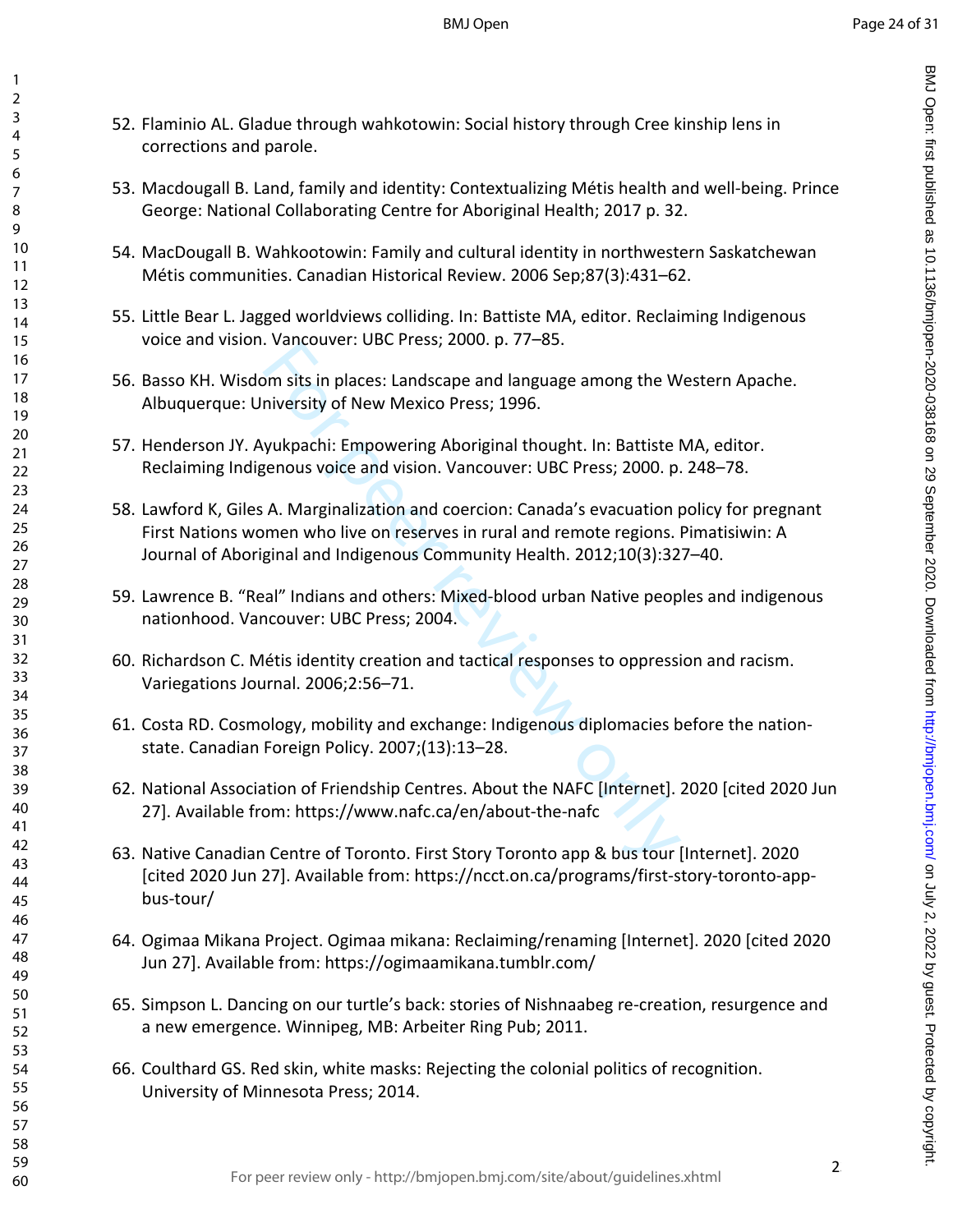- 123456789  $\overline{2}$ 3 4 5 6 7 8 9 10 11 12 13 14 15 16 17 18 19 20 21 22 23 24 25 26 27 28 29 30 31 32 33 34 35 36 37 38 39 40 41 42 43 44 45 46 47 48 49 50 51 52 53 54 55 56 57 58 59 60
- 67. Corntassel J. Re-envisioning resurgence: Indigenous pathways to decolonization and sustainable self-determination. Decolonization: Indigeneity, Education & Society. 2012;1:86–101.
- 68. Simpson A. The state is a man: Theresa Spence, Loretta Saunders and the gender of settler sovereignty. Theory & Event. 2016;19(4).
- 69. Tabobondung R, Wolfe S, Smylie J, Blais G, Senese LC. Indigenous midwifery as an expression of sovereignty. In: Lavell-Harvard D, Anderson K, editors. Mothers of the nations: Indigenous mothering as global resistance, reclaiming and recovery. Bradford: Demeter Press; 2014. p. 71–88.
- 70. Tuck E, Walcott, R. A conversation between Eve Tuck and Rinaldo Walcot [Internet]. (The Henceforward). Available from: http://www.thehenceforward.com/episodes/2017/5/17/episode-13-a-conversationbetween-dr-eve-tuck-dr-rinaldo-walcott.
- 71. Shaw JCA. The medicalization of birth and midwifery as resistance. Health Care for Women International. 2013 Jun;34(6):522–36.
- 72. Parry D. "We wanted a birth experience, not a medical experience": Exploring Canadian women's use of midwifery. Health Care For Women International. 2008 Sep 1;29(8):784– 806.

| 70. Tuck E, Walcott, R. A conversation between Eve Tuck and Rinaldo Walcot [Internet<br>Henceforward). Available from:                                                                                                                          |                         |                      |
|-------------------------------------------------------------------------------------------------------------------------------------------------------------------------------------------------------------------------------------------------|-------------------------|----------------------|
| http://www.thehenceforward.com/episodes/2017/5/17/episode-13-a-conversatic<br>between-dr-eve-tuck-dr-rinaldo-walcott.                                                                                                                           |                         |                      |
| 71. Shaw JCA. The medicalization of birth and midwifery as resistance. Health Care for<br>International. 2013 Jun;34(6):522-36.                                                                                                                 |                         |                      |
| 72. Parry D. "We wanted a birth experience, not a medical experience": Exploring Cana<br>women's use of midwifery. Health Care For Women International. 2008 Sep 1;29(8<br>806.<br>Table 1. Demographic characteristics of participants (N=20). |                         |                      |
|                                                                                                                                                                                                                                                 |                         |                      |
|                                                                                                                                                                                                                                                 | Indigenous participants | Non-Indigenous       |
| <b>Characteristic</b><br>Age (avg)                                                                                                                                                                                                              | 33.8                    | participants<br>34.5 |
| Education                                                                                                                                                                                                                                       |                         |                      |
| High school                                                                                                                                                                                                                                     | 2                       | $\boldsymbol{0}$     |
| College                                                                                                                                                                                                                                         | $\overline{2}$          | $\mathbf{1}$         |
| University                                                                                                                                                                                                                                      | 3                       | 5                    |
| Graduate/Professional                                                                                                                                                                                                                           | $\overline{2}$          | 5                    |
| Parity                                                                                                                                                                                                                                          |                         |                      |
| Primiparous                                                                                                                                                                                                                                     | 4                       | 8                    |
| Multiparous                                                                                                                                                                                                                                     | 5                       | 4                    |
|                                                                                                                                                                                                                                                 |                         |                      |
| <b>Birth Centre</b>                                                                                                                                                                                                                             | 1                       | 1                    |
| Hospital                                                                                                                                                                                                                                        | 8                       | $\overline{7}$       |
| Birth place<br>Home                                                                                                                                                                                                                             | 0                       | 3                    |
| Indigenous/ethnic identity*                                                                                                                                                                                                                     |                         |                      |
|                                                                                                                                                                                                                                                 | <b>First Nations: 7</b> | European/White: 7    |
|                                                                                                                                                                                                                                                 | Métis: 2                | Racialized: 4        |

#### **Table 1**. Demographic characteristics of participants (N=20).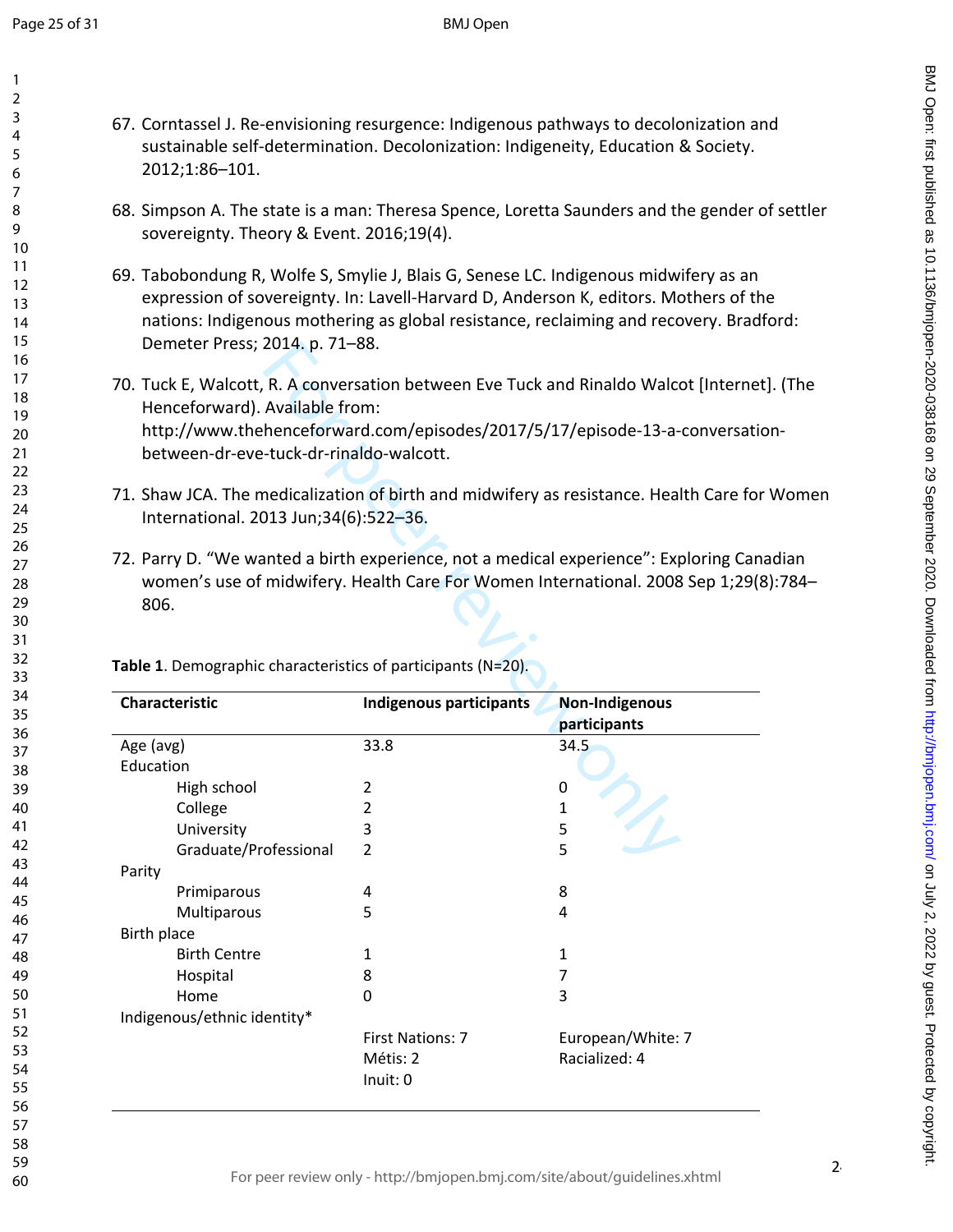BMJ Open: first published as 10.1136/bmjopen-2020-038168 on 29 September 2020. Downloaded from http://bmjopen.bmj.com/ on July 2, 2022 by guest. Protected by copyright on July 2, 2022 by guest. Protected by copyright. <http://bmjopen.bmj.com/> BMJ Open: first published as 10.1136/bmjopen-2020-038168 on 29 September 2020. Downloaded from

For peer review only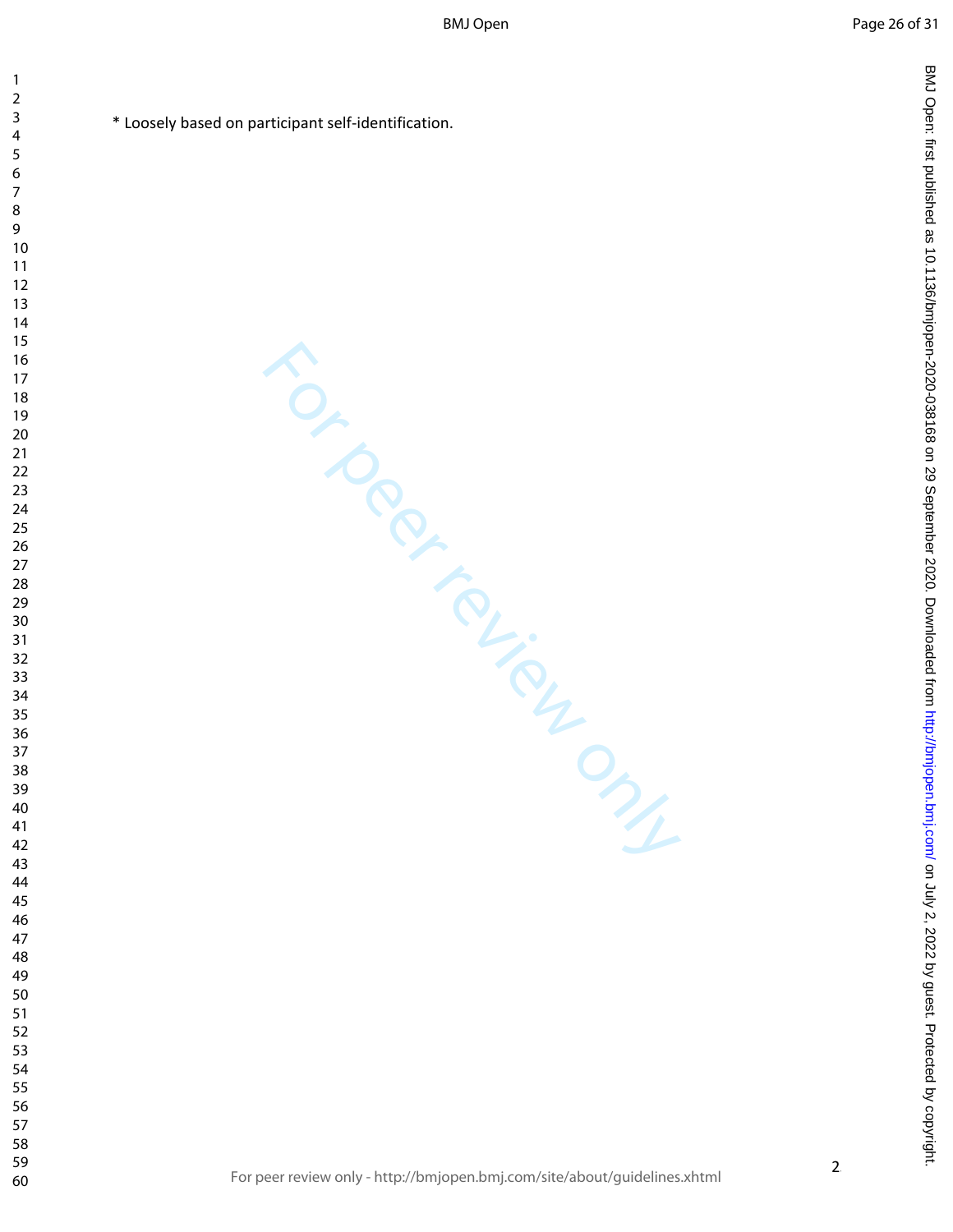| 1        |                                                                                                                                                          |
|----------|----------------------------------------------------------------------------------------------------------------------------------------------------------|
| 2        |                                                                                                                                                          |
| 3        | <b>Appendix A: SGMT Client Interview Guide</b>                                                                                                           |
| 4<br>5   | For all participants:                                                                                                                                    |
| 6        |                                                                                                                                                          |
| 7<br>8   | First of all, I was hoping to learn a little bit more about yourself and your history of midwifery care.                                                 |
| 9        | 1. What number baby is this?                                                                                                                             |
| 10       | Did you have a midwife for prior pregnancy/birth?<br>2.                                                                                                  |
| 11<br>12 | Did you have an SGMT midwife for prior pregnancy/birth?<br>3.                                                                                            |
| 13       | How old are you?<br>4.                                                                                                                                   |
| 14<br>15 | How far did you get in school? (no high school, some high school, graduated high school, some<br>5.<br>college/university, graduated college/university) |
| 16       | Who lives with you?<br>6.                                                                                                                                |
| 17       | 7.                                                                                                                                                       |
| 18<br>19 | These next questions focus on your health care experiences at SGMT.                                                                                      |
| 20       | Why did you choose SGMT for your care?<br>1.                                                                                                             |
| 21       | What kinds of support did you need during your pregnancy/birth/post-partum?<br>2.                                                                        |
| 22       | What specific things were you hoping SGMT would provide?<br>3.                                                                                           |
| 23       | Were these needs met?<br>4.                                                                                                                              |
| 24<br>25 | Were there prenatal, birthing and/or reproductive needs that were not met? Which ones?<br>5.                                                             |
| 26       | Did you have an Indigenous midwife or an Indigenous student midwife as part of your care<br>6.                                                           |
| 27       | team?                                                                                                                                                    |
| 28       | These next questions focus on culturally safe care. Imagine a relationship with a caregiver in which you                                                 |
| 29       | feel comfortable, respected and able to be yourself.                                                                                                     |
| 30       |                                                                                                                                                          |
| 31       | 1. How would it look?                                                                                                                                    |
| 32<br>33 | What are the things that the caregiver does to make you feel comfortable and respected and<br>2.                                                         |
| 34       | able to be yourself?                                                                                                                                     |
| 35       | What about the space where the care is being provided? How does it look?<br>3.                                                                           |
| 36       | What are the things in the space that make you feel comfortable and respected and able to be<br>4.                                                       |
| 37       | yourself?                                                                                                                                                |
| 38       | a) Think now about your care experience at SGMT; how did your care compare with what you                                                                 |
| 39       | have just described?<br>b) How did the physical space of SGMT impact your care experience?                                                               |
| 40<br>41 |                                                                                                                                                          |
| 42       | This final set of questions focus on identity.                                                                                                           |
| 43       |                                                                                                                                                          |
| 44       | For the Indigenous/Aboriginal participants:                                                                                                              |
| 45<br>46 | Do you identify as Indigenous/Aboriginal? How do you identify?<br>1.                                                                                     |
| 47       | 2. Are there times you don't tell people you are Indigenous?                                                                                             |
| 48       | Did the midwife share any specific examples of Indigenous/Aboriginal teachings or stories during<br>3.                                                   |
| 49       | care? If yes, can you share some examples?                                                                                                               |
| 50       | How did you feel about this (the sharing/not sharing teachings)?<br>4.                                                                                   |
| 51       | What about ceremonies? If yes, can you share some examples?<br>5.                                                                                        |
| 52       | How did you feel about this?<br>6.                                                                                                                       |
| 53       | Would you have wanted the midwives to share more?<br>7.                                                                                                  |
| 54<br>55 | What are your suggestions for a good way for the midwives could share this type of knowledge<br>8.                                                       |
| 56       | and practice?                                                                                                                                            |
| 57       |                                                                                                                                                          |
| 58       |                                                                                                                                                          |
| 59       | 1                                                                                                                                                        |
| 60       | For peer review only - http://bmjopen.bmj.com/site/about/guidelines.xhtml                                                                                |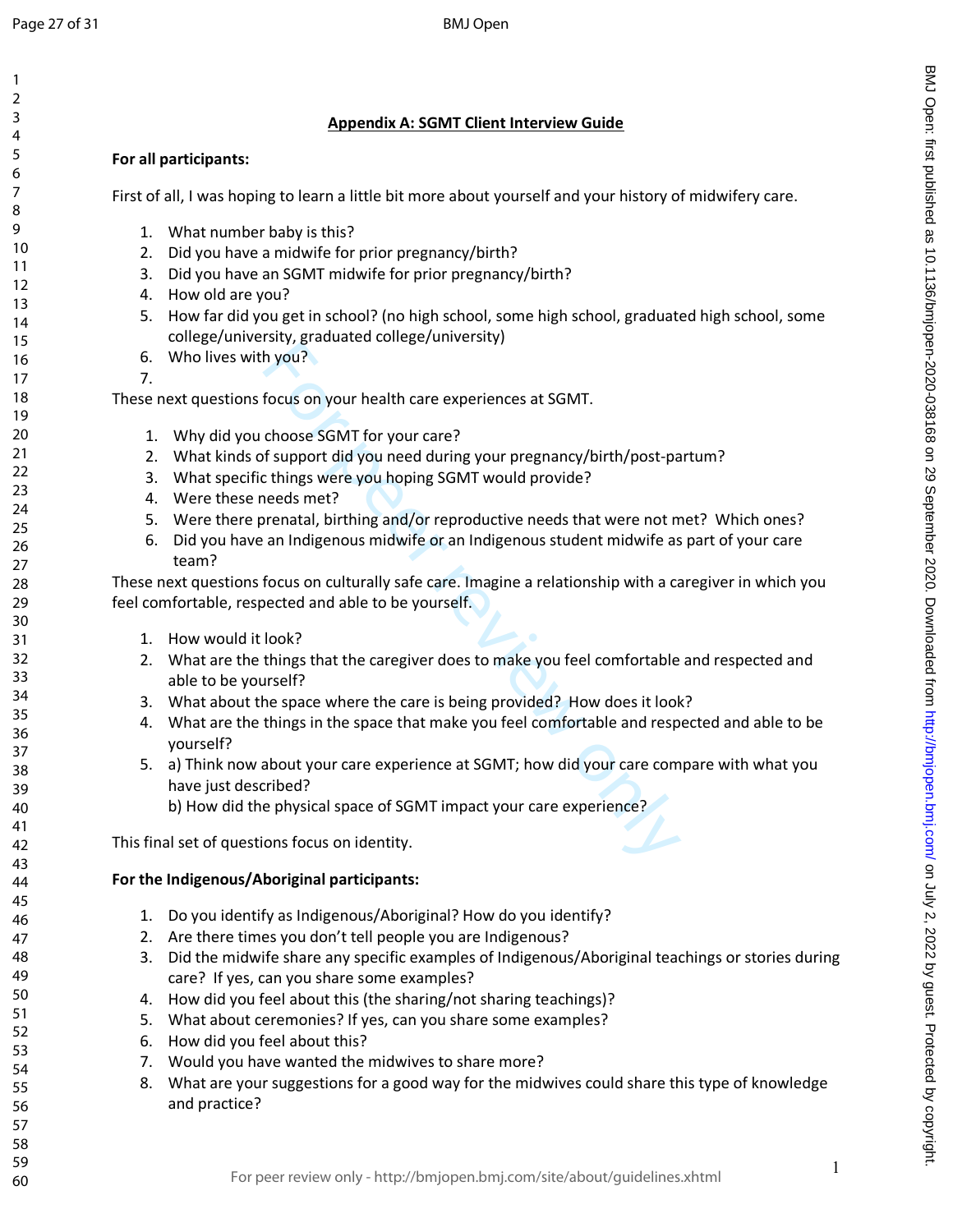- 9. Has your understanding of being Indigenous changed since becoming a client at SGMT? If yes, how?
- 10. How or did or didn't your care at SGMT influence or change your family relationships?
- 11. Has your involvement in Indigenous community events, programs or services changed since becoming a client at SGMT? If yes, how?

#### **For the non -Indigenous participants:**

- 1. How do you identify?
- 2. Did the midwife share any specific examples of Indigenous/Aboriginal teachings or stories during care? If yes, can you share some examples?
- 3. How did you feel about this (the sharing/not sharing)?
- 4. What about ceremonies? If yes, can you share some examples?
- 5. How did you feel about this?
- 6. Would you have wanted the midwives to share more (Indigenous/Aboriginal teachings, stories, ceremonies; other cultural, spiritual knowledge and practice)?
- 7. What are your suggestions for a good way for the midwives to share this type of knowledge and practice?
- 8. Has your understanding of Indigenous people changed since becoming a client at SGMT? If yes, how?
- 9. Has your involvement or desire to be involved in Indigenous community events, programs, or services changed since becoming a client at SGMT?

For Prince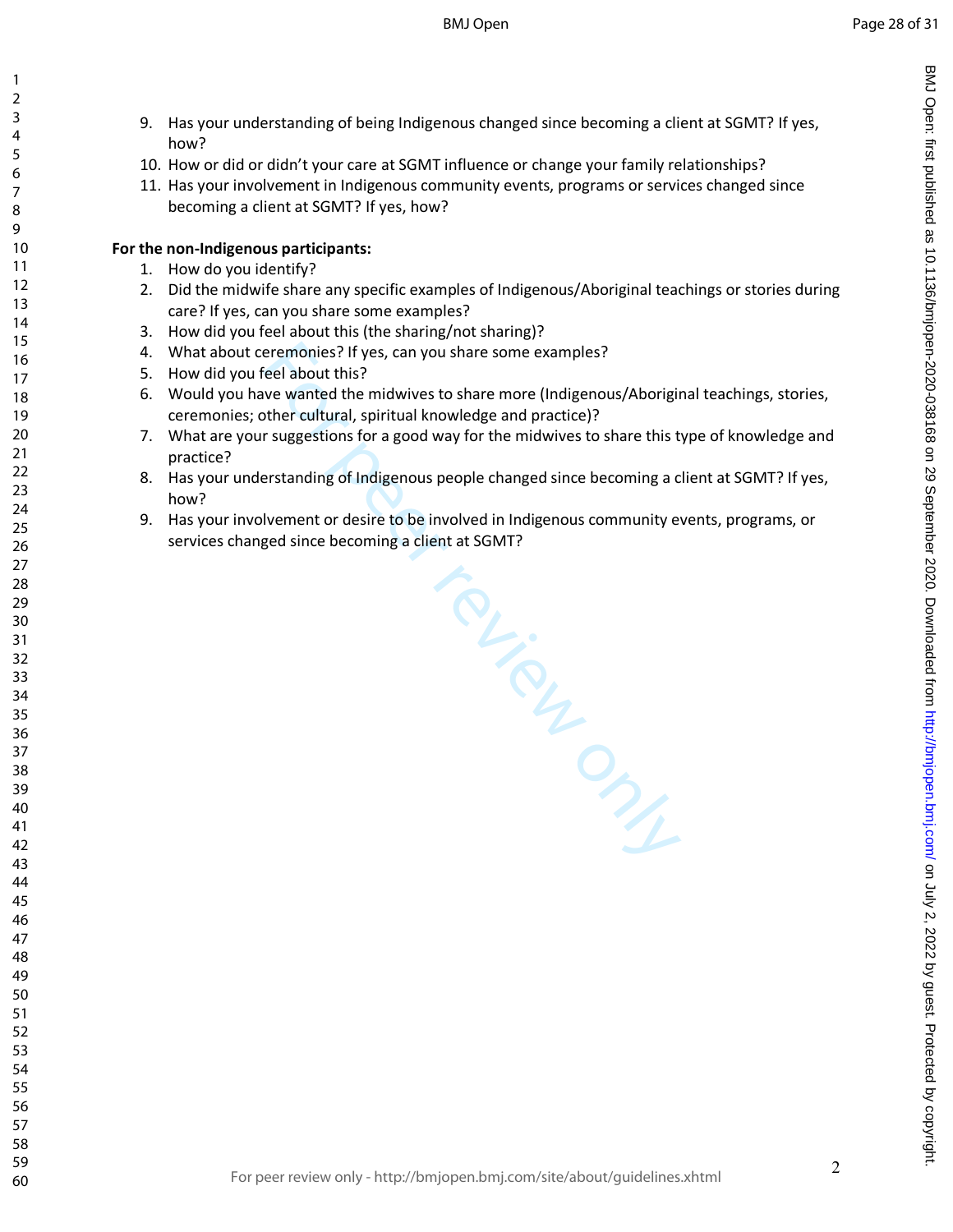## Reporting checklist for qualitative study.

Based on the SRQR guidelines.

#### **Instructions to authors**

Complete this checklist by entering the page numbers from your manuscript where readers will find each of the items listed below.

Your article may not currently address all the items on the checklist. Please modify your text to include the missing information. If you are certain that an item does not apply, please write "n/a" and provide a short explanation.

| provide a short explanation. |                                                                                | TUUT AFIICIG THAY HUL CUITOHIIY AUULOSS AILIHO ILOHIS UH IHO CHOCKIISI. THOASO HIUUHIY YUUL IOAL IU<br>include the missing information. If you are certain that an item does not apply, please write "n/a" and                                   |                |  |  |  |
|------------------------------|--------------------------------------------------------------------------------|--------------------------------------------------------------------------------------------------------------------------------------------------------------------------------------------------------------------------------------------------|----------------|--|--|--|
|                              | Upload your completed checklist as an extra file when you submit to a journal. |                                                                                                                                                                                                                                                  |                |  |  |  |
|                              |                                                                                |                                                                                                                                                                                                                                                  |                |  |  |  |
|                              |                                                                                | In your methods section, say that you used the SRQRreporting guidelines, and cite them as:                                                                                                                                                       |                |  |  |  |
|                              |                                                                                | O'Brien BC, Harris IB, Beckman TJ, Reed DA, Cook DA. Standards for reporting qualitative research:                                                                                                                                               |                |  |  |  |
|                              |                                                                                | a synthesis of recommendations. Acad Med. 2014;89(9):1245-1251.                                                                                                                                                                                  |                |  |  |  |
|                              |                                                                                |                                                                                                                                                                                                                                                  |                |  |  |  |
|                              |                                                                                |                                                                                                                                                                                                                                                  | Page           |  |  |  |
|                              |                                                                                | <b>Reporting Item</b>                                                                                                                                                                                                                            | Number         |  |  |  |
| <b>Title</b>                 |                                                                                |                                                                                                                                                                                                                                                  |                |  |  |  |
|                              | #1                                                                             | Concise description of the nature and topic of the study<br>identifying the study as qualitative or indicating the<br>approach (e.g. ethnography, grounded theory) or data<br>collection methods (e.g. interview, focus group) is<br>recommended | 1              |  |  |  |
| <b>Abstract</b>              |                                                                                |                                                                                                                                                                                                                                                  |                |  |  |  |
|                              | #2                                                                             | Summary of the key elements of the study using the<br>abstract format of the intended publication; typically<br>includes background, purpose, methods, results and<br>conclusions                                                                | 3              |  |  |  |
| <b>Introduction</b>          |                                                                                |                                                                                                                                                                                                                                                  |                |  |  |  |
| Problem formulation          | #3                                                                             | Description and significance of the problem /<br>phenomenon studied: review of relevant theory and                                                                                                                                               | $\overline{4}$ |  |  |  |
|                              |                                                                                | For peer review only - http://bmjopen.bmj.com/site/about/guidelines.xhtml                                                                                                                                                                        |                |  |  |  |
|                              |                                                                                |                                                                                                                                                                                                                                                  |                |  |  |  |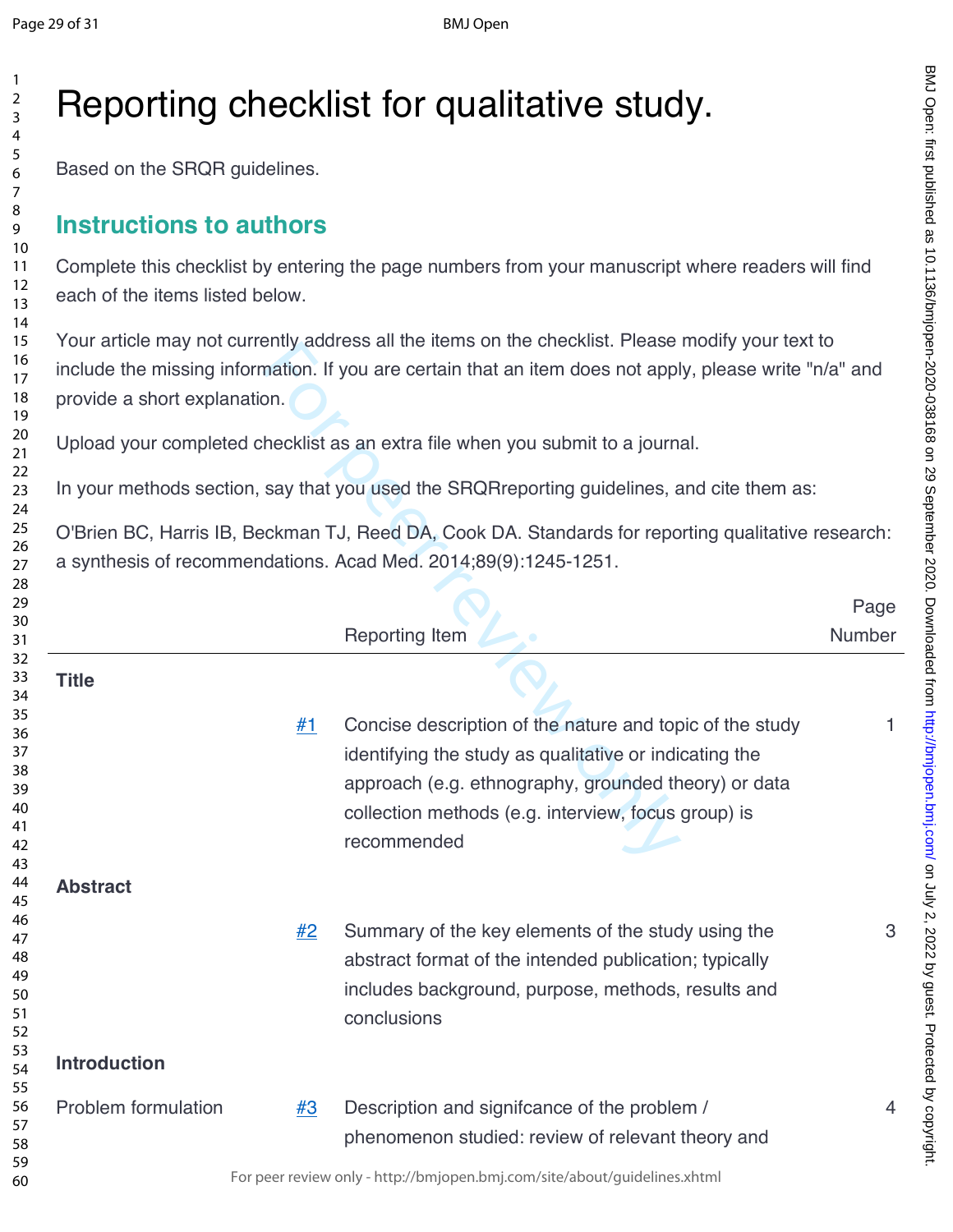#### BMJ Open

| $\mathbf{1}$                                                                                                       |                                                |           | empirical work; problem statement                                                                                                                                                                                                                                                                                                                                                                                                                                                                                                                                                                                                                                    |      |
|--------------------------------------------------------------------------------------------------------------------|------------------------------------------------|-----------|----------------------------------------------------------------------------------------------------------------------------------------------------------------------------------------------------------------------------------------------------------------------------------------------------------------------------------------------------------------------------------------------------------------------------------------------------------------------------------------------------------------------------------------------------------------------------------------------------------------------------------------------------------------------|------|
| 2<br>3<br>4<br>5                                                                                                   | Purpose or research<br>question                | #4        | Purpose of the study and specific objectives or<br>questions                                                                                                                                                                                                                                                                                                                                                                                                                                                                                                                                                                                                         | 5    |
| 6<br>$\overline{7}$                                                                                                | <b>Methods</b>                                 |           |                                                                                                                                                                                                                                                                                                                                                                                                                                                                                                                                                                                                                                                                      |      |
| 8<br>9<br>10<br>11<br>12<br>13<br>14<br>15<br>16<br>17<br>18<br>19<br>20<br>21<br>22<br>23<br>24<br>25<br>26<br>27 | Qualitative approach and<br>research paradigm  | #5        | Qualitative approach (e.g. ethnography, grounded<br>theory, case study, phenomenolgy, narrative research)<br>and guiding theory if appropriate; identifying the<br>research paradigm (e.g. postpositivist, constructivist /<br>interpretivist) is also recommended; rationale. The<br>rationale should briefly discuss the justification for<br>choosing that theory, approach, method or technique<br>rather than other options available; the assumptions<br>and limitations implicit in those choices and how those<br>choices influence study conclusions and transferability.<br>As appropriate the rationale for several items might be<br>discussed together. | 5    |
| 28<br>29<br>30<br>31<br>32<br>33<br>34<br>35<br>36<br>37<br>38<br>39                                               | Researcher characteristics<br>and reflexivity  | <u>#6</u> | Researchers' characteristics that may influence the<br>research, including personal attributes, qualifications /<br>experience, relationship with participants, assumptions<br>and / or presuppositions; potential or actual interaction<br>between researchers' characteristics and the research<br>questions, approach, methods, results and / or<br>transferability                                                                                                                                                                                                                                                                                               | 6    |
| 40<br>41                                                                                                           | Context                                        | #7        | Setting / site and salient contextual factors; rationale                                                                                                                                                                                                                                                                                                                                                                                                                                                                                                                                                                                                             | 4, 5 |
| 42<br>43<br>44<br>45<br>46<br>47<br>48                                                                             | Sampling strategy                              | #8        | How and why research participants, documents, or<br>events were selected; criteria for deciding when no<br>further sampling was necessary (e.g. sampling<br>saturation); rationale                                                                                                                                                                                                                                                                                                                                                                                                                                                                                   | 5    |
| 49<br>50<br>51<br>52<br>53<br>54<br>55                                                                             | Ethical issues pertaining to<br>human subjects | #9        | Documentation of approval by an appropriate ethics<br>review board and participant consent, or explanation for<br>lack thereof; other confidentiality and data security<br>issues                                                                                                                                                                                                                                                                                                                                                                                                                                                                                    | 2, 5 |
| 56<br>57<br>58<br>59<br>60                                                                                         | Data collection methods                        | #10       | Types of data collected; details of data collection<br>procedures including (as appropriate) start and stop<br>For peer review only - http://bmjopen.bmj.com/site/about/guidelines.xhtml                                                                                                                                                                                                                                                                                                                                                                                                                                                                             | 5, 6 |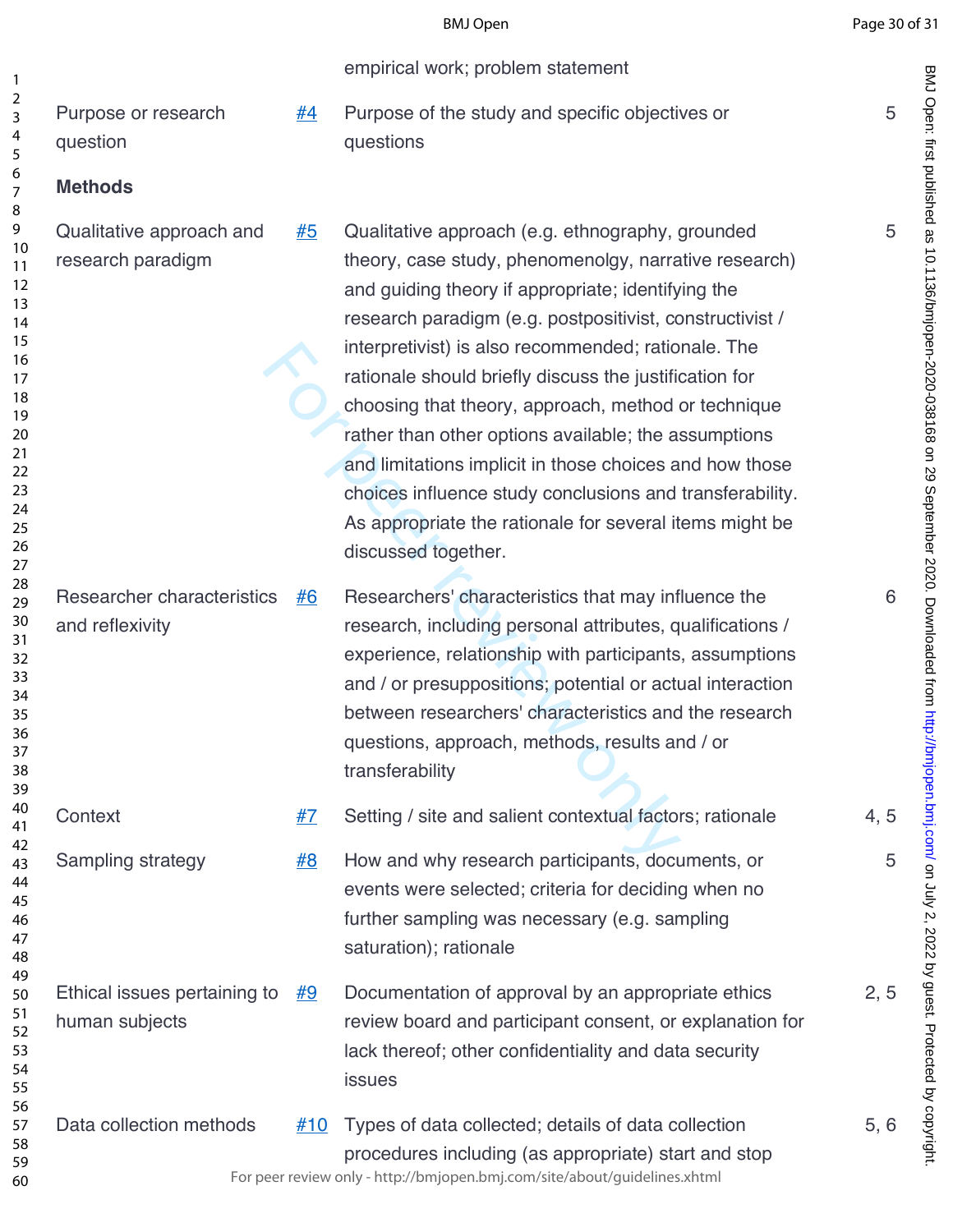| Page 31 of 31                                |                                                                       |     | <b>BMJ Open</b>                                                                                                                                                                                                                                    |           |
|----------------------------------------------|-----------------------------------------------------------------------|-----|----------------------------------------------------------------------------------------------------------------------------------------------------------------------------------------------------------------------------------------------------|-----------|
| 1<br>2<br>3<br>4<br>5<br>6                   |                                                                       |     | dates of data collection and analysis, iterative process,<br>triangulation of sources / methods, and modification of<br>procedures in response to evolving study findings;<br>rationale                                                            |           |
| 7<br>8<br>9<br>10<br>11<br>12<br>13          | Data collection<br>instruments and<br>technologies                    | #11 | Description of instruments (e.g. interview guides,<br>questionnaires) and devices (e.g. audio recorders)<br>used for data collection; if / how the instruments(s)<br>changed over the course of the study                                          | 6         |
| 14<br>15<br>16<br>17<br>18<br>19             | Units of study                                                        | #12 | Number and relevant characteristics of participants,<br>documents, or events included in the study; level of<br>participation (could be reported in results)                                                                                       | 5, 21     |
| 20<br>21<br>22<br>23<br>24<br>25<br>26<br>27 | Data processing                                                       | #13 | Methods for processing data prior to and during<br>analysis, including transcription, data entry, data<br>management and security, verification of data integrity,<br>data coding, and anonymisation / deidentification of<br>excerpts             | 6         |
| 28<br>29<br>30<br>31<br>32<br>33<br>34       | Data analysis                                                         | #14 | Process by which inferences, themes, etc. were<br>identified and developed, including the researchers<br>involved in data analysis; usually references a specific<br>paradigm or approach; rationale                                               | 6         |
| 35<br>36<br>37<br>38<br>39<br>40             | Techniques to enhance<br>trustworthiness                              | #15 | Techniques to enhance trustworthiness and credibility<br>of data analysis (e.g. member checking, audit trail,<br>triangulation); rationale                                                                                                         | 6         |
| 41<br>42                                     | <b>Results/findings</b>                                               |     |                                                                                                                                                                                                                                                    |           |
| 43<br>44<br>45<br>46<br>47                   | Syntheses and<br>interpretation                                       | #16 | Main findings (e.g. interpretations, inferences, and<br>themes); might include development of a theory or<br>model, or integration with prior research or theory                                                                                   | $6 - 13$  |
| 48<br>49<br>50<br>51<br>52                   | Links to empirical data                                               | #17 | Evidence (e.g. quotes, field notes, text excerpts,<br>photographs) to substantiate analytic findings                                                                                                                                               | $6 - 13$  |
| 53<br>54                                     | <b>Discussion</b>                                                     |     |                                                                                                                                                                                                                                                    |           |
| 55<br>56<br>57<br>58<br>59                   | Intergration with prior<br>work, implications,<br>transferability and | #18 | Short summary of main findings; explanation of how<br>findings and conclusions connect to, support, elaborate<br>on, or challenge conclusions of earlier scholarship;<br>For peer review only - http://bmjopen.bmj.com/site/about/guidelines.xhtml | $13 - 16$ |
| 60                                           |                                                                       |     |                                                                                                                                                                                                                                                    |           |